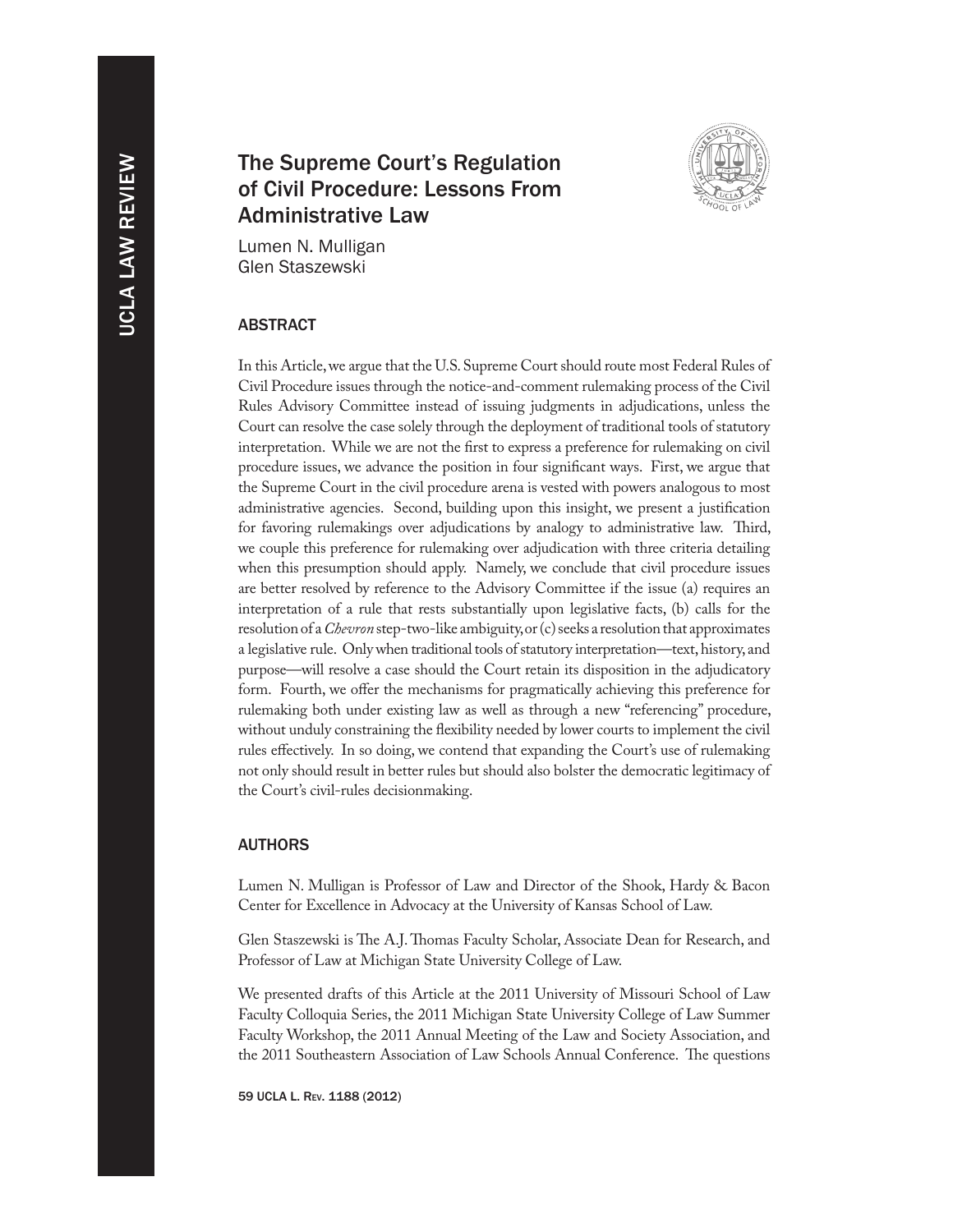and comments from the many participants at these conferences proved invaluable, for which we are most grateful. Many others offered insightful comments on this Article including Aaron-Andrew Bruhl, Evan Criddle, Scott Dodson, Martha Dragich, Robin Effron, Richard Freer, Barry Friedman, Amanda Frost, Abbe Gluck, Laura Hines, Brian Kalt, Mae Kuykendall, Michael Sant'Ambrogio, and Howard Wasserman. Finally, we would like to thank Brent Domann for helpful research assistance.

# TABLE OF CONTENTS

| L     | THE SUPREME COURT AS AN AGENCY IN THE ADMINISTRATION |                                                                    |  |
|-------|------------------------------------------------------|--------------------------------------------------------------------|--|
|       |                                                      |                                                                    |  |
|       | А.                                                   |                                                                    |  |
|       | В.                                                   |                                                                    |  |
|       | C.                                                   | Analogous Experiences of Agencies and the Court in Rulemaking 1202 |  |
| П.    | THE LESSONS OF ADMINISTRATIVE LAW—THE SUPERIORITY    |                                                                    |  |
|       |                                                      |                                                                    |  |
|       | A.                                                   | The Superiority of Rulemaking in Administrative Law 1207           |  |
|       | В.                                                   |                                                                    |  |
| Ш.    |                                                      |                                                                    |  |
|       | А.                                                   |                                                                    |  |
|       | В.                                                   |                                                                    |  |
|       | C.                                                   |                                                                    |  |
| IV.   |                                                      |                                                                    |  |
|       | А.                                                   |                                                                    |  |
|       | В.                                                   |                                                                    |  |
|       | C.                                                   |                                                                    |  |
| .1251 |                                                      |                                                                    |  |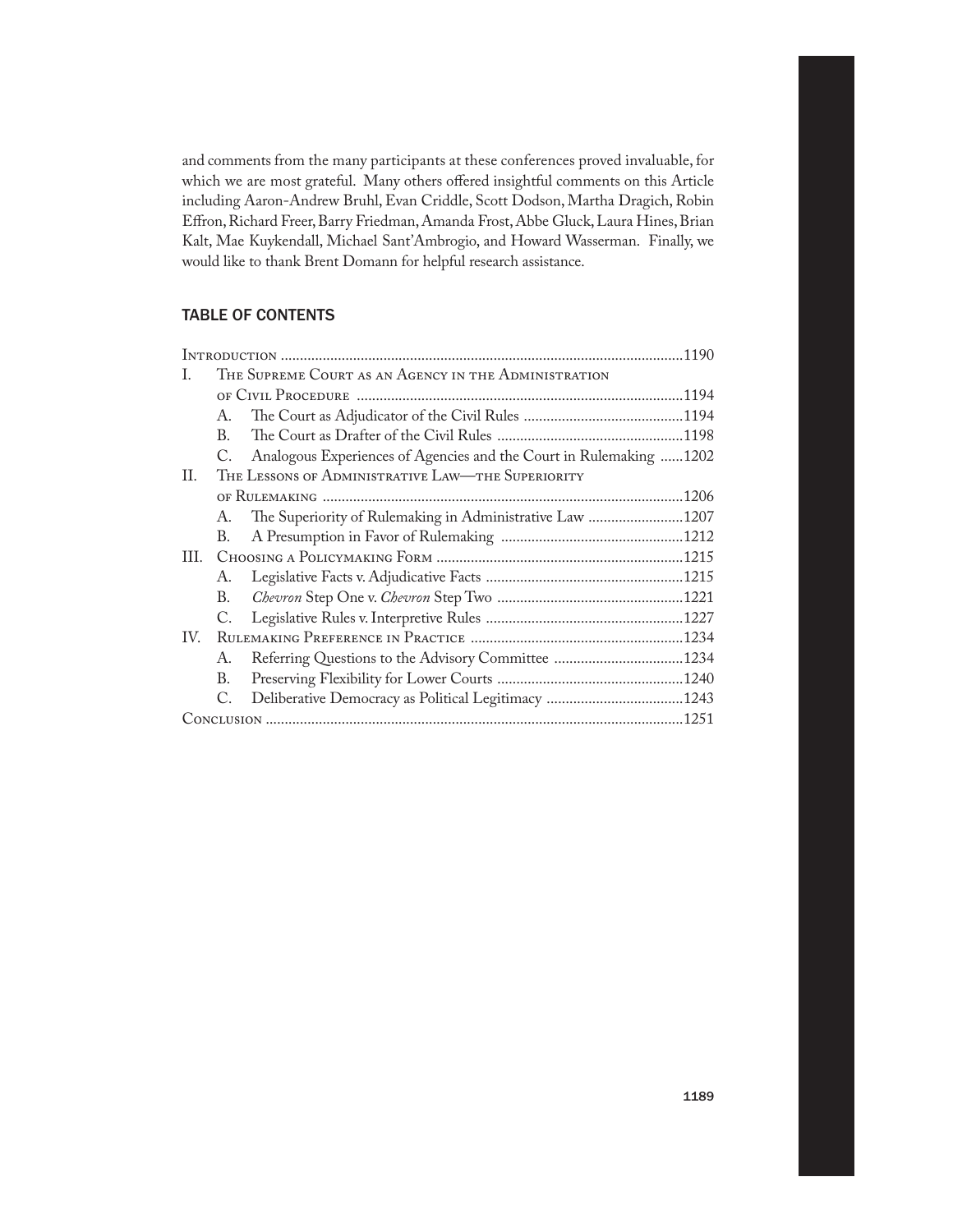## **INTRODUCTION**

Like administrative agencies, "[t]he Supreme Court is a regulator."<sup>1</sup> Nowhere is this more true than in the civil procedure context. Like an administrative agency, the Court's role in civil procedure is to set policy—not simply to resolve particular disputes.<sup>2</sup> And just like most administrative agencies—or regulators if you will—the Court may set civil procedure policy through case-by-case adjudication, as it did in *Bell Atlantic Corp. v. Twombly<sup>3</sup>* and *Ashcroft v. Iqbal<sup>4</sup> when* it reinterpreted Federal Rule of Civil Procedure  $8(a)(2)$ ,<sup>5</sup> or by promulgating generally applicable rules through a notice-and-comment rulemaking procedure. As Justice Stevens wrote in his *Twombly* dissent: "I would not rewrite the Nation's civil procedure textbooks and call into doubt the pleading rules of most of its States without far more informed deliberation as to the costs of doing so. Congress has established a process—a rulemaking process—for revisions of that order."6 Although the Court faces this same choice between proceeding by rulemaking or adjudication every time it addresses a civil procedure issue—whether it is setting pleading standards, determining the advisability of sanctioning entire law firms for the misconduct of counsel, $^7$  or refashioning the law of summary judgment<sup>8</sup>—it has yet to devise a coherent framework for making this decision. Drawing lessons from administrative law, we aim in this Article to resolve this question by proposing that the Court create a presumption in favor of rulemaking over adjudication when deciding civil procedure issues.

<sup>1.</sup> Frank H. Easterbrook, *Foreword: The Court and the Economic System*, 98 HARV. L. REV. 4, 4 (1984).<br>2. See id. at 4–5 (noting that the U.S. Supreme Court's role is uniquely one of policy setting, not

<sup>2</sup>. *See id.* at 4–5 (noting that the U.S. Supreme Court's role is uniquely one of policy setting, not dispute resolution).

<sup>3</sup>. 550 U.S. 544 (2007).

<sup>4</sup>. 129 S. Ct. 1937 (2009).

<sup>5</sup>. *See, e.g.*, Adam N. Steinman, *The Pleading Problem*, 62 STAN. L. REV. 1293, 1294–1313 (2010) (discussing the radical changes wrought by the Court's new approach to pleading).

<sup>6</sup>. *Twombly*, 550 U.S. at 579 (Stevens, J., dissenting); *see also* Marek v. Chesny, 473 U.S. 1, 43 (1985) (Brennan, J., dissenting) (facing a similar problem regarding Rule 68's effect upon the availability of attorney fees and concluding that because the rule's effect upon the availability of attorney fees was at least ambiguous, "the Court should have stayed its hand" and allowed legislation or court rulemaking to amend Rule 68).

<sup>7.</sup> *See* Pavelic & LeFlore v. Marvel Entm't Grp., 493 U.S. 120 (1989).<br>8. *See* Celotex Corp. v. Catrett. 477 U.S. 317 (1986): Anderson v. Libe

<sup>8</sup>. *See* Celotex Corp. v. Catrett, 477 U.S. 317 (1986); Anderson v. Liberty Lobby, Inc., 477 U.S. 242 (1986); Matsushita Elec. Indus. Co. v. Zenith Radio Corp., 475 U.S. 574 (1986); *see also* Mark Moller, *Procedure's Ambiguity*, 86 IND. L.J. 645 (2011) (drawing comparisons between *Twombly* and *Iqbal* and the summary judgment trilogy).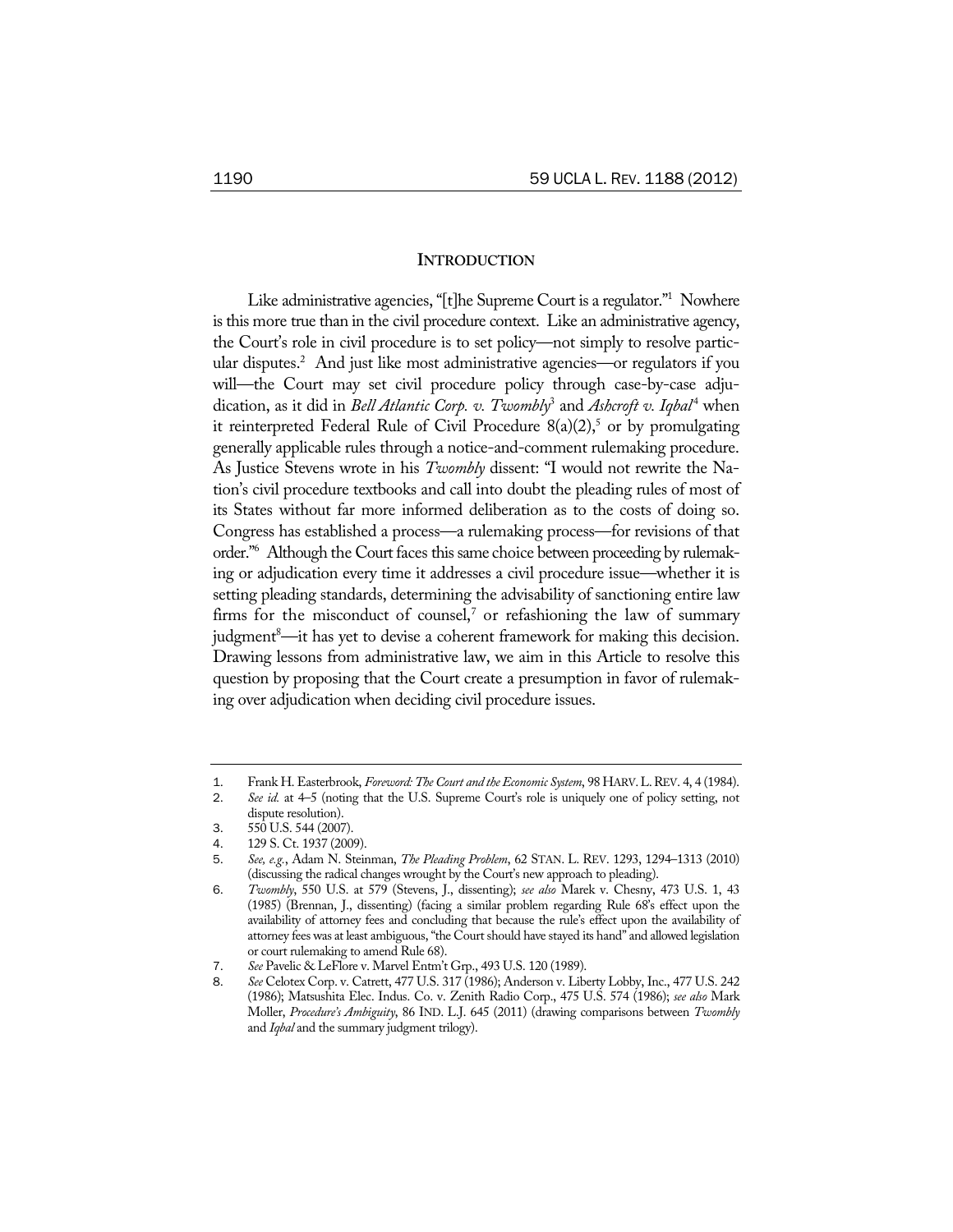Administrative agencies regularly face the same adjudication-versusrulemaking decision confronted by the Court in the civil procedure context.<sup>9</sup> Since the New Deal, Congress has routinely delegated broad lawmaking authority to administrative agencies charged with implementing a range of federal programs, just as it has delegated procedural rulemaking authority to the Supreme Court. In the course of implementing their delegated statutory authority, administrative agencies are tasked with numerous policy choices. For example, the Federal Trade Commission (FTC) must decide whether to consider certain business practices "unfair or deceptive."<sup>10</sup> In making these determinations, the FTC, like most other administrative agencies, has the discretion to choose between case-by-case adjudications, which create precedent, or by notice-and-comment rulemakings. Although statutes occasionally specify that an agency must use rulemaking or adjudication to make certain policy decisions, most statutes delegate authority to agencies both to promulgate orders and rules and to leave it up to the agency to decide whether to make policy pursuant to adjudication or rulemaking. This decision is known in administrative law as an agency's "choice of policymaking form."11

In *SEC v. Chenery Corp*.,<sup>12</sup> the Supreme Court held that "the choice made between proceeding by general rule or by individual, ad hoc litigation is one that lies primarily in the informed discretion of the administrative agency."13 Federal courts thus rarely second-guess an administrative agency's decision regarding whether to use rulemaking or adjudication to make a particular policy decision. Given the ubiquity of these determinations, jurists and scholars have recognized that an agency's choice of policymaking form is a momentous decision and have developed a rich body of knowledge as to which form is superior for addressing particular types of questions.14

We believe administrative law has much to offer the Court when it is deciding which policymaking form it should choose in making civil procedure decisions. We contend that because the Court, like an agency, may set procedural policy via either form, it is apt to analogize the Court to an administrative agency

<sup>9</sup>. *See* M. Elizabeth Magill, *Agency Choice of Policymaking Form*, 71 U. CHI. L. REV. 1383, 1386– 1403 (2004) (reviewing the multitude of policymaking forms available to agencies and the consequences of these varying forms).

<sup>10</sup>. 15 U.S.C. § 45 (2006).

<sup>11</sup>. Magill, *supra* note 9, at 1383–84.

<sup>12</sup>. (*Chenery II*), 332 U.S. 194 (1947).

<sup>13</sup>. *Id*. at 203.

<sup>14</sup>. *See infra* Part II (discussing the consensus in administrative law on the superiority of rulemaking to adjudication for setting policy in most contexts).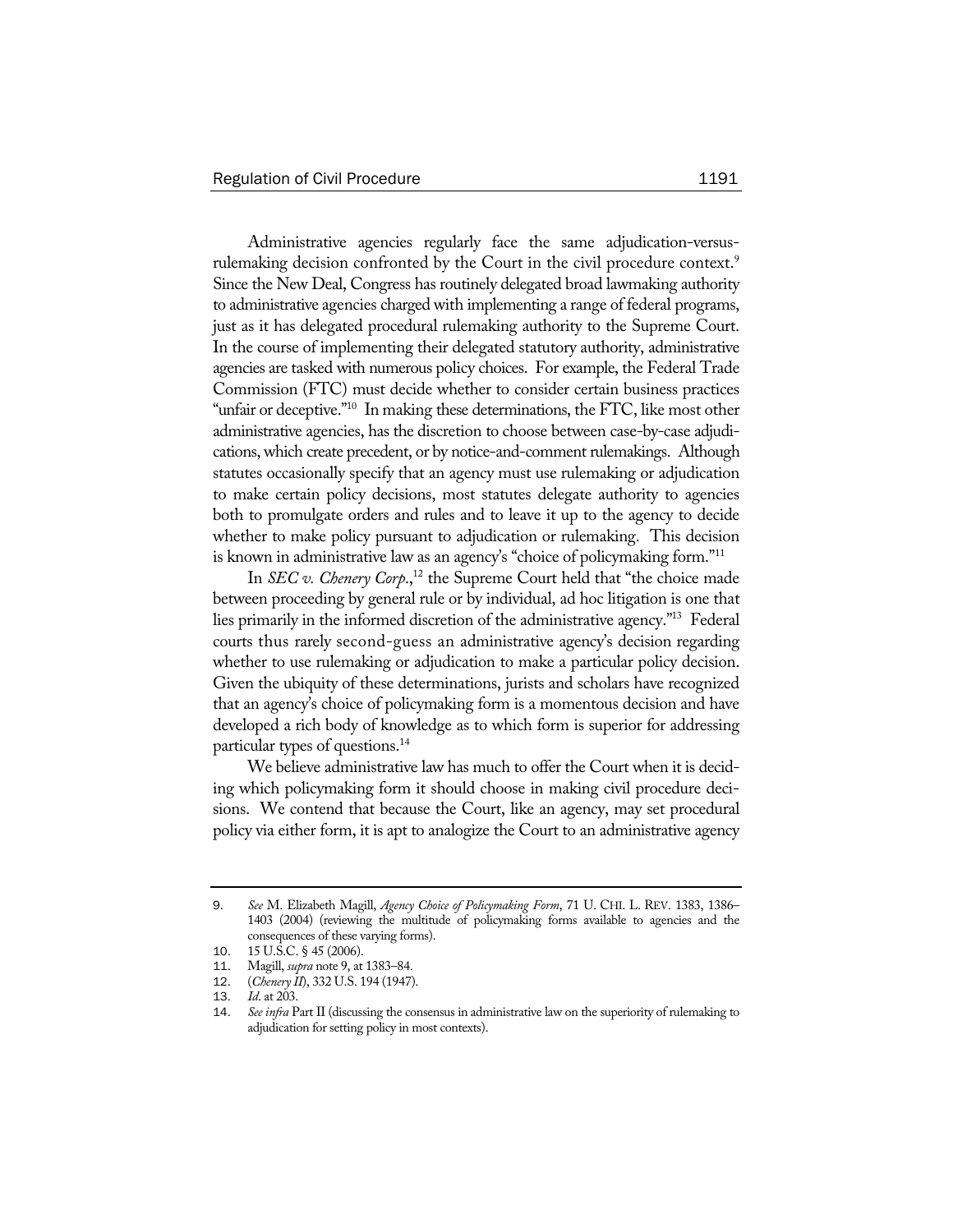in this area.<sup>15</sup> Given this congruity, we argue that the Court should conform to the longstanding consensus in administrative law that policy changes ought to be the product of rulemaking rather than adjudication. While many have similarly expressed a preference that significant procedural policy changes be made by way of rulemaking, not adjudication,<sup>16</sup> to date, jurists and scholars have not offered a

<sup>15</sup>. This analogy between the Court in the civil procedure context and administrative agencies is understudied. Laurens Walker provides the most wide-ranging use of this analogy in his call for the Civil Rules Advisory Committee to conduct a cost-benefit analysis of newly proposed rules similar to that done by the Office of Management and Budget (OMB). *See* Laurens Walker, *A Comprehensive Reform for Federal Civil Rulemaking*, 61 GEO.WASH.L.REV. 455 (1993) (arguing that the Rules Advisory Committee should be treated as a "true" administrative agency and thus be subject to an OMB-like review of all new rules akin to that mandated by Executive Order No. 12,291). Others have offered more glancing treatment of the analogy. *See, e.g.*, Stephen B. Burbank, *Procedural Rulemaking Under the Judicial Councils Reform and Judicial Conduct and Disability Act of 1980*, 131 U. PA. L. REV. 283, 309 n.107 (1982) (noting that civil rulemaking is analogous to administrative law in their disregard for matters of broader jurisprudential coherence); Lauren K. Robel, *Grass Roots Procedure: Local Advisory Groups and the Civil Justice Reform Act of 1990*, 59 BROOK.L.REV. 879, 880 (1993) ("[T]he 1988 amendments to the Rules Enabling Act, intended to open the process up, relied on a very weak administrative law model of notice and comment."); *infra* notes 86–90 & 352 (providing additional sources that briefly compare and contrast administrative rulemaking and court rulemaking). Finally, several commentators have suggested that the Court's use of the certiorari power across all issues is perhaps best viewed as administrative power, although they do not discuss civil procedure directly. *See infra* note 20.

<sup>16</sup>. *See, e.g.*, Robert G. Bone, *Plausibility Pleading Revisited and Revised: A Comment on* Ashcroft v. Iqbal, 85 NOTRE DAME L. REV. 849, 883–85 (2010) [hereinafter: Bone, *Plausibility Pleading Revisited*] (concluding, in a brief discussion, that the issues reached in *Twombly* and *Iqbal* would be better resolved in a rulemaking); Robert G. Bone, *The Process of Making Process: Court Rulemaking, Democratic Legitimacy, and Procedural Efficacy*, 87 GEO. L.J. 887, 889 (1999) [hereinafter Bone, *The Process of Making Process*] ("[A] centralized, court-based, and committee-centered process is well suited for making general constitutive rules that define the basic framework of a civil procedure system and more detailed rules that control particularly costly forms of strategic behavior."); Paul D. Carrington, *"Substance" and "Procedure" in the Rules Enabling Act*, 1989 DUKE L.J. 281, 282 (arguing that the technical nature of the promulgation of judicial rules cannot sustain interest through typical political channels and should be left to the formal advisory committee process); Kevin M. Clermont & Stephen C. Yeazell, *Inventing Tests, Destabilizing Systems*, 95 IOWA L. REV. 821, 850 (2010); Matthew A. Josephson, *Some Things Are Better Left Said: Pleading Practice After* Bell Atlantic Corp. v. Twombly, 42 GA. L. REV. 867, 872–81 (2008); A. Benjamin Spencer, *Plausibility Pleading*, 49 B.C. L. REV. 431, 454 (2008) (arguing that *Twombly*-style changes should have been made by the Advisory Committee and briefly sketching the institutional advantages of the committee); *The Supreme Court—Leading Cases*, 121 HARV. L. REV. 185, 305, 315 (2007); Nathan R. Sellers, Note, *Defending the Formal Federal Civil Rulemaking Process: Why the Court Should Not Amend Procedural Rules Through Judicial Interpretation*, 42 LOY. U. CHI. L.J. 327, 378–79 (2011) (asserting, with a shorter treatment that civil procedure policy is better made in the Rules Committee, after providing a detailed account of the *Twombly* and *Iqbal* decisions). Similarly, many have called for greater involvement by the political branches in rulemaking. *See, e.g.*, Martin H. Redish & Uma M. Amuluru, *The Supreme Court, the Rules Enabling Act, and the Politicization of the Federal Rules: Constitutional and Statutory Implications*, 90 MINN. L.REV. 1303 (2006) (arguing that the separation of substance and procedure in the Rules Enabling Act requires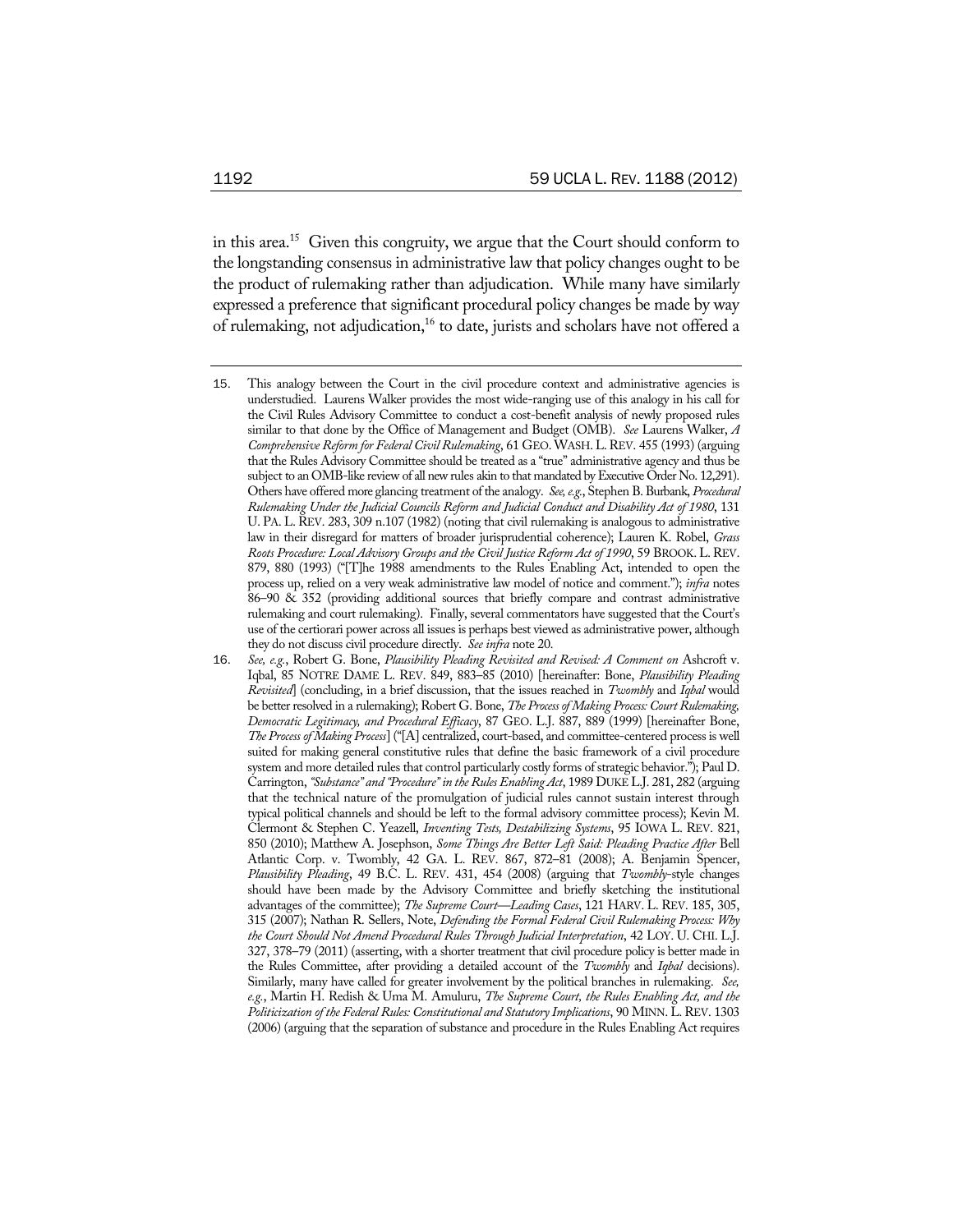fully developed justification for this preference, presented a set of criteria for choosing between policymaking forms, nor outlined a mechanism for achieving this preference.

Thus, in Part I, we further develop the understudied analogy between the legal authority of administrative agencies and the Court in the field of civil procedure. In so doing, we review the power of the Court, like an agency, to set policy through case-by-case adjudication and the Court's agency-like rulemaking power to draft and revise the Federal Rules of Civil Procedure. We also strengthen this analogy by expounding on the striking similarities between the evolution of rulemaking experienced by both the Court and agencies.

In Part II, we consider the superiority of the rulemaking form for making policy decisions. Here, we begin by noting that it is the nearly uncontested truth in administrative law circles that for setting policy, a well-functioning, noticeand-comment rulemaking procedure has extensive institutional advantages over adjudication. We proceed to review these many advantages of rulemaking over adjudication, noting that the singular exception relevant to court rulemaking lies with the resolution of questions of law pursuant to traditional tools of statutory interpretation (i.e., text, history, and purpose). As such, we argue for a presumption in favor of rulemaking over adjudication for all civil rules issues that do not rest upon a question of statutory interpretation.

In Part III, we address the question of when our preference for rulemaking may be overcome. Dipping again into lessons learned from administrative law, we offer three criteria as guides for determining when an issue is better suited for determination in a rulemaking, as opposed to an adjudicative, form. Namely, we assert that the Court should route to a rulemaking form those cases presenting issues of legislative fact, as contrasted with adjudicative facts; questions akin to *Chevron*-step-two issues, as opposed to *Chevron*-step-one issues; and policy pronouncements similar to legislative rules, rather than interpretive rules.

In Part IV, we articulate how our preference for rulemaking on civil rules issues should be implemented and respond to some potential objections to our position. We begin by offering a mechanism for referring cases to the Civil Rules Advisory Committee under the current statutory regime. Recognizing that the current rulemaking regime—like rulemaking by administrative agencies more

that the political branches take part in the formation of rules that are, by nature, partly substantive). Of course, some prefer vigorous judicial interpretation over rulemaking. *See infra* note 220 (citing scholars who advocate for a more liberal brand of interpretation in relation to the rules of procedure).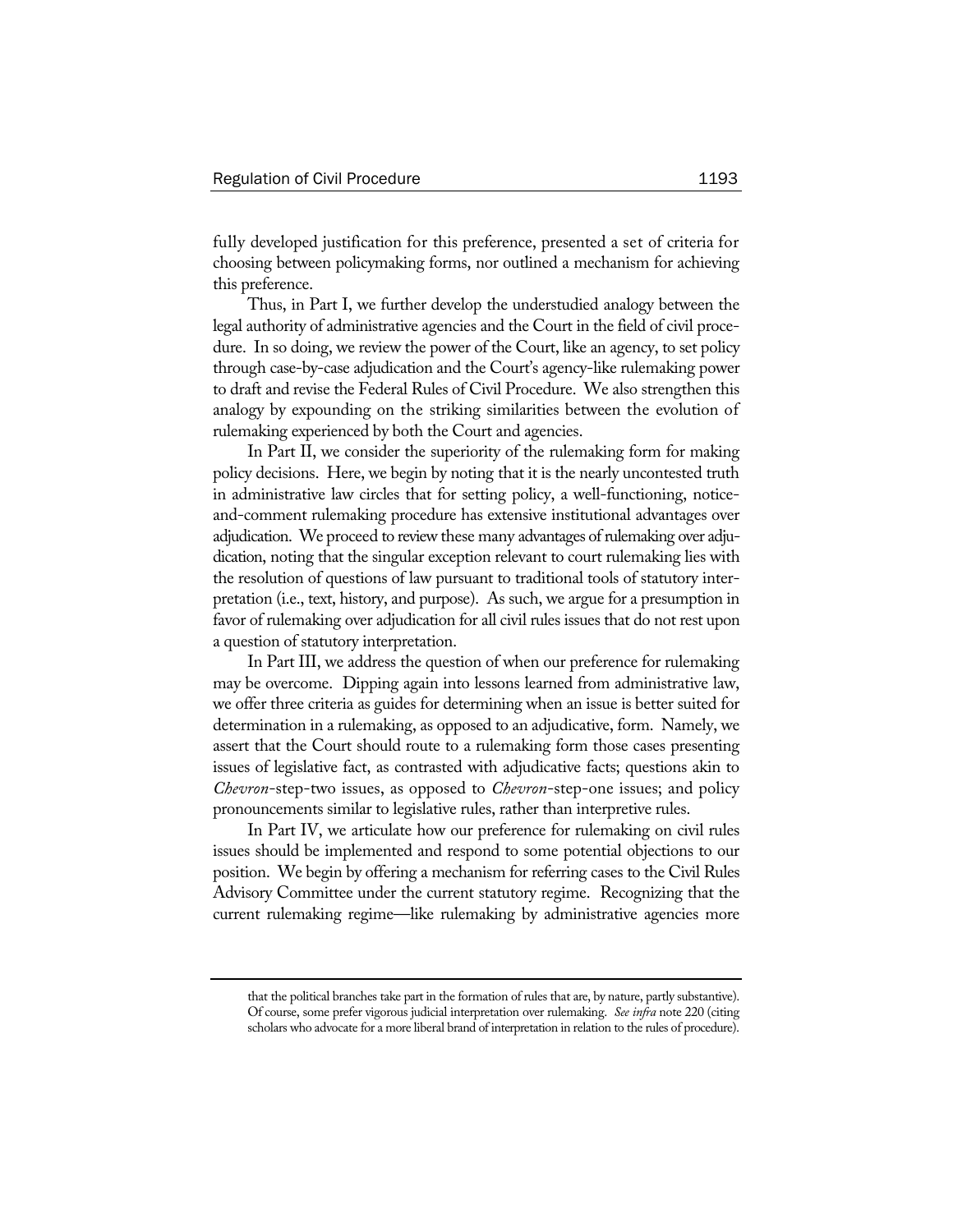generally—faces potential problems of ossification, $17$  we also argue for statutory reforms that would render the referencing of questions to the Advisory Committee more workable. We then respond to the contention that a scheme that routes cases away from adjudication could unduly constrain the equitable flexibility needed by lower federal courts to implement the civil rules effectively. We end this section with a few comments regarding deliberative democracy and theories of political legitimacy, contending that our approach would be a legitimacy-enhancing one. While we recognize that notice-and-comment rulemaking is not a panacea, we conclude the Article with a call for greater use of the Court's rulemaking authority in the field of civil procedure, excepting those cases amenable to resolution by traditional tools of statutory interpretation.

# **I. THE SUPREME COURT AS AN AGENCY IN THE ADMINISTRATION OF CIVIL PROCEDURE**

Our primary claim in this Part is that the Supreme Court functions much like an administrative agency when it makes law in the field of civil procedure. We first review the Court's role, like that played by agencies, as the adjudicator of Rules<sup>18</sup> cases and its agency-like power to promulgate Rules. We conclude this Part by arguing that the Court's history as a rulemaker mimics closely that of agencies more generally, which bolsters our agency-analogy thesis.

## **A. The Court as Adjudicator of the Civil Rules**

We begin, then, with a brief review of the options the Court has when deciding which policymaking form to use when resolving civil procedure issues namely, adjudication or rulemaking. First, the Court can make policy decisions regarding the application of the Rules by adjudicating cases and controversies that implicate civil procedure and fall within its subject matter jurisdiction. This is true because the Court's decisions establish new precedent that is binding on the

<sup>17</sup>. The "ossification" hypothesis in administrative law posits that informal rulemaking has become "so heavily laden with additional procedures, analytical requirements, and external review mechanisms that its superiority to case-by-case adjudication is not as apparent now as it was before [informal rulemaking] came into heavy use," and that "agencies are beginning to seek out alternative, less participatory regulatory vehicles to circumvent the increasingly stiff and formalized structures of the informal rulemaking process." Thomas O. McGarity, *Some Thoughts on "Deossifying" the Rulemaking Process*, 41 DUKE L.J. 1385, 1386 (1992).

<sup>18</sup>. We use "Rules" as a shorthand for the Federal Rules of Civil Procedure. The term "rule" may denote another regime.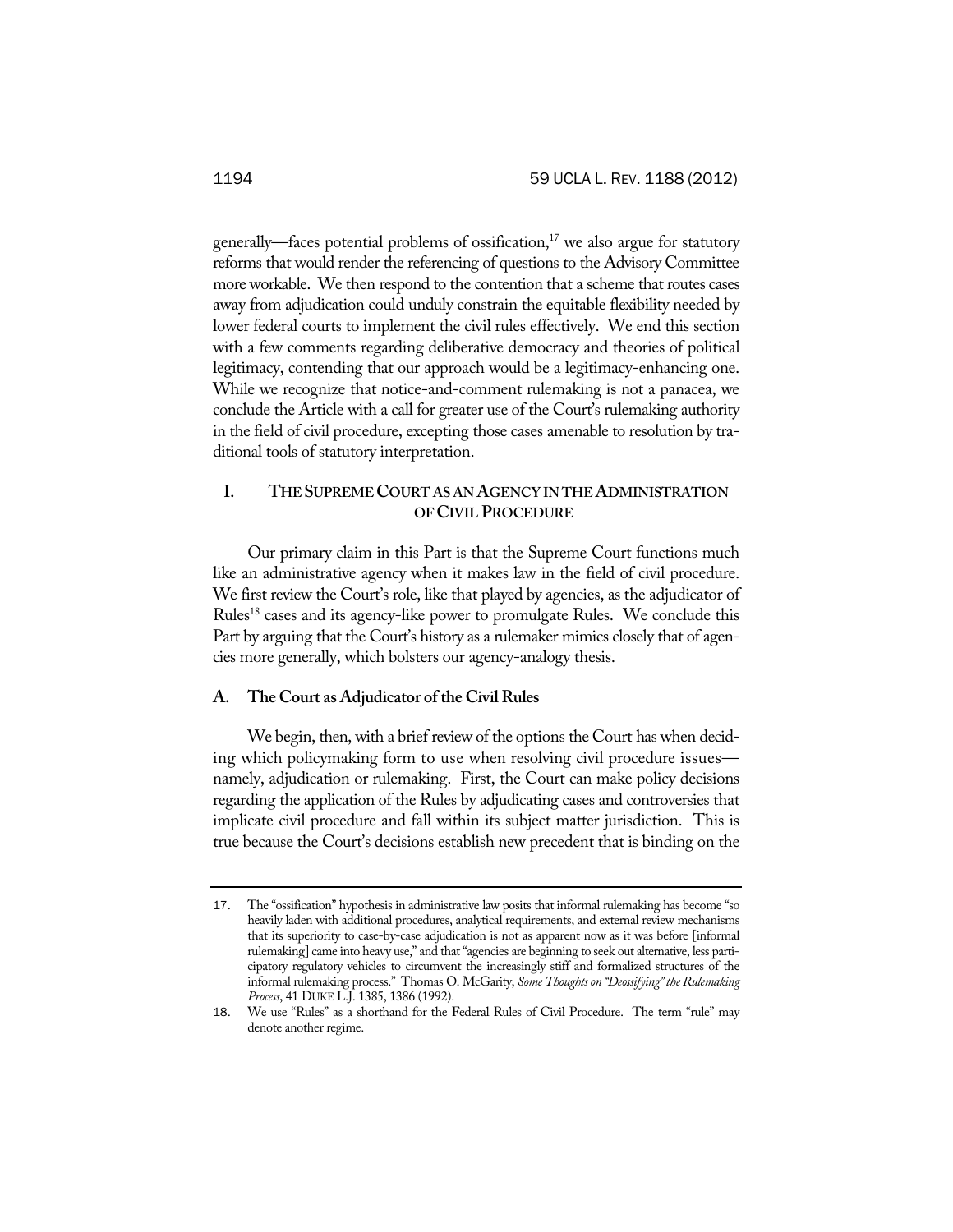lower federal courts when they interpret or apply the Rules.<sup>19</sup> By enacting the Judges' Bill of 1925, Congress provided the Court with almost complete discretionary authority over its adjudicatory docket, a characteristic shared by most agencies.<sup>20</sup> As a result, the Court may, and often does, set civil procedure policy by way of issuing opinions as the result of adjudication.

The *Twombly* and *Iqbal* cases illustrate the Court's authority to exercise its adjudicatory power to set civil procedure policy—although one could just as easily point to the Court's summary judgment, discovery, or sanctioning jurisprudence. After decades of upholding the "no set of facts" standard of *Conley v. Gibson*, 21 the Court changed course in *Twombly*, an antitrust class action suit against several telecommunications providers.<sup>22</sup> The complaint asserted simply that the defendants had colluded in violation of the antitrust laws, but it failed to provide any specific factual allegations of an unlawful agreement in support of that claim.<sup>23</sup> While the plaintiffs' bare allegation would have survived a Rule 12(b)(6) challenge under the well-established *Conley* standard,<sup>24</sup> the *Twombly* Court decided to chart a new course and overruled *Conley*. 25 In lieu of the *Conley* standard, the *Twombly* Court required a reviewing court to disregard all recitals in a complaint that are mere legal conclusions and assess whether the well-pleaded factual allegations

<sup>19</sup>. *See* Michael Abramowicz & Thomas B. Colby, *Notice-and-Comment Judicial Decisionmaking*, 76 U. CHI. L. REV. 965, 976 (2009) (recognizing that "[a]s a functional matter, judicial opinions themselves have the force of law" because "[t]he reasons that a court gives for its decision—the broader principles under which the court situates the facts and outcome of the case—are controlling on future courts").

<sup>20</sup>. *See* SAMUEL ESTREICHER & JOHN SEXTON,REDEFINING THE SUPREME COURT'S ROLE: A THEORY OF MANAGING THE FEDERAL JUDICIAL PROCESS 12 (1986); Edward A. Hartnett, *Questioning Certiorari: Some Reflections Seventy-Five Years After the Judges' Bill*, 100 COLUM. L. REV. 1643 (2000); Kathryn A. Watts, *Constraining Certiorari Using Administrative Law Principles*, 160 U. PA.L.REV. 1 (2011).

<sup>21</sup>. 355 U.S. 41, 45–46 (1957) ("[A] complaint should not be dismissed for failure to state a claim unless it appears beyond doubt that the plaintiff can prove no set of facts in support of his claim which would entitle him to relief."). The Court had regularly upheld this standard for the fifty years between *Conley* and *Twombly*. *See, e.g.*, Erickson v. Pardus, 551 U.S. 89, 93 (2007); Swierkiewicz v. Sorema N.A., 534 U.S. 506, 507 (2002); Leatherman v. Tarrant Cnty. Narcotics Intelligence & Coordination Unit, 512 U.S. 163, 168 (1993); Baldwin Cnty. Welcome Ctr. v. Brown, 466 U.S. 14, 150 n.3 (1984); Hosp. Bldg. Co. v. Trs. of Rex Hosp., 425 U.S. 738, 746 (1976); Beacon Theatres, Inc. v. Westover, 359 U.S. 500, 506 (1959).

<sup>22</sup>. Bell Atl. Corp. v. Twombly, 550 U.S. 544, 549–50 (2007).

<sup>23</sup>. *Id.* at 565 n.10.

<sup>24</sup>. *Id.* at 561.

<sup>25</sup>. *Id.* at 563 ("But the passage so often quoted fails to mention this understanding on the part of the Court, and after puzzling the profession for 50 years, this famous observation has earned its retirement.").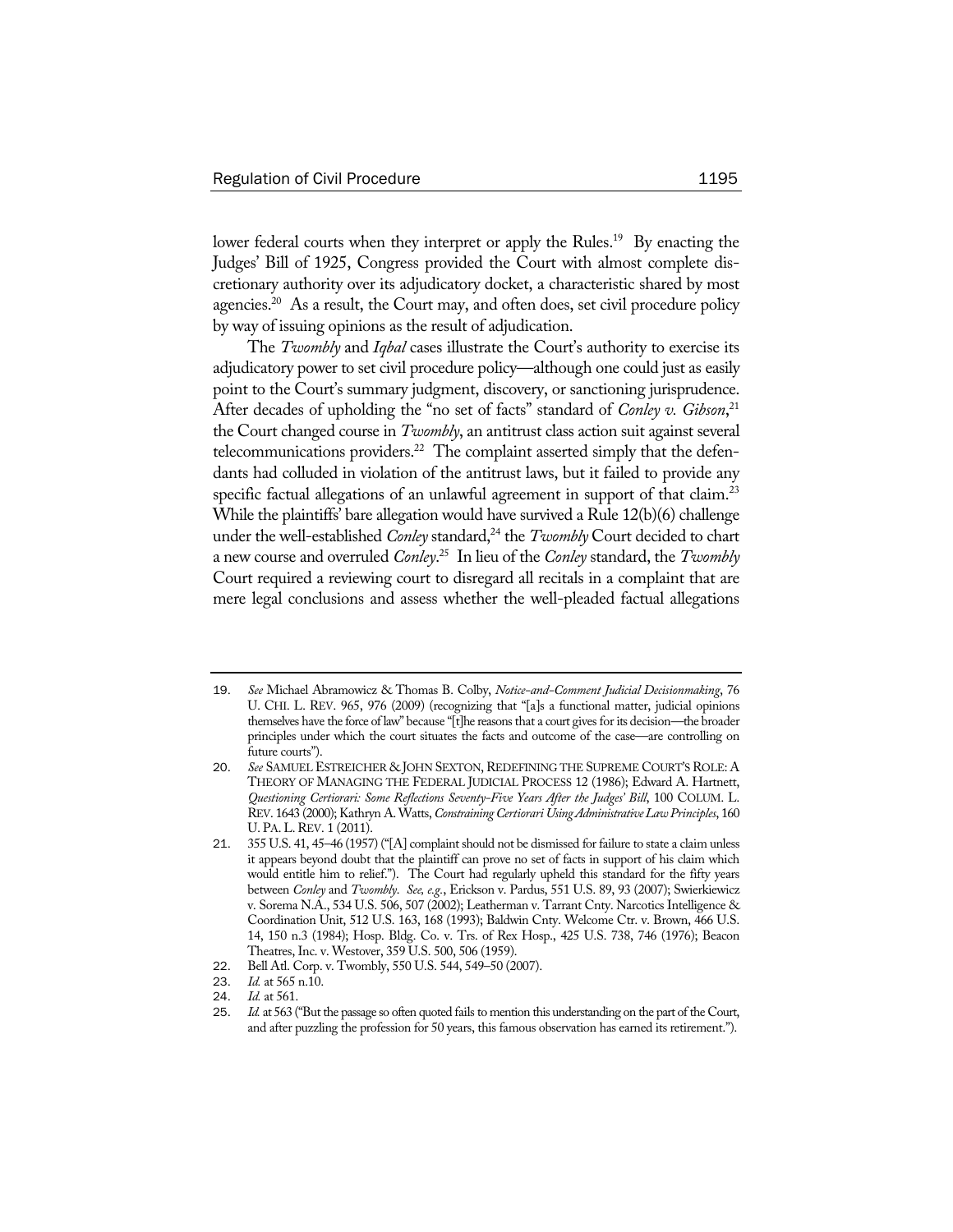state a claim for relief that is "plausible."<sup>26</sup> In effect, the opinion crafted a new and more demanding test for assessing the sufficiency of complaints. The Court explicitly predicated this more rigorous standard on its desire to avoid the high costs of discovery and related incentives to settle unmeritorious cases.<sup>27</sup> Two years later, the *Iqbal* Court added two glosses on *Twombly*'s plausibility standard. First, it held that the plausibility standard applies in all cases—not just those, such as antitrust cases, where discovery costs are expected to be high.28 Second, the *Iqbal* Court provided a more detailed presentation of the plausibility standard, holding that it is "a context-specific task that requires the reviewing court to draw on its judicial experience and common sense"<sup>29</sup> with the goal of determining whether the complaint's allegations create a "reasonable inference that the defendant is liable."<sup>30</sup>

Importantly for our discussion, commentators almost universally recognized *Twombly* and *Iqbal* as statements regarding the policy underlying pleading requirements in federal court<sup>31</sup> and, by extension, state court<sup>32</sup>—not the legalistic interpretation of Rule 8. Proponents of the opinions thus welcomed them, not because of their statutory parsing, but rather because they limited discovery costs.<sup>33</sup>

<sup>26</sup>. Ashcroft v. Iqbal, 129 S. Ct. 1937, 1949 (2009) ("[A] complaint must contain sufficient factual matter, accepted as true, to 'state a claim to relief that is plausible on its face.'" (quoting *Twombly*, 550 U.S. at 570)); *Twombly*, 550 U.S. at 555 ("Factual allegations must be enough to raise a right to relief above the speculative level.").

<sup>27</sup>. *See Twombly*, 550 U.S. at 558–59 (basing the holding, in part, on the notion that surviving a 12(b)(6) motion will lead to astronomical discovery costs for the defendants that, in turn, will have the *in terrorem* effect of inducing them to settle even when they have strong bases for a defense); Clermont & Yeazell, *supra* note 16, at 826–27 (reviewing *Twombly*).

<sup>28</sup>. *See Iqbal*, 129 S. Ct. at 1953.

<sup>29</sup>. *Id.* at 1950.

Id. at 1949.

<sup>31</sup>. *See Twombly*, 550 U.S. at 579 (Stevens, J., dissenting) (noting the same).

Several state high courts have adopted *Twombly* and/or *Iqbal* as the proper interpretation of their respective jurisdiction's version of Rule 8(a)(2). *See* Mazza v. Housecraft LLC, 18 A.3d 786, 791 (D.C.), *vacated*, 22 A.3d 820 (D.C. 2011); Iannacchino v. Ford Motor Co., 888 N.E.2d 879, 890 (Mass. 2008); Doe v. Bd. of Regents of the Univ. of Neb, 788 N.W.2d 264, 278 (Neb. 2010); Sisney v. Best Inc., 754 N.W.2d 804, 808–09 (S.D. 2008). Other state high courts have specifically rejected adoption of *Twombly* and *Iqbal*. *See* Cullen v. Auto-Owners Ins. Co., 189 P.3d 344, 345 (Ariz. 2008); McKinnon v. W. Sugar Co-Op Corp., 225 P.3d 1221, 1223 (Mont. 2010); Colby v. Umbrella, Inc., 955 A.2d 1082, 1087 n.1 (Vt. 2008); McCurry v. Chevy Chase Bank, FSB, 233 P.3d 861, 863–64 (Wash. 2010); Roth v. DeFeliceCare, Inc., 700 S.E.2d 183, 189 n.4 (W.Va. 2010); *see also* Charles H. Wesley Educ. Found., Inc. v. State Election Bd., 654 S.E.2d 127, 132 (Ga. 2007) (citing both *Conley* and *Twombly* as good law in the same paragraph).

<sup>33</sup>. *See, e.g.*, Richard A. Epstein, Bell Atlantic v. Twombly*: How Motions to Dismiss Become (Disguised) Summary Judgments*, 25 WASH. U. J.L. & POL'Y 61, 62 (2007) (contending that *Twombly* reached the right result but for the wrong reasons); Lynn C. Tyler, *Recent Supreme Court Decision Heightens Pleading Standards, Holds Out Hope for Reducing Discovery Costs*, 77 U.S.L.W. 2755 (2009); Mark Herrmann, James M. Beck & Stephen B. Burbank, Debate, *Plausible Denial: Should Congress*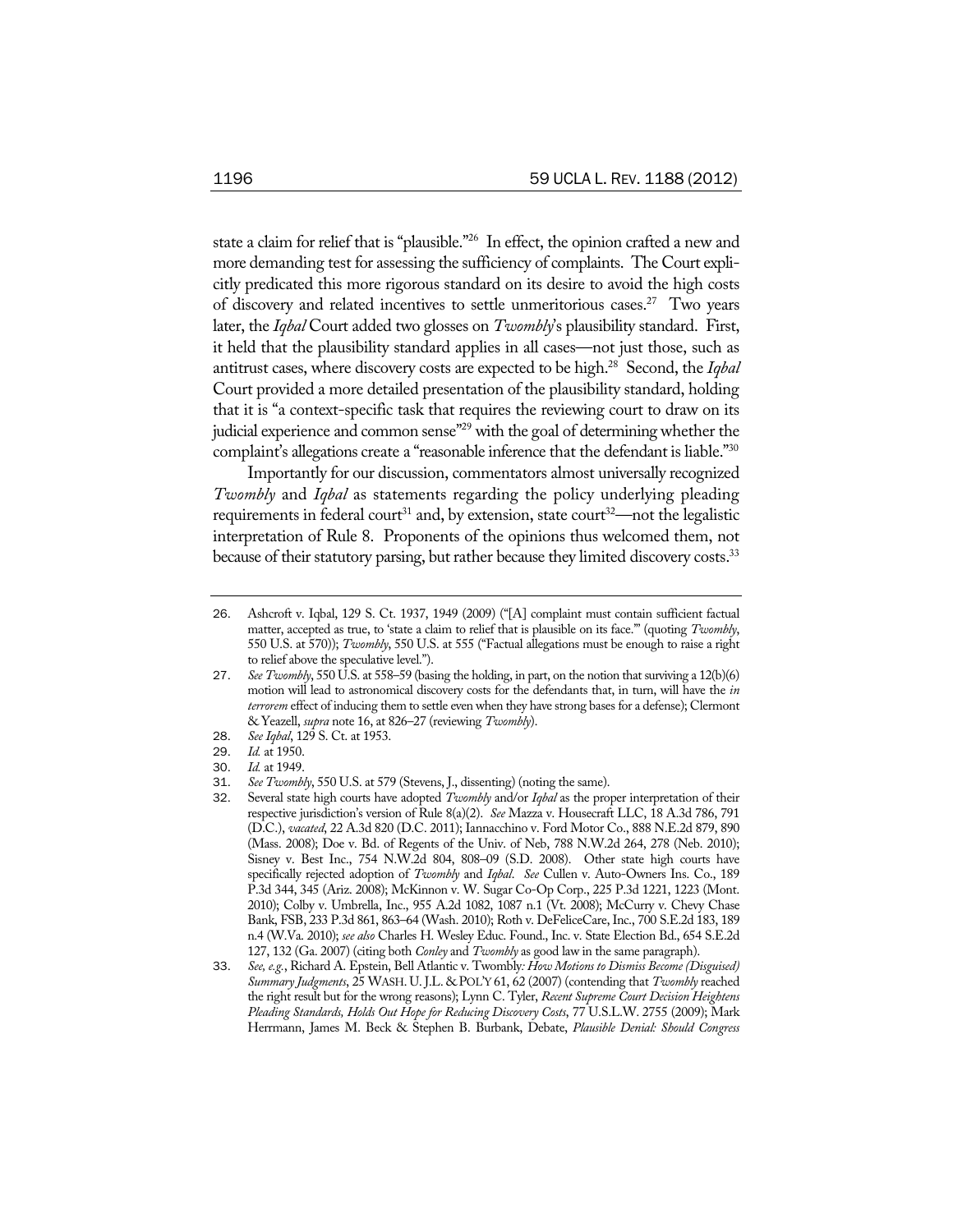Critics also tended to focus their discontent on the policy implications of *Twombly* and *Iqbal*. 34 These critiques run the gamut: (1) the opinions wrongly apply the plausibility rule to suits that are not likely to trigger expensive discovery;<sup>35</sup> (2) the opinions inaptly solve a discovery-abuse problem (that may not have needed solving) with a pleading-law solution;<sup>36</sup> (3) the opinions unfairly discriminate against claims in which plaintiffs must allege facts that are uniquely in defendants' possession and, as such, are only available to plaintiffs via discovery (e.g., intentional employment discrimination claims);<sup>37</sup> (4) the opinions are based upon faulty factual assumptions; $38$  and (5) the opinions unduly deny plaintiffs with limited resources their day in court.39 The empirical results of the impact of these cases, however, remain mixed.<sup>40</sup>

*Overrule* Twombly *and* Iqbal*?*, 158 U. PA. L. REV. PENNUMBRA 141, 142–47 (2009), http://www.pennumbra.com/debates/pdfs/PlausibleDenial.pdf (Opening Statement of Herrmann and Beck) (arguing that *Twombly* and *Iqbal* were properly decided in an adjudication, are correct interpretations of Rule 8, and set sound policy).

- 34. There are some interpretation-based critiques as well. *See* RICHARD A. POSNER, HOW JUDGES THINK 53 (2008) (contending that the Court in *Twombly* could not possibly have based its decision on "legalist" principles); David Marcus, *When Rules Are Rules: The Federal Rules of Civil Procedure and Institutions in Legal Interpretation*, 2011 UTAH L. REV. (forthcoming) (manuscript at 60–72), *available at* http://ssrn.com/abstract=1852856 (claiming that "[e]very relevant indicator suggests that the Court misinterpreted Rule 8 in *Twombly* and *Iqbal*"); Spencer, *supra* note 16, at 448–50, 461–73 (detailing the many ways in which the *Twombly* rule deviates from past practice, the text, the intent, and the legislative history of Rule 8).
- 35. *See* Rakesh N. Kilaru, Comment, *The New Rule 12(b)(6):* Twombly*,* Iqbal*, and the Paradox of Pleading*, 62 STAN. L. REV. 905 (2010) (arguing that heightened pleading might make sense for antitrust cases but not for all civil cases).
- 36. *See* Spencer, *supra* note 16, at 452–54 (arguing that if the Court wishes to address discovery abuses it should do so directly).
- 37. *See* Bone, *Plausibility Pleading Revisited*, *supra* note 16, at 878–79; Suzette M. Malveaux, *Front Loading and Heavy Lifting: How Pre-Dismissal Discovery Can Address the Detrimental Effect of* Iqbal *on Civil Rights Cases*, 14 LEWIS & CLARK L.REV. 65, 84–92 (2010); Elizabeth M. Schneider, *The Changing Shape of Federal Civil Pretrial Practice: The Disparate Impact on Civil Rights and Employment Discrimination Cases*, 158 U.PA.L.REV. 517 (2010) (claiming that *Twombly* and *Iqbal* have resulted in the disproportionate dismissal of civil rights cases); Howard M. Wasserman, Iqbal*, Procedural Mismatches, and Civil Rights Litigation, 14 LEWIS & CLARK L. REV. 157 (2010).*

<sup>38</sup>. *See, e.g.*, Clermont & Yeazell, *supra* note 16, at 848–49; Herrmann, Beck & Burbank, *supra* note 33, at 150–52 (Rebuttal Statement of Stephen Burbank).

<sup>39</sup>. *See* Arthur R. Miller, *From* Conley *to* Twombly *to* Iqbal*: A Double Play on the Federal Rules of Civil Procedure*, 60 DUKE L.J. 1 (2010).

<sup>40</sup>. *See, e.g.*, JOE S.CECIL ET AL.,MOTIONS TO DISMISS FOR FAILURE TO STATE A CLAIM AFTER *IQBAL*: REPORT TO THE JUDICIAL CONFERENCE ADVISORY COMMITTEE ON CIVIL RULES (2011), *available at* http://www.fjc.gov/public/pdf.nsf/lookup/motioniqbal.pdf/\$file/motioniqbal.pdf (concluding that from 2006 to 2010 there was an increase in the amount of motions to dismiss filed but not a general increase in their success); Patricia W. Hatamyar, *The Tao of Pleading: Do*  Twombly *and* Iqbal *Matter Empirically?*, 59 AM.U.L.REV. 553, 624 (2010) ("[A]fter *Iqbal*, [district courts] appear to be granting 12(b)(6) motions at a significantly higher rate than they did under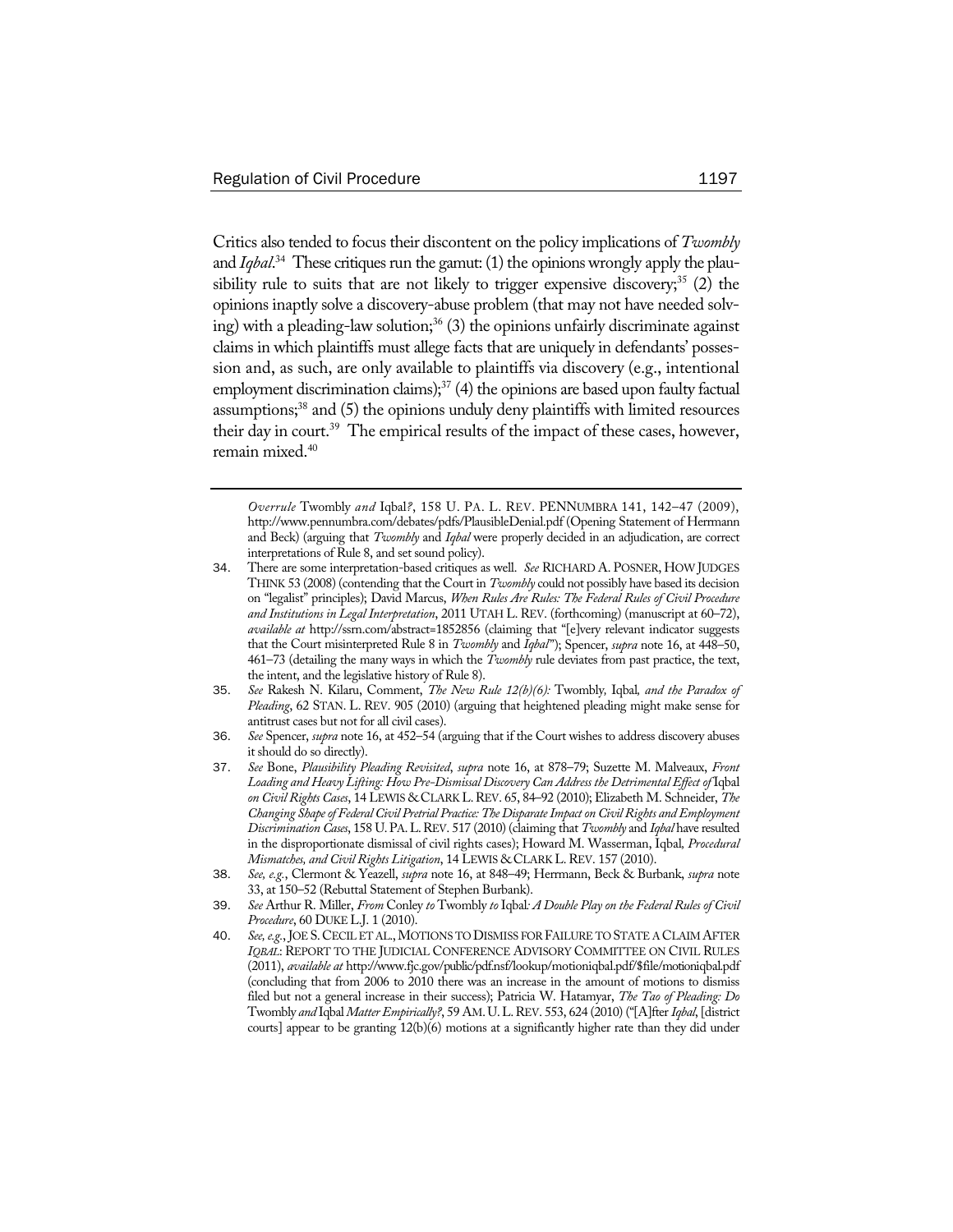### **B. The Court as Drafter of the Civil Rules**

Although the Court did not initiate rulemaking to address the policy issues that it sought to resolve in *Twombly* and *Iqbal*, it has often relied upon that form, just as an agency would, in crafting significant Rules innovations.<sup>41</sup> The court rulemaking process has evolved greatly over time into a complex affair that averages two to three years to complete.<sup>42</sup> The rulemaking era began when Congress empowered the Court to promulgate the Rules of Civil Procedure in 1934 with the passage of the Rules Enabling Act.<sup>43</sup> Although the 1934 Act did not specify the use of committees, in 1935 the Court appointed a fourteen-person Advisory Committee—which did not adhere to the notice-and-comment procedures currently required of the Advisory Committee<sup>44</sup>—to do the research and drafting work for the creation of the original Federal Rules of Civil Procedure.<sup>45</sup> Under this first incarnation of the rulemaking process, the Court directly reviewed the work of the Advisory Committee and, if satisfied, reported the promulgated Rules to Congress,<sup>46</sup> which could overrule any of the rules by exercising the legislative veto built into the 1934 Act during the specified "report-and-wait period."<sup>47</sup> Although the Court often deferred to the Advisory Committee's proposals during this early

*Conley*—which was already a sizeable 49% in the Database in the two-year period before *Twombly*."); William M. Janssen, Iqbal *"Plausibility" in Pharmaceutical and Medical Device Litigation*, 71 LA. L. REV. 541, 644 n.400 (2011) (stating that the data show motions to dismiss increasing for the four months after *Iqbal* and then leveling out to normal numbers); Lonny Hoffman, Twombly *and* Iqbal*'s Measure: An Assessment of the Federal Judicial Center's Study of Motions to Dismiss* (Univ. of Hous. Law Ctr., No. 1904134, 2011), *available at* http://papers.ssrn.com/so13/ papers.cfm?abstract\_id=1904134.

<sup>41</sup>. *See, e.g.*, Richard Marcus, *Not Dead Yet*, 61 OKLA. L.REV. 299, 314–15 (2008) (pointing out that "[t]he federal rulemaking process has taken the lead in dealing with E-Discovery," which "was the most prominent new issue in American litigation in the last decade").

<sup>42</sup>. *See* Peter G. McCabe, *Renewal of the Federal Rulemaking Process*, 44 AM.U.L.REV. 1655, 1671–72 (1995).

Act of June 19, 1934, ch. 651, 48 Stat. 1064 (current version at 28 U.S.C. §§ 2071-2077 (2006)); *see also* Catherine T. Struve, *The Paradox of Delegation: Interpreting the Federal Rules of Civil Procedure*, 150 U. PA. L. REV. 1099, 1103–18 (2002) (reviewing the most recent amendments to the rulemaking process). For a detailed history of the Rules Enabling Act, see Stephen B. Burbank, *The Rules Enabling Act of 1934*, 130 U. PA.L.REV. 1015 (1982).

<sup>44</sup>. The innovation of notice-and-comment rulemaking was not a part of federal law until the passage of the Administrative Procedure Act in 1946. See *infra* notes 176–180 and accompanying text.

<sup>45</sup>. *See* Order, Appointment of the Committee to Draft Unified System of Equity and Law Rules, 295 U.S. 774 (1935) (initially appointing the Civil Rules Advisory Committee); *see also* Order, 297 U.S. 731 (1936) (replacing a committee member and renewing the Advisory Committee's charge).

<sup>46</sup>. *See* Act of June 19, 1934 § 1, 48 Stat. at 1064 ("[T]he Supreme Court of the United States shall have the power to prescribe . . . for the district courts of the United States . . . the forms of . . . practice and procedure in civil actions . . . .").

<sup>47</sup>. *See id.* § 2, 48 Stat. at 1064.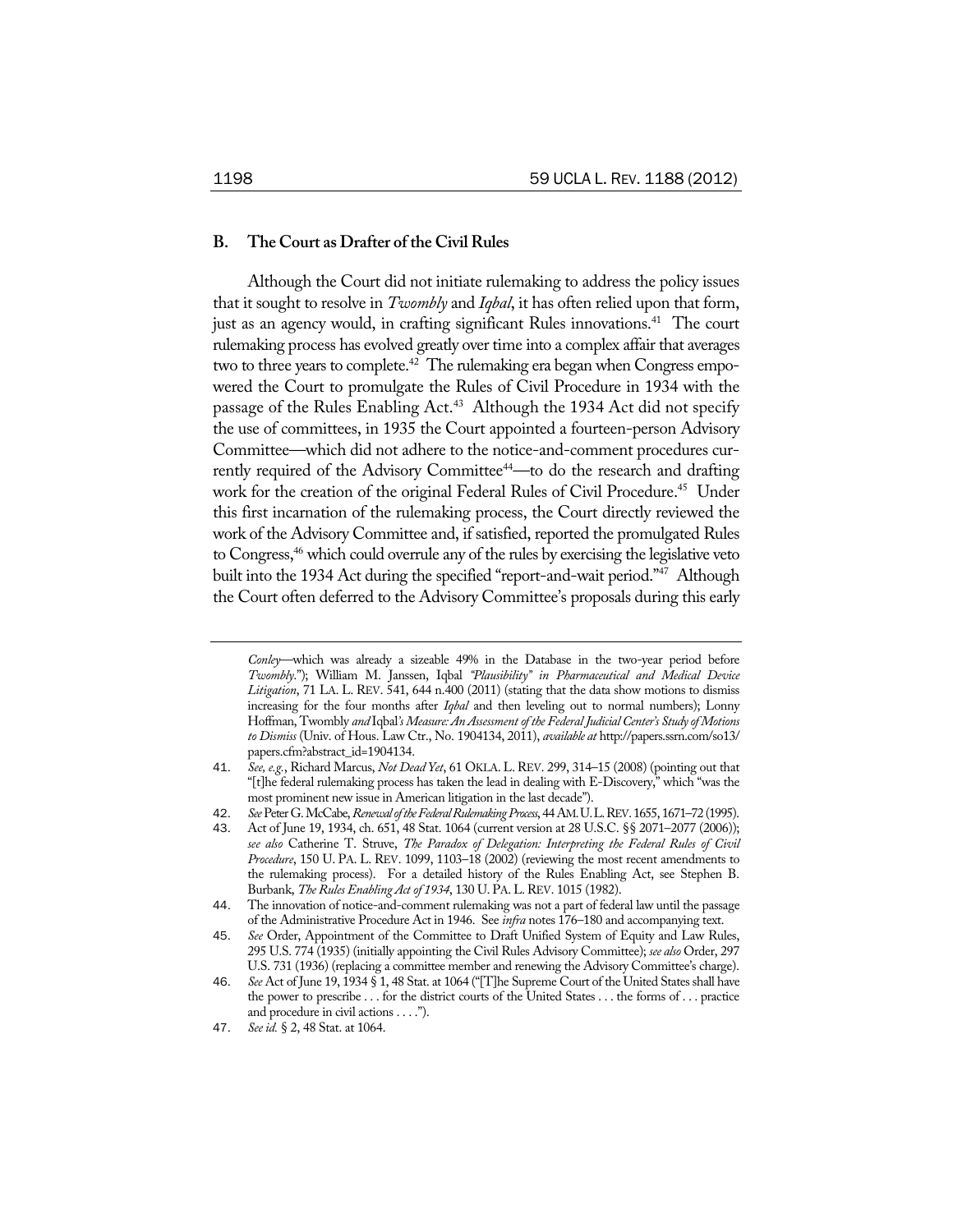period,48 it did on occasion exercise its authority to revise Advisory Committee proposals prior to submission to Congress.<sup>49</sup> At least once, the Court exercised its rulemaking authority directly in amending a Rule of Criminal Procedure, bypassing the Advisory Committee entirely.<sup>50</sup>

The rulemaking process become more reticulated in 1958 when Congress created the Judicial Conference of the United States, which took over the direct supervision of the Advisory Committee from the Court.<sup>51</sup> This new structure resulted in decreased input into the rulemaking process by the Justices.<sup>52</sup> Indeed, during this period, the Court unfailingly promulgated Rules recommended to it by the Judicial Conference, leading Justices and commentators to describe the Court's role in rulemaking as one of being a "'mere conduit' for the work of others."53

By the late 1970s, observers of the rulemaking process, including Chief Justice Burger,<sup>54</sup> leveled charges at every step in the process. They argued that Congress's review of the Rules was flawed.<sup>55</sup> They similarly argued that the Court was not

<sup>48</sup>. *See* Jack H. Friedenthal, *The Rulemaking Power of the Supreme Court: A Contemporary Crisis*, 27 STAN. L. REV. 673, 677 (1975) ("Although the Justices generally deferred to the Committee's expertise during [this time], they at least read and, when appropriate, rejected proposed alterations.").

<sup>49</sup>. *See* Struve, *supra* note 43, at 1106 n.11 (listing Court-imposed revisions to rules promulgated by the Advisory Committee during this initial twenty-year period).

<sup>50</sup>. *See* Charles E. Clark, *The Role of the Supreme Court in Federal Rule-Making*, 46 J. AM.JUDICATURE SOC. 250, 257 (1963). Congress merged the Court's civil and criminal rulemaking authority under one statute in 1988. *See* Judicial Improvements and Access to Justice Act, Pub. L. No. 100-702, § 404(a)(1), 102 Stat. 4642, 4651 (1988). Nevertheless, the relevant criminal procedural rules enabling act then in force, Act of June 29, 1940, ch. 445, 54 Stat. 688, was sufficiently similar to the civil Rules Enabling Act to render the Court's action relevant here. *See* Struve, *supra* note 43, at 1106 n.12.

<sup>51</sup>. *See* Struve, *supra* note 43, at 1107.

<sup>52</sup>. *See* Friedenthal, *supra* note 48, at 677 ("The removal of the direct connection between the advisory committees and the Court appears to have caused deterioration . . . in the level of supervision exercised by the Court.").

<sup>53</sup>. *Id.* at 685; *see also* Order of Apr. 29, 1980, 446 U.S. 997, 998 n.1 (1980) (Powell, J., dissenting) (advising Congress to "bear in mind that our approval of proposed Rules is more a certification that they are the products of proper procedures than a considered judgment on the merits of the proposals themselves"); Order of Apr. 28, 1975, 421 U.S. 1022, 1022 (1975) (Douglas, J., dissenting); Order of Jan. 27, 1971, 400 U.S. 1031, 1036 (1971) (Black, J., dissenting) (dissenting from promulgation of Rules of Procedure for the Trial of Minor Offenses Before United States Magistrates because "[w]ith our heavy caseload and the most crowded docket in history there is no use pretending that such rules can or do receive the careful, thoughtful attention of this Court"); 383 U.S. 1089, 1090 (1966) (Douglas, J., dissenting in part). At other times, however, Justice Douglas took a more involved approach to rule promulgation. *See, e.g.*, 409 U.S. 1132 (1972) (Douglas, J., dissenting).

<sup>54</sup>. *See* Warren E. Burger, *The State of the Federal Judiciary*, 65 A.B.A. J. 358, 360 (1979).

<sup>55</sup>. *See* Jack B. Weinstein, *Reform of Federal Court Rulemaking Procedures*, 76 COLUM. L. REV. 905, 930 (1976).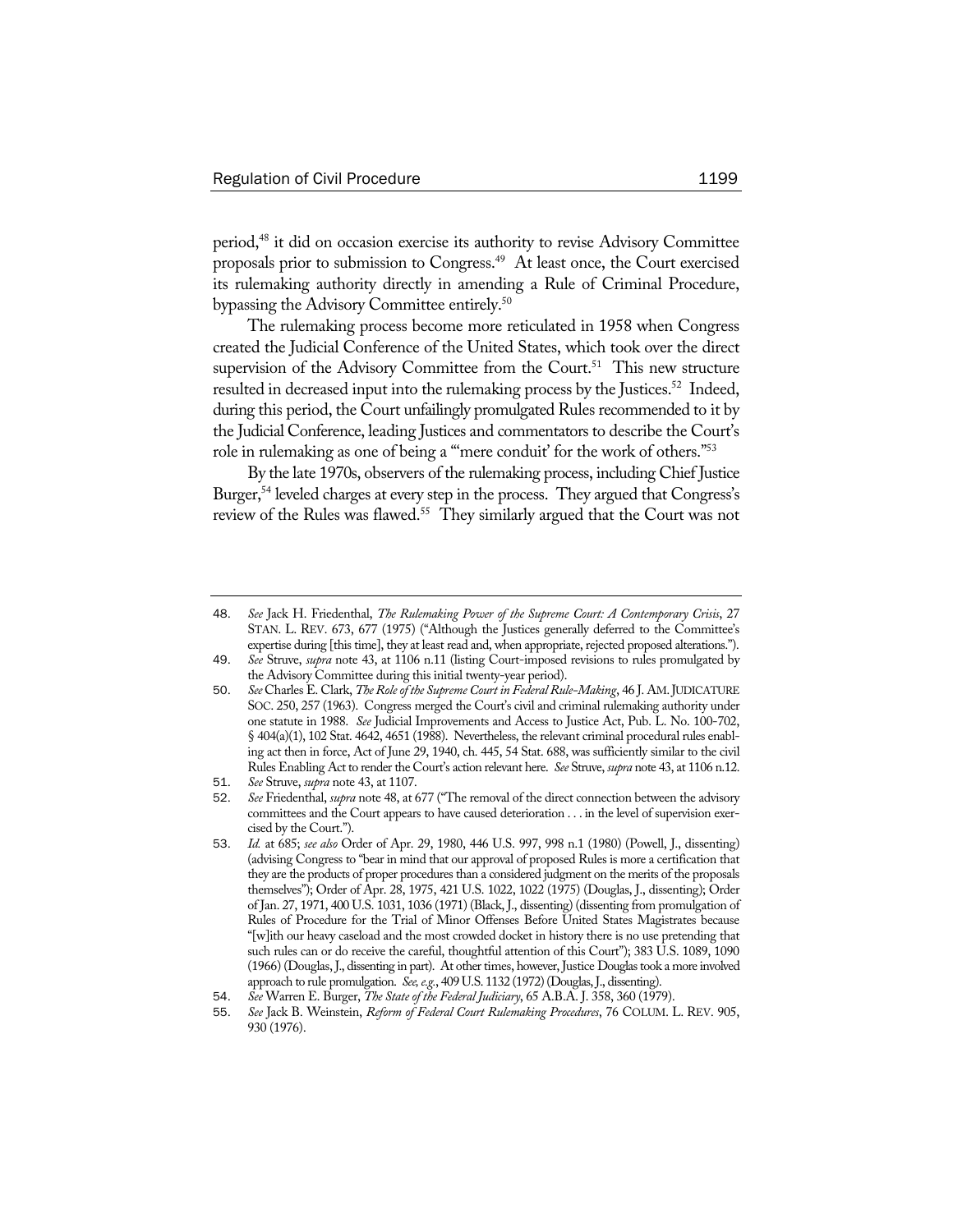an appropriate entity to promulgate Rules.<sup>56</sup> Commentators chastised the committee structure as acting beyond the bounds of the Rules Enabling  $Act^{57}$  and for being unrepresentative and closed to public input.<sup>58</sup> The judiciary sought to correct many of these faults without new legislation by commissioning a Federal Judicial Center study, which, upon completion, suggested several amendments to the rulemaking process.59

These changes, however, did not satisfy Congress, which passed significant rulemaking reforms in 1988.<sup>60</sup> While retaining the Judicial Conference's role in the rulemaking process, the 1988 Act codified the role of the rulemaking committees for the first time. It mandated the existence of the Standing Committee on Rules of Practice and Procedure, which the Judicial Conference had previously established at its discretion, and charged the Standing Committee with reviewing the proposals of other duly appointed committees and making recommendations to the Judicial Conference.<sup>61</sup> The 1988 Act also formalized the Judicial Conference's practice of deploying area-specific advisory committees.<sup>62</sup> Hence, the Court can only promulgate Rules that have been vetted by the area-specific advisory committees, the Standing Committee, and the Judicial Conference.

The 1988 Act also increased representation and public participation in the rulemaking process. The Act mandates that the various advisory committees include practitioners, trial judges, and appellate judges.<sup>63</sup> Congress also mandated greater transparency and public input. The Act thus requires the Judicial Conference to publish its procedures for amendment and adoption of rules.<sup>64</sup> It further re-

<sup>56</sup>. *See id.* at 962 (contending that the Court does not possess the expertise and time required to engage effectively in rulemaking).

<sup>57</sup>. *See* Struve, *supra* note 43, at 1108.

<sup>58</sup>. *See* H.R. REP. NO. 99-422, at 16 (1987); Howard Lesnick, *The Federal Rule-Making Process: A Time for Re-examination*, 61 A.B.A. J. 579 (1975).

<sup>59</sup>. *See* McCabe, *supra* note 42, at 1661–62. This study, published in 1983, resulted in several reforms, including increased public notice and the publication of decisions at various stages of the rulemaking process—changes that increased the transparency of the rulemaking process. *See* Procedures for the Conduct of Business by the Judicial Conference Committees on Rules of Practice and Procedure, 98 F.R.D. 337 (1983).

<sup>60</sup>. *See* Judicial Improvements and Access to Justice Act, Pub. L. No. 100-702, 102 Stat. 4642 (1988) (current version at 28 U.S.C. §§ 2071–2075). With the exceptions of amendments relating to the ability of rules to define finality for purposes of appellate jurisdiction, *see* Civil Justice Reform Act of 1990, Pub. L. No. 101-650, § 315, 104 Stat. 5089, 5115, and the addition of circumstances subject to interlocutory appeals, *see* Federal Courts Administration Act of 1992, Pub. L. No. 102- 572, § 101, 106 Stat. 4506, 4506, Congress has not tinkered with the rulemaking process since 1988.

<sup>61</sup>. 28 U.S.C. § 2073(b) (2006).

<sup>62</sup>. *Id.* § 2073(a)(2).

<sup>63</sup>. *Id.*

<sup>64</sup>. *Id.* § 2073(a)(1).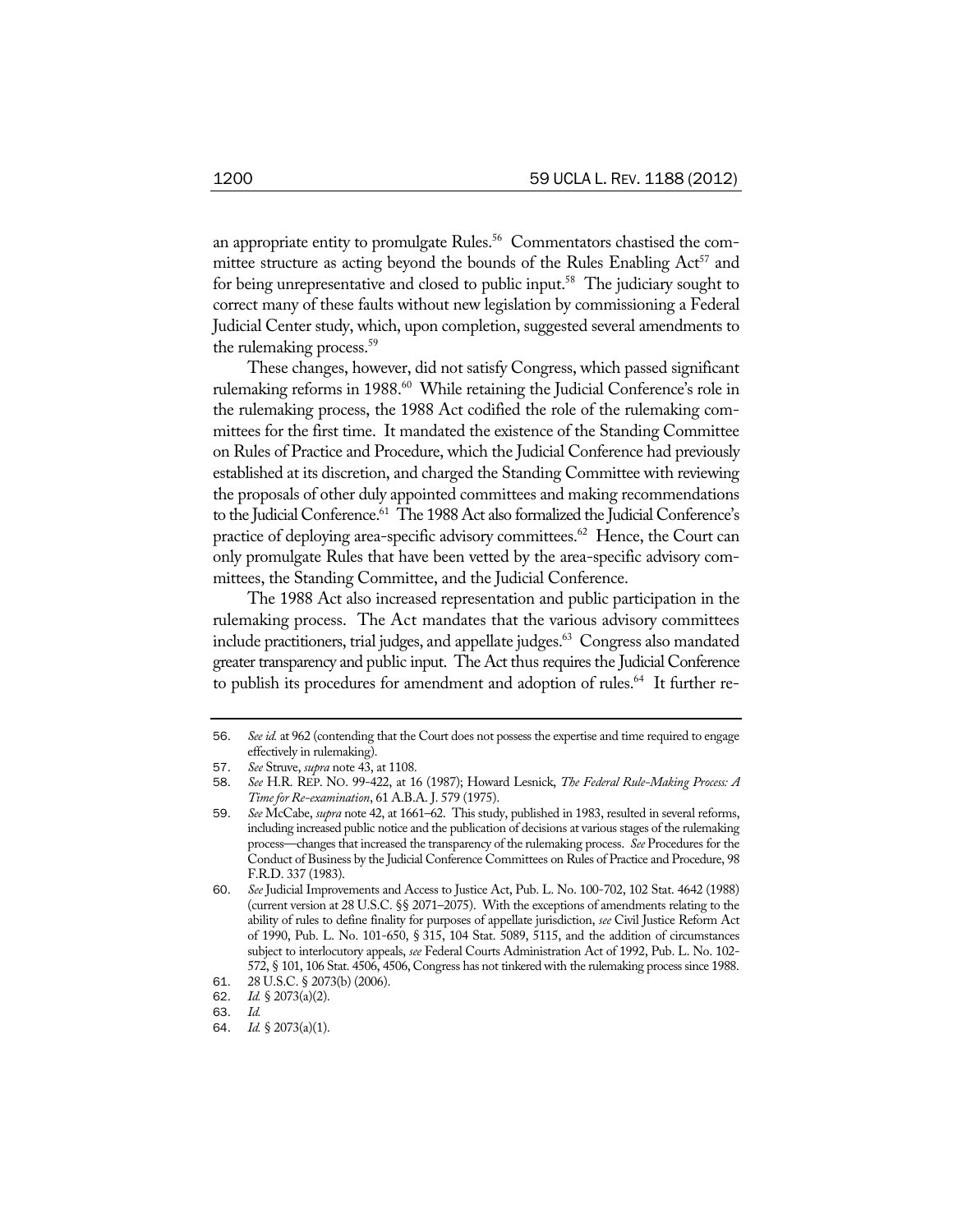quires that the Advisory and Standing Committees conduct open and publicly noticed meetings, record the minutes, and make those minutes publicly available.<sup>65</sup> Additionally, the 1988 Act codified the longstanding practice of the Advisory Committee to attach official drafters' notes to Rule proposals.<sup>66</sup> Finally, the 1988 Act increased the length of the report-and-wait period to Congress. The period now stands at a minimum of seven months.<sup>67</sup>

Thus, the current rulemaking process comprises seven steps.<sup>68</sup> First, the Administrative Office of the United States Courts collects recommendations for new Rules or amendments from the public, practitioners, and judges.<sup>69</sup> These suggestions are forwarded to the appropriate Advisory Committee's reporter<sup>70</sup> (a law professor assigned to each advisory committee to set the agenda and do the initial drafting of rule revisions and explanatory notes<sup>71</sup>), who makes an initial recommendation for action to the Advisory Committee. Second, to go forward with a Rules revision, the Advisory Committee must submit the proposed revision and explanatory note, and any dissenting views, to the Standing Committee in order to obtain permission to advance to the publication and comment period.<sup>72</sup> Third, the Advisory Committee publishes the proposed revision widely, receives public comment, and holds public hearings.<sup>73</sup> At the conclusion of the noticeand-comment period, the Advisory Committee's reporter summarizes the results of the public input and presents them to the Advisory Committee.74 If the Advisory Committee finds that no substantial changes to the revision are called for, it transmits the revision and accompanying notes and reports to the Standing Committee.75 If the Advisory Committee makes substantial changes to the

<sup>65</sup>. *Id.* § 2073(c)(1)–(2).

<sup>66</sup>. *Id.* § 2073(d).

<sup>67</sup>. *Id.* § 2074(a). Since the 1988 amendments, Congress has only rarely exercised its power to halt or revise Rules. *See* Struve, *supra* note 43, at 1115. For example, Congress enacted the provisions of what is now Federal Rule of Evidence 412 after the Court rejected proposed amendments to the rape shield evidentiary rule that the Judicial Conference approved (in one of the few instances where the Court did not rubberstamp the Judicial Conference's work product). *See* Violent Crime Control and Law Enforcement Act of 1994, Pub. L. No. 103-322, § 40141, 108 Stat. 1796, 1918 (codified in scattered sections of 42 U.S.C.); McCabe, *supra* note 42, at 1661 n.36.

<sup>68</sup>. *See* Procedures for the Conduct of Business by the Judicial Conference Committees on Rules of Practice and Procedure, 195 F.R.D. 386 (2000).

<sup>69</sup>. *See* McCabe, *supra* note 42, at 1672.

<sup>70</sup>. *Id.*

<sup>71</sup>. *Id.* at 1664–65.

*Id.* at 1672. 73. *Id.*

<sup>74</sup>. *Id.* Id. at 1672-73.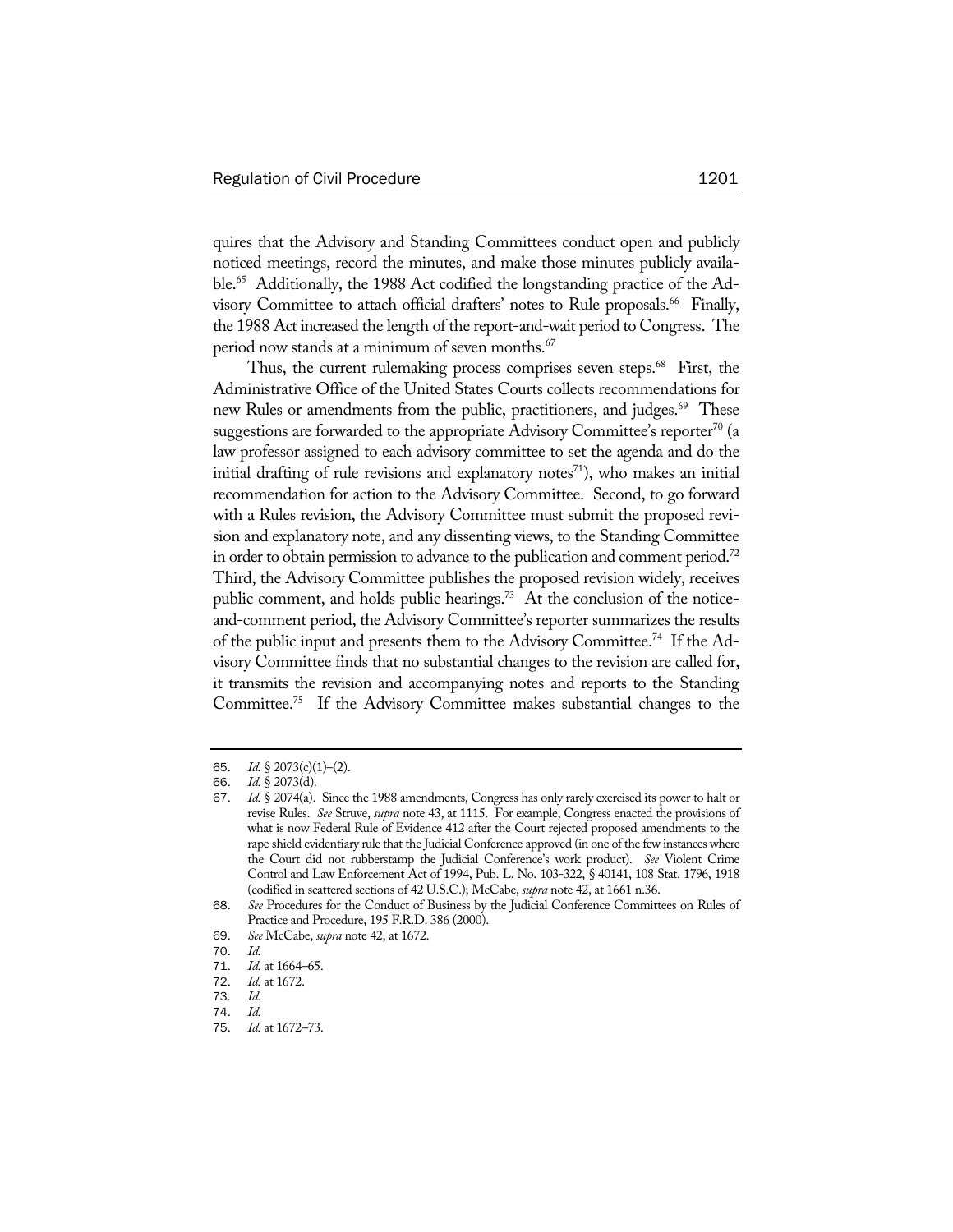proposed revision, it must go through another public notice-and-comment period.76 Fourth, the Standing Committee reviews the proposed revision.<sup>77</sup> If it makes substantial changes to the proposed revision, the Standing Committee returns the proposed revision to the Advisory Committee.78 If the Standing Committee does not make substantial changes, it sends the proposed revision to the Judicial Conference.79 Fifth, the Judicial Conference considers proposed revisions each September, sending approved revisions to the Court or rejected proposals back to the Standing Committee.<sup>80</sup> Sixth, the Court takes the proposed revisions under advisement from September to May 1 of the following year, at which time it must transmit to Congress those Rules it seeks to promulgate.<sup>81</sup> Seventh, under the current law, Congress's report-and-wait period runs another seven months from May 1 to December 1, at which time unaltered revisions to the Rules become law.<sup>82</sup>

#### **C. Analogous Experiences of Agencies and the Court in Rulemaking**

Like most agencies, then, the Court in the civil procedure arena is an institution that sets policy. It engages in this task, much as an agency would, with a discretionary docket and the choice of setting policy by way of adjudication or rulemaking. Moreover, the history of the court rulemaking process and the prevailing views of its legitimacy are remarkably similar to that of administrative law, further bolstering the analogy between the Court in the civil procedure context and an administrative agency.

While the campaign for a federal court rulemaking model was initiated by a famous speech from Roscoe Pound to the American Bar Association in 1906,<sup>83</sup> the Rules Enabling Act was not enacted until 1934 during the heart of the New Deal.<sup>84</sup> The proponents of the court rulemaking model thought that the judiciary,

<sup>76</sup>. *Id.* at 1673.

<sup>77</sup>. *Id.*

<sup>78</sup>. *Id.* 79. *Id.*

<sup>80</sup>. *Id.*

<sup>81. 28</sup> U.S.C. § 2074(a) (2006).<br>82 *Id* If Congress decides to rei

Id. If Congress decides to reject or modify proposed changes to the Rules during this period, it must promulgate a joint resolution that satisfies the constitutional requirements of bicameralism and presentment. *See* U.S. CONST. art. I, § 7; INS v. Chadha, 462 U.S. 919, 935 n.9 (1983) ("The [Rules Enabling Act] did *not* provide that Congress could unilaterally veto the Federal Rules. Rather, it gave Congress the opportunity to review the Rules before they became effective and to pass legislation barring their effectiveness if the Rules were found objectionable.").

<sup>83</sup>. *See* Bone, *The Process of Making Process*, *supra* note 16, at 893–94; Jay Tidmarsh, *Pound's Century,*  and Ours, 81 NOTRE DAME L. REV. 513 (2006).

<sup>84</sup>. *See* Burbank, *supra* note 43 (providing a comprehensive historical treatment).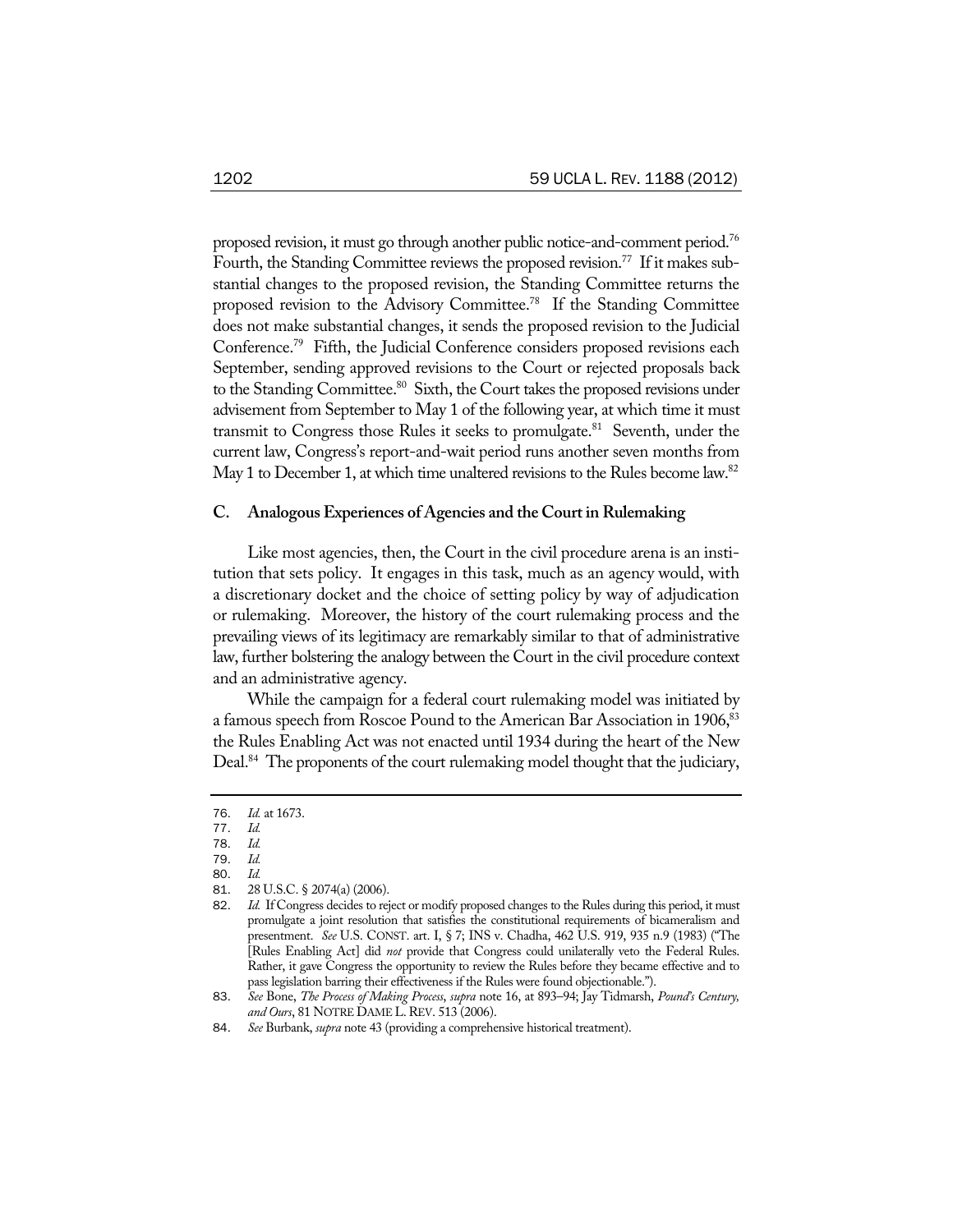rather than the legislature, should promulgate the Rules because they believed in a sharp dichotomy between substance and procedure and trusted that courts would devise sound procedural rules through the application of "neutral expertise."85 This view largely prevailed during the 1950s and 1960s, which corresponded with a period of significant consensus in favor of legal process theory in American public law and resulted in "the golden age of court rulemaking."86 When the prevailing societal consensus collapsed, and law (including procedural law) became viewed as inherently political, Congress revised the court rulemaking process<sup>87</sup> in an effort to ensure the representation of all affected interests in the legislative process of promulgating Rules.<sup>88</sup> Despite those reforms, the legitimacy of the court rulemaking process has been repeatedly challenged since the 1980s on the grounds that the relevant decisionmakers are unelected and therefore politically unaccountable and because the policy choices of the rulemakers are not subject to sufficient political control.89 Meanwhile, proponents of court rulemaking worry that increased participation rights and multiple levels of review have made the process unduly burdensome and inefficient, resulting in increased use of adjudication to set policy.<sup>90</sup> In other words, critics of court rulemaking complain that unaccountable public

<sup>85</sup>. As Robert Bone has explained, judges were viewed as neutral experts immune from political pressures and thus assumed to render more rational and fair systemic rules. *See* Bone, *The Process of Making Process*, *supra* note 16, at 896; *see also* Stephen B. Burbank, *Procedure, Politics and Power: The Role of Congress*, 79 NOTRE DAME L.REV. 1677, 1708 (2004) ("[I]t cannot have hurt that the delegation and the rhetoric used to support [the Rules Enabling Act] were consistent with the ethos of the emerging administrative state."); Laurens Walker, *The End of the New Deal and the Federal Rules of Civil Procedure*, 82 IOWA L.REV. 1269, 1272–80 (1997).

<sup>86</sup>. *See* Bone, *The Process of Making Process*, *supra* note 16, at 897–99.

<sup>87</sup>. *See supra* notes 54–67 and accompanying text.

<sup>88</sup>. *See* Bone, *The Process of Making Process*, *supra* note 16, at 902–07 (describing the decline of the court rulemaking model and explaining that "[t]he result is a shift away from a model based on expertise and toward one based on representation and accommodation of competing interest groups"); Burbank, *supra* note 85, at 1711; Walker, *supra* note 15, at 472; Walker, *supra* note 85, at 1285.

<sup>89</sup>. *See, e.g.*, Bone, *The Process of Making Process*, *supra* note 16, at 907–09 (describing the modern justificatory dilemma of court rulemaking, recognizing its similarity to the problems of legitimacy with the administrative state, and explaining that critics use concerns about legitimacy and efficacy "to demand changes in rulemaking procedures, to object to particular rules, and to call for greater congressional involvement"); Charles Gardner Geyh, *Paradise Lost, Paradigm Found: Redefining the Judiciary's Imperiled Role in Congress*, 71 N.Y.U.L.REV. 1165, 1191, 1211–14 (1996).

<sup>90</sup>. *See, e.g.*, Stephen B. Burbank, *Implementing Procedural Change: Who, How, Why, and When?*, 49 ALA. L. REV. 221, 244–46 (1997) (recognizing the analogy between the ossification of informal rulemaking in administrative law and similar problems with court rulemaking and pointing out that "[t]he use of case-by-case adjudication to circumvent or preempt court rulemaking obstacles posed by the Enabling Act process is not unknown"); Stephen C. Yeazell, *Judging Rules, Ruling Judges*, 61 LAW & CONTEMP. PROBS. 229, 229 (1998) ("[W]e should reduce the encrustation of steps in the [court rulemaking] process, returning it to essentially two steps before presentation to Congress.").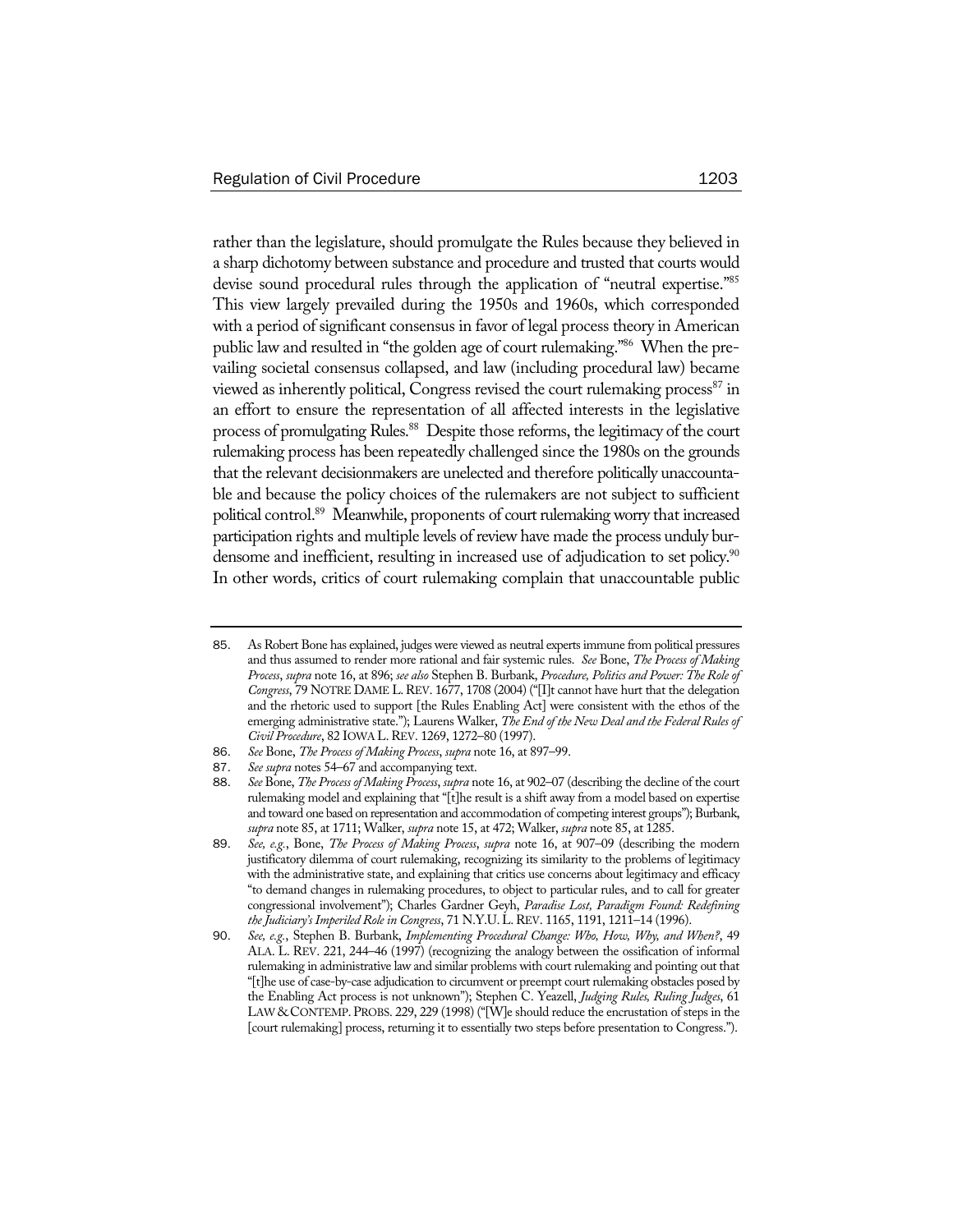officials are making discretionary policy choices, while proponents of court rulemaking worry that prior legislative reforms have resulted in the ossification of this desirable process.

The legitimacy of the administrative state has experienced a very similar historical development. The New Deal era was characterized by a progressive belief in the ability of administrators to solve social problems identified by the legislature through the application of neutral expertise. $91$  The disciples of legal process theory were largely comfortable with broad delegations of lawmaking authority from Congress to agencies with limited political interference and deferential judicial review of agency policy decisions.<sup>92</sup> This belief in neutral expertise waned over the next several decades, reflecting a loss of faith in the objectivity of science, a recognition that agencies were necessarily making value judgments in the course of implementing their statutory authority, and a growing belief that democracy required such decisions to be resolved in a manner consistent with the will of the majority.<sup>93</sup> Moreover, there was an increased recognition of the importance of the influence of interest groups in a pluralistic democracy and a growing concern that agencies were vulnerable to being captured by the interests they were ostensibly charged with regulating.<sup>94</sup> Accordingly, administrative law shifted during the late 1960s and 1970s toward the interest group representation model, which sought to provide "a surrogate political process to ensure the fair representation of a wide range of affected interests in the process of administrative decision."95 During the past quarter century, this model has been criticized, in part, for its failure to ensure that agency policy decisions are subject to sufficient political control and also for imposing unduly burdensome procedural requirements on agencies, which many argue resulted in the ossification of the rulemaking process<sup>96</sup> and created the same ossification concerns raised by the court rulemaking process. While the interest group representation model still has a place in

<sup>91</sup>. *See* Richard B. Stewart, *The Reformation of American Administrative Law*, 88 HARV. L. REV. 1667, 1677–78 (1975).

<sup>92</sup>. *See* Keith Werhan, *The Neoclassical Revival in Administrative Law*, 44 ADMIN. L.REV. 567, 576– 83 (1992).

<sup>93</sup>. *See* Stewart, *supra* note 91, at 1681–87; *see also* Lisa Schultz Bressman, *Beyond Accountability: Arbitrariness and Legitimacy in the Administrative State*, 78 N.Y.U. L. REV. 461, 475–85 (2003) (describing the majoritarian underpinnings of the interest group representation model).

<sup>94</sup>. *See* Stewart, *supra* note 91, at 1711–13.

*Id.* at 1670.

<sup>96</sup>. *See* Bressman, *supra* note 93, at 485–91 (describing the shortcomings of the interest representation model and the transition to presidential control); Elena Kagan, *Presidential Administration*, 114 HARV. L. REV. 2245, 2269-2319 (2001).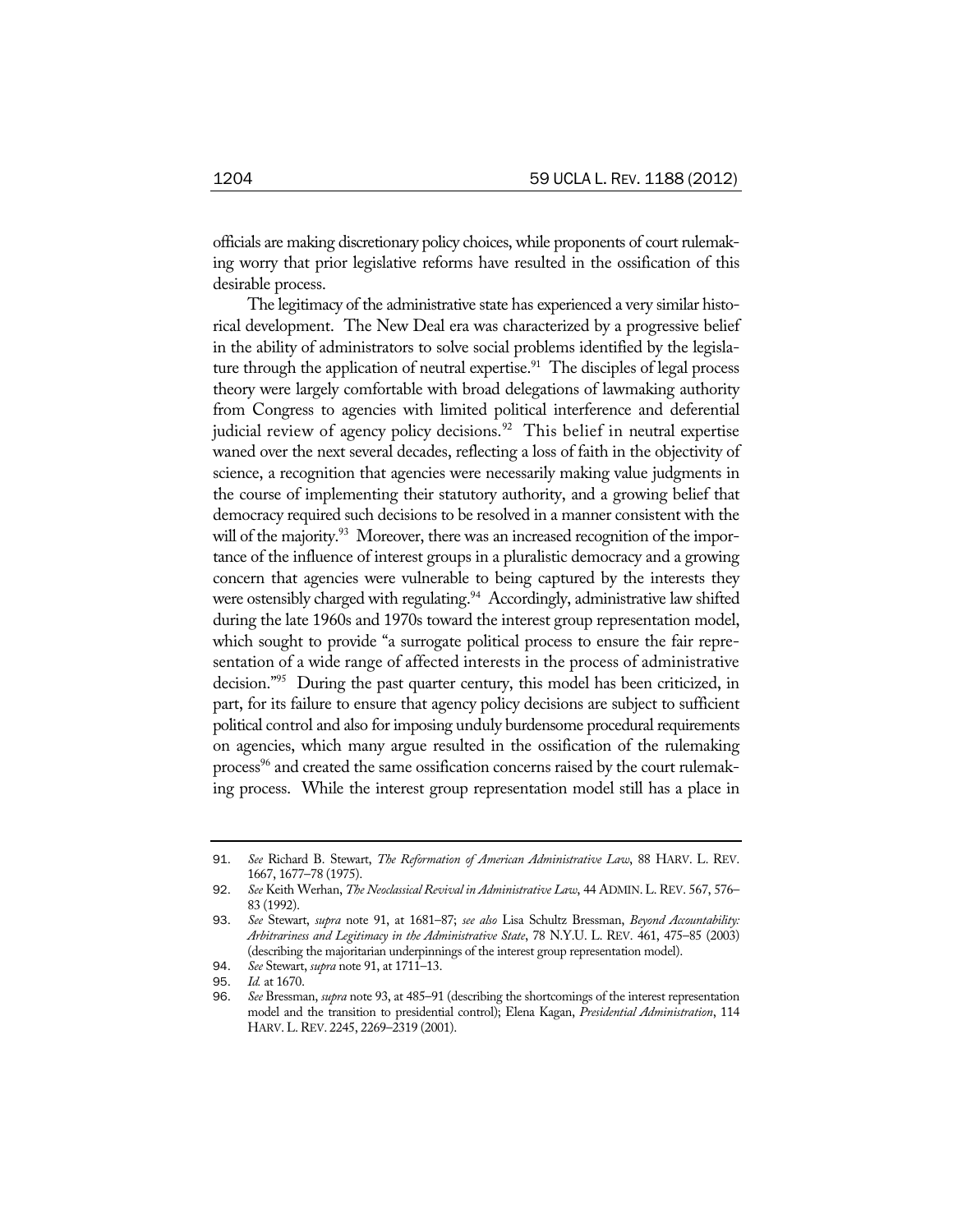administrative law, those criticisms have ensured that its place is not at the center of the modern regulatory state's legitimacy.<sup>97</sup>

While the analogy is not seamless,<sup>98</sup> four key features demonstrate the similarity between administrative agencies and the Court in the civil procedure context. First, both agencies and the Court have been delegated authority to make policy in their respective fields through orders entered in adjudication. Second, both agencies and the Court have been delegated authority to make policy through notice-and-comment rulemaking. Third, because the law does not typically compel these institutions to make policy through a particular procedural vehicle, both agencies and the Court routinely confront choice-of-policymakingform decisions. Fourth, the historical parallels, and accompanying ideas of legitimacy, between agency rulemaking and court rulemaking strengthen our thesis that the Court functions as an administrative agency in the field of civil procedure. As these four points illustrate, our administrative law analogy rests upon the Court's choice of policymaking form—not the Court's mere policy-setting function. That is, we fully recognize that the Court's opinions routinely set policy in other areas just as they do in Rules cases. Thus, it is this ability to deploy rulemaking in the civil procedure context that we contend is most salient for our analogy.<sup>99</sup>

<sup>97</sup>. *See* Bressman, *supra* note 93, at 485; *infra* Part IV.C (discussing contemporary theories of legitimacy).

<sup>98</sup>. For example, the current court rulemaking model is best described as a bottom-up process, whereas agency rulemaking is traditionally described as a top-down process. *See* William N. Eskridge, Jr., *Public Law From the Bottom Up*, 97 W. VA. L. REV. 141, 173–74 (1994). Additionally, the court rulemaking process lacks hard-look review. This was not always the case, however. Under the 1934 version of the Rules Enabling Act, Congress empowered the Court to exercise direct and exclusive control over the Advisory Committee that was accompanied with, if not hard-look review, at least a more rigorous oversight than is found today. *See supra* notes 43–50 and accompanying text. Moreover, we advocate for statutory reforms that would lead to greater involvement by the Justices both in initiating rulemakings and reviewing the final products of these rulemakings, thus strengthening our agency analogy, *see infra* Part IV, and resulting in a hybrid bottom-up and top-down model. *Cf.* Kenneth A. Bamberger, *Technologies of Compliance: Risk and Regulation in a Digital Age*, 88 TEX. L. REV. 669, 729–39 (2010) (proposing a "dynamic model of regulation" based upon the insight that "purely top-down regulatory solutions are ill fitted to risk management and unchanneled bottom-up solutions fall short of public goals"). We discuss other gaps in the analogy below. See *infra* notes 265–273 and accompanying text.

<sup>99</sup>. This is not to say that our position favoring rulemaking might not have implications for matters of statutory construction or review of administrative decisions. We reserve those discussions for the time being and do not intend, in this Article, to critique the Court's policymaking by adjudication in other areas.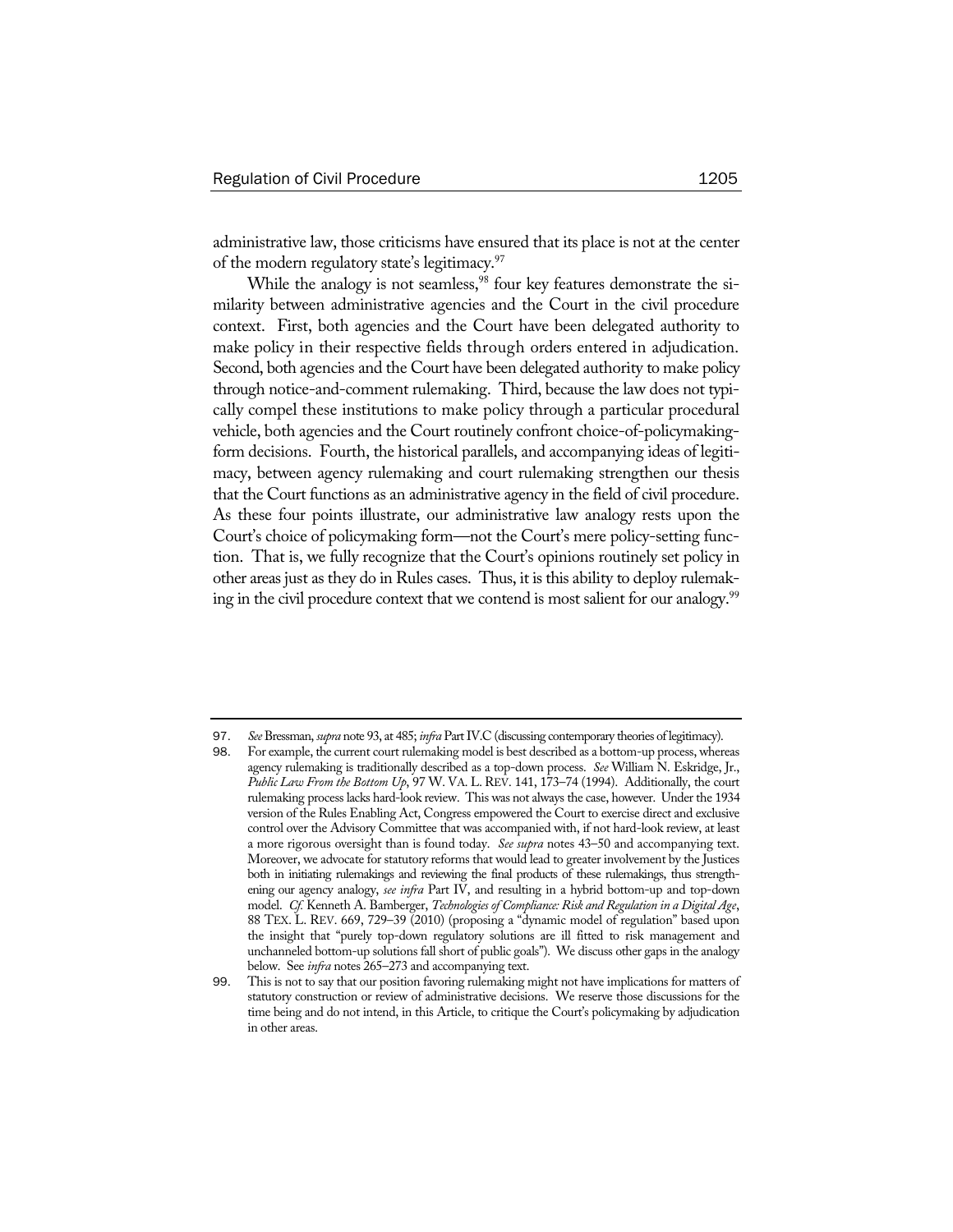# **II. THE LESSONS OF ADMINISTRATIVE LAW—THE SUPERIORITY OF RULEMAKING**

Concluding, as we do, that the Court functions much like an agency in the Rules context, it is apt to consider administrative law best practices when discussing how the Court should handle its civil procedure regulatory task. Because it is widely recognized that agencies can make policy decisions through rulemaking or adjudication, an agency's choice of policymaking form has received a great deal of attention in administrative law scholarship.100 This literature recognizes the "obvious point" that "the agency makes an important choice when it selects the policymaking form its actions will take."101 An agency's choice of policymaking form is important because rulemaking and adjudication have distinct advantages and drawbacks as policymaking vehicles. The conventional wisdom in administrative law, however, is that rulemaking is the superior policymaking form in the vast majority of circumstances. Administrative law scholars have therefore advocated greater use of rulemaking by agencies and articulated criteria that should guide an agency's choice of policymaking form.<sup>102</sup> This Part begins by describing these lessons of administrative law and explaining how they are broadly applicable to the Supreme Court's choice of policymaking form in the civil procedure context. We then draw upon these lessons to suggest that the Court should adopt a presumption in favor of making policy decisions in the field of civil procedure though the rulemaking process, a presumption that should only be rebutted in cases that involve legal issues that can be resolved through traditional tools of statutory interpretation.

101. Magill, *supra* note 9, at 1397.

<sup>100</sup>. For a sampling of this literature, see Warren E. Baker, *Policy by Rule or Ad Hoc Approach—Which Should It Be?*, 22 LAW & CONTEMP. PROBS. 658 (1957); Richard K. Berg, *Re-examining Policy Procedures: The Choice Between Rulemaking and Adjudication*, 38 ADMIN. L. REV. 149 (1986); Arthur Earl Bonfield, *State Administrative Policy Formulation and the Choice of Lawmaking Methodology*, 42 ADMIN. L.REV. 121 (1990); Ronald A. Cass, *Models of Administrative Action*, 72 VA. L. REV. 363 (1986); Ralph F. Fuchs, *Development and Diversification in Administrative Rule Making*, 72 NW. U. L. REV. 83 (1977); William T. Mayton, *The Legislative Resolution of the Rulemaking Versus Adjudication Problem in Agency Lawmaking*, 1980 DUKE L.J. 103; Jeffrey J. Rachlinski, *Rulemaking Versus Adjudication: A Psychological Perspective*, 32 FLA. ST. U.L.REV. 529 (2005); Glen O. Robinson, *The Making of Administrative Policy: Another Look at Rulemaking and Adjudication and Administrative Procedure Reform*, 118 U.PA.L.REV. 485 (1970); David L. Shapiro, *The Choice of Rulemaking or Adjudication in the Development of Administrative Policy*, 78 HARV. L. REV. 921 (1965); J. Skelly Wright, *The Courts and the Rulemaking Process: The Limits of Judicial Review*, 59 CORNELL L. REV. 375 (1974); and Antonin Scalia, *Back to Basics: Making Law Without Making Rules*, REGULATION, July/Aug. 1981, at 25. *See also* Magill, *supra* note 9, at 1403 n.69 (collecting sources).

<sup>102</sup>. *See, e.g.*, Baker, *supra* note 100.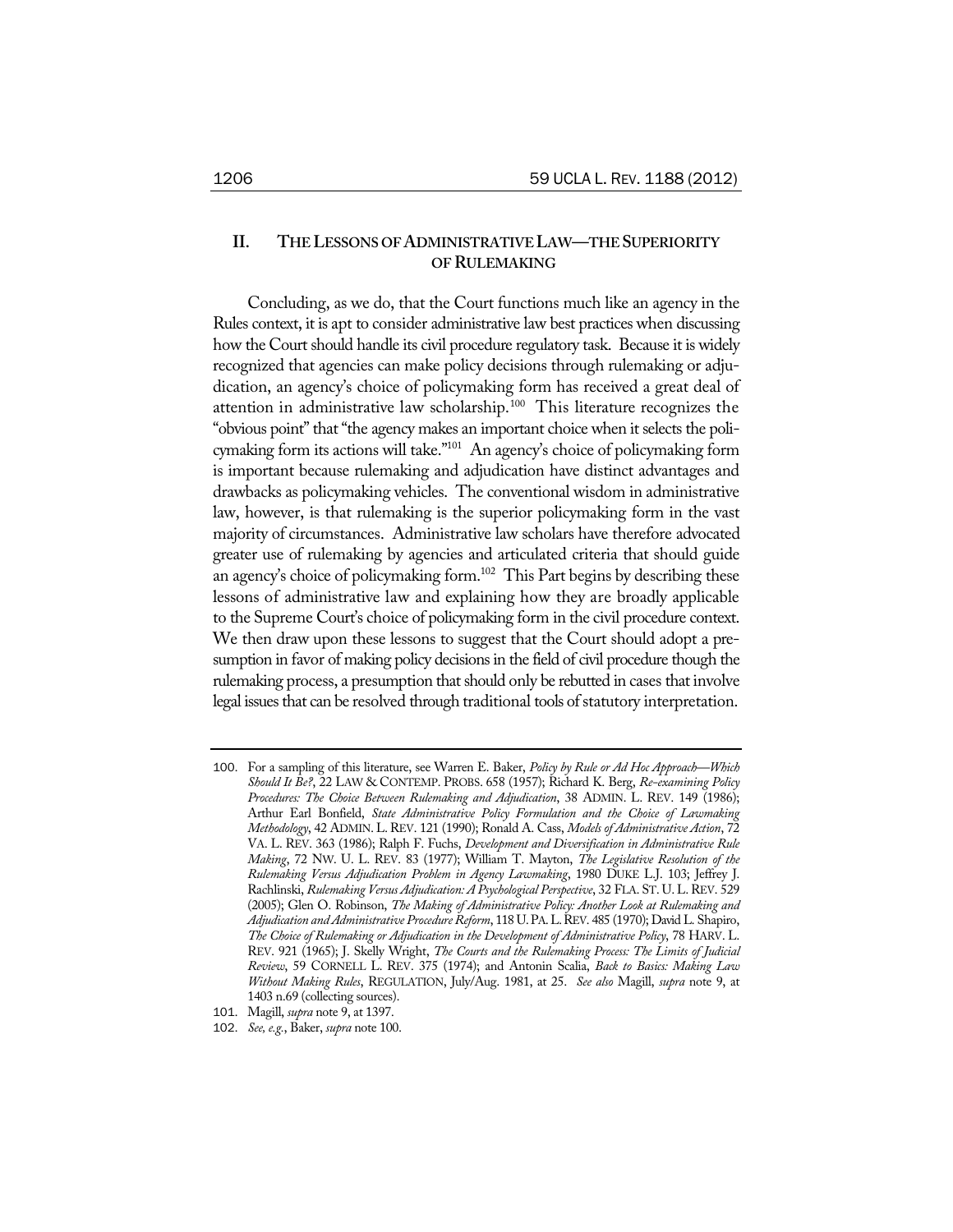#### **A. The Superiority of Rulemaking in Administrative Law**

We begin with a review of rulemaking in administrative law. When the regulatory state was expanded during the New Deal, it was generally expected that administrative agencies would continue the traditional practice of implementing their statutory mandates primarily through case-by-case adjudication.<sup>103</sup> The use of notice-and-comment rulemaking, however, eventually increased "with such speed that by the early 1970s commentators declared that the administrative state had entered the 'age of rulemaking."<sup>104</sup> Then-Professor Antonin Scalia wrote in 1978 that "perhaps the most notable development in federal government administration during the past two decades" has been "the constant and accelerating flight away from individualized, adjudicatory proceedings to generalized disposition through rulemaking."105 Part of the explanation for this development is that agencies, courts, and commentators recognized that, in many situations, "rulemaking has definite advantages over adjudication as a tool for agency lawmaking and policymaking"106—many of which apply to the Court as a rulemaker.

First, rulemaking is widely viewed as a better procedure than adjudication for making policy and exploring issues of legislative fact because the Administrative Procedure Act of 1946's (APA) informal rulemaking procedures are specifically designed for this purpose.<sup>107</sup> This advantage is directly applicable to the court rulemaking functions—as explained above, the latest version of the Rules Enabling Act largely mimics the APA.<sup>108</sup> We elaborate upon this point in the following Part, which discusses our proposed criteria for triggering court rulemaking.<sup>109</sup>

A second advantage of rulemaking over adjudication in administrative law is that anyone who is interested can participate in rulemaking, while adjudication

<sup>103</sup>. *See* Reuel E. Schiller, *Rulemaking's Promise: Administrative Law and Legal Culture in the 1960s and 1970s*, 53 ADMIN.L.REV. 1139, 1145–46 (2001).

<sup>104</sup>. *Id.* at 1147 (quoting Wright, *supra* note 100, at 376).

<sup>105</sup>. Antonin Scalia, *Vermont Yankee: The APA, the D.C. Circuit, and the Supreme Court*, 1978 SUP. CT. REV. 345, 376.

<sup>106</sup>. MICHAEL ASIMOW & RONALD M. LEVIN, STATE AND FEDERAL ADMINISTRATIVE LAW 192 (3d ed. 2009).

<sup>107</sup>. *See supra* notes 68–76 and accompanying text.

<sup>108</sup>. *See* ASIMOW & LEVIN, *supra* note 106, at 193 ("[T]he procedures of rulemaking have been designed for the precise purpose of exploring issues of law, policy, and legislative fact."); *see also* 1 RICHARD J.PIERCE,JR.,ADMINISTRATIVE LAW TREATISE § 6.8, at 369 (4th ed. 2002) (claiming that, for this reason, the product of rulemaking "almost certainly will be instrumentally superior to any 'rule' produced by the process of adjudicating a specific dispute").

<sup>109</sup>. *See infra* Part III.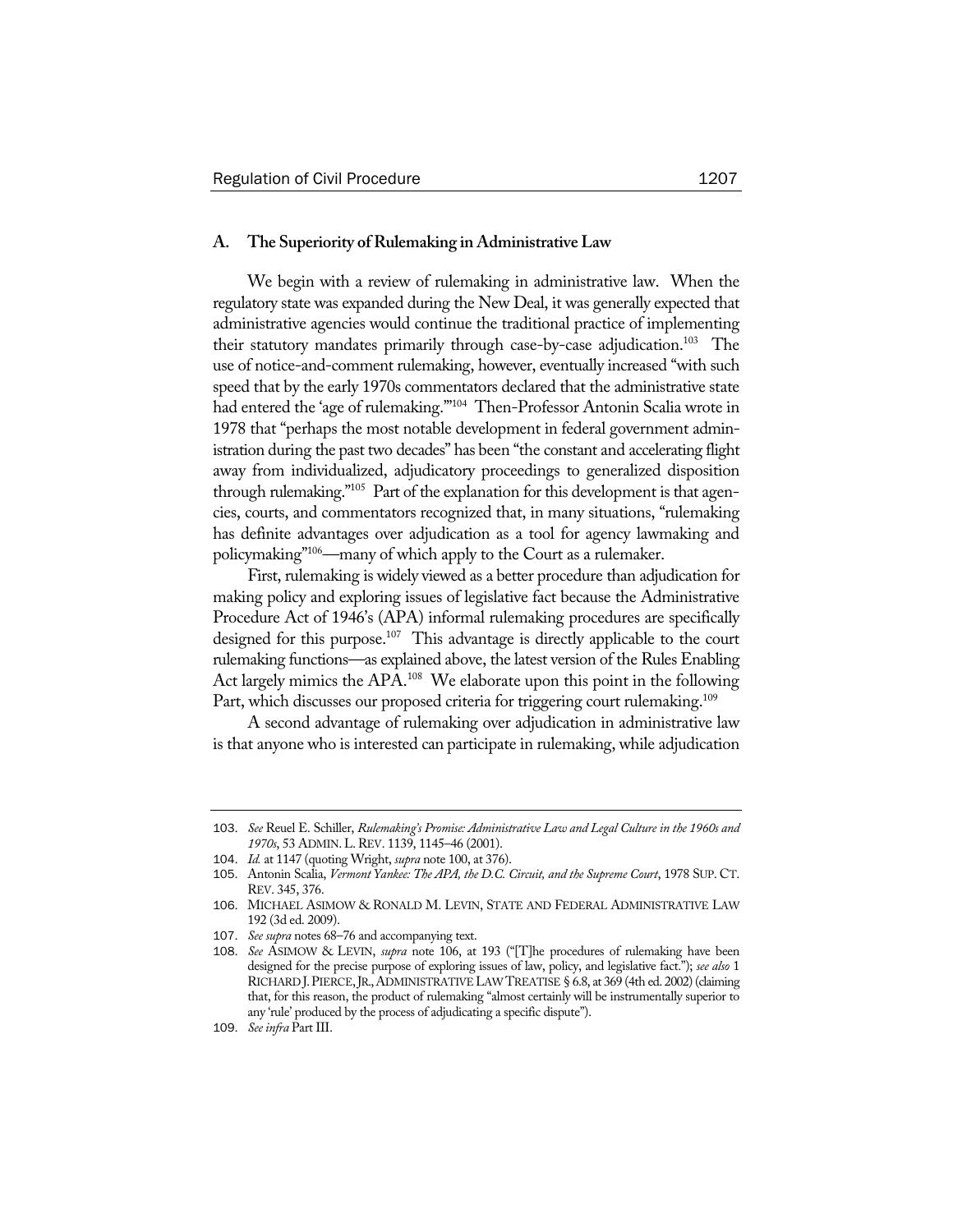is generally limited to the parties in a case.<sup>110</sup> This advantage has both formal and functional dimensions. From a formal perspective, an order entered during adjudication can result in the creation of precedent that binds parties in subsequent cases, even though those parties had no opportunity to participate in the formulation of the law or policy at issue.<sup>111</sup> Conversely, everyone who receives notice of a proposed rulemaking is invited "to participate in the rule making through submission of written data, views, or arguments with or without opportunity for oral presentation."112 Moreover, hard-look judicial review ensures that agencies consider and respond to the significant comments in the administrative record and that they take competing interests and perspectives into account during the rulemaking process.<sup>113</sup> From a functional perspective, the rulemaking proceedings of administrative agencies are far more visible and attract substantially more public attention than the vast majority of individual cases.<sup>114</sup> This means that ordinary citizens, interest groups, and elected officials are more likely to know that an important legal or policy issue is on the agency's agenda during the rulemaking process.115 They can therefore mobilize and seek to influence the agency's legal and policy decisions.<sup>116</sup> Indeed, the APA requires agencies to give advance notice of proposed rulemaking and thereby limits the extent to which they can resolve unanticipated issues in their final rules, $117$  whereas the precise content of adjudicatory orders frequently depends upon the potentially idiosyncratic concerns of the parties and agency decisionmakers and is therefore relatively unpredictable.<sup>118</sup>

<sup>110</sup>. *See* ASIMOW & LEVIN, *supra* note 106, at 192–93; PIERCE, *supra* note 108, § 6.8, at 368–69.

<sup>111</sup>. *See* ASIMOW & LEVIN, *supra* note 106, at 192–93.

<sup>112</sup>. 5 U.S.C. § 553(c) (2006).

<sup>113</sup>. *See* Cass R. Sunstein, *Interest Groups in American Public Law*, 38 STAN. L. REV. 29, 61–64 (1985) (explaining how the hard-look doctrine promotes principles of deliberative democracy).

<sup>114</sup>. *See* PIERCE, *supra* note 108, § 6.8, at 369–70.

<sup>115</sup>. *See* Shapiro, *supra* note 100, at 940 (recognizing that rulemaking is generally more accessible than adjudication and claiming that "the enunciation of rules in adjudicatory proceedings frequently has the effect of 'hiding the ball' from those who are not initiated into the mysteries of a particular agency and its works").

<sup>116</sup>. *See* ASIMOW & LEVIN, *supra* note 106, at 193; PIERCE, *supra* note 108, § 6.8, at 369*–*70; *see also* Mathew D. McCubbins et al., *Administrative Procedures as Instruments of Political Control*, 3 J.L. ECON. & ORG. 243 (1987).

<sup>117</sup>. *See, e.g.*, Chocolate Mfrs. Ass'n v. Block, 755 F.2d 1098 (4th Cir. 1985) (invalidating a final rule that was not a "logical outgrowth" of the agency's proposed rule).

<sup>118</sup>. *See* PIERCE, *supra* note 108, § 6.8, at 368–69.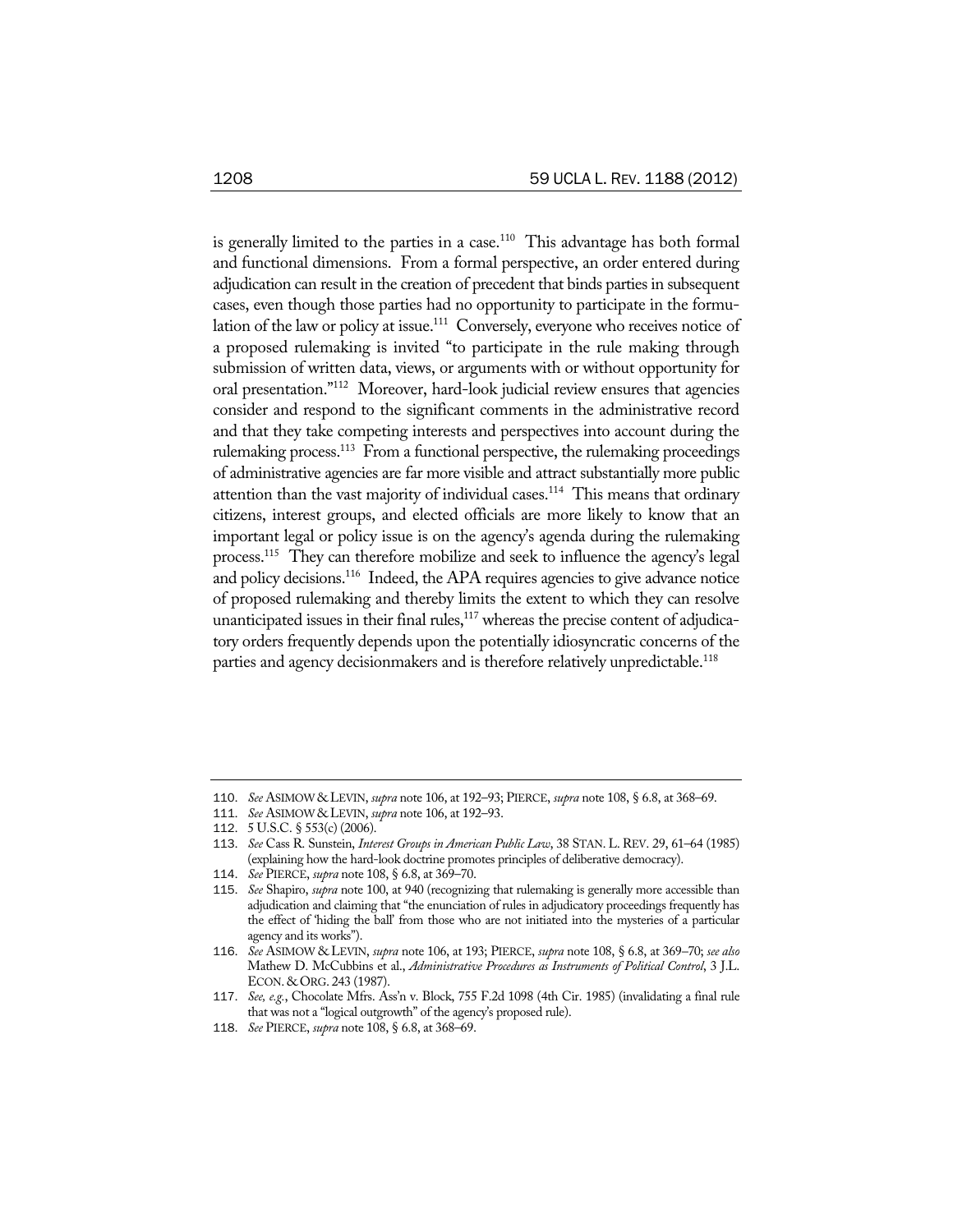These participatory<sup>119</sup> and transparency<sup>120</sup> advantages apply to court rulemaking as well, although not as starkly as in the agency context. The high visibility of the Court's work and the potential to file amicus briefs<sup>121</sup> mitigate some of the participatory and transparency issues in agency policy setting. Nevertheless, there are likely to be fewer surprises and a much broader range of participation in court rulemaking than in adjudication, and rulemaking includes the opportunity for a legislative veto. *Twombly*, in particular, demonstrates how the Court can use adjudication to make dramatic changes to the Rules without providing advance notice or a meaningful opportunity to participate.<sup>122</sup>

A third advantage of rulemaking over adjudication is that the former method of making policy gives agencies greater control over their own agendas, allowing them to set priorities more easily and to implement their programmatic responsibilities rationally.<sup>123</sup> In adjudication, by contrast, an agency's agenda may be dictated by the happenstance of whatever cases come before it. Even if the agency has discretion over which cases to pursue, the facts of any particular test case may not turn out as the agency had anticipated.<sup>124</sup> In addition, an agency's use of rulemaking to make law or policy provides the opportunity to adopt a far more comprehensive solution to any particular problem than is frequently available through adjudication.125 This is particularly true when an agency's policy decisions

<sup>119</sup>. *See* Struve, *supra* note 43, at 1126 (explaining that "[a] court faced with an interpretive question in the context of litigation could not . . . provide [the] extensive opportunities for public input" that are offered by the court rulemaking process); Sellers, *supra* note 16, at 365; Spencer, *supra* note 16, at 454.

<sup>120</sup>. *See* 28 U.S.C. §§ 2073–2074 (2006); Spencer, *supra* note 16, at 454 (emphasizing that court rulemaking's notice-and-comment procedures shine "more light on the proposals, meaning that any politically difficult changes will receive scrutiny and that opponents will have the opportunity to voice their concerns to the Committee or ultimately to Congress").

<sup>121</sup>. *See* Rebecca Haw, *Amicus Briefs and the Sherman Act: Why Antitrust Needs a New Deal*, 89 TEX. L. REV. 1247 (2011) (claiming that extensive reliance on amicus briefs "makes Supreme Court antitrust adjudication analogous to administrative notice-and-comment rulemaking" and arguing that while this approach may improve upon the traditional judicial model, "it cannot realize the full benefits of APA rulemaking").

<sup>122</sup>. *See* Clermont & Yeazell, *supra* note 16, at 847 (claiming that "a thorough airing of the choices" did not accompany *Twombly* or *Iqbal* because "[t]he Court had given no forewarning adequate to generate public discussion" and "[t]he complicated issues were not sufficiently developed by lowercourt percolation, by academic or empirical studies, or even by parties' position-taking").

<sup>123</sup>. *See* ASIMOW & LEVIN, *supra* note 106, at 193–94.

<sup>124</sup>. *See id.*

<sup>125</sup>. *See* Cass, *supra* note 100, at 394 (explaining that adjudication is generally understood to represent "a commitment to the incremental resolution of problems," while rulemaking "entails the comprehensive disposition of a large number of related claims").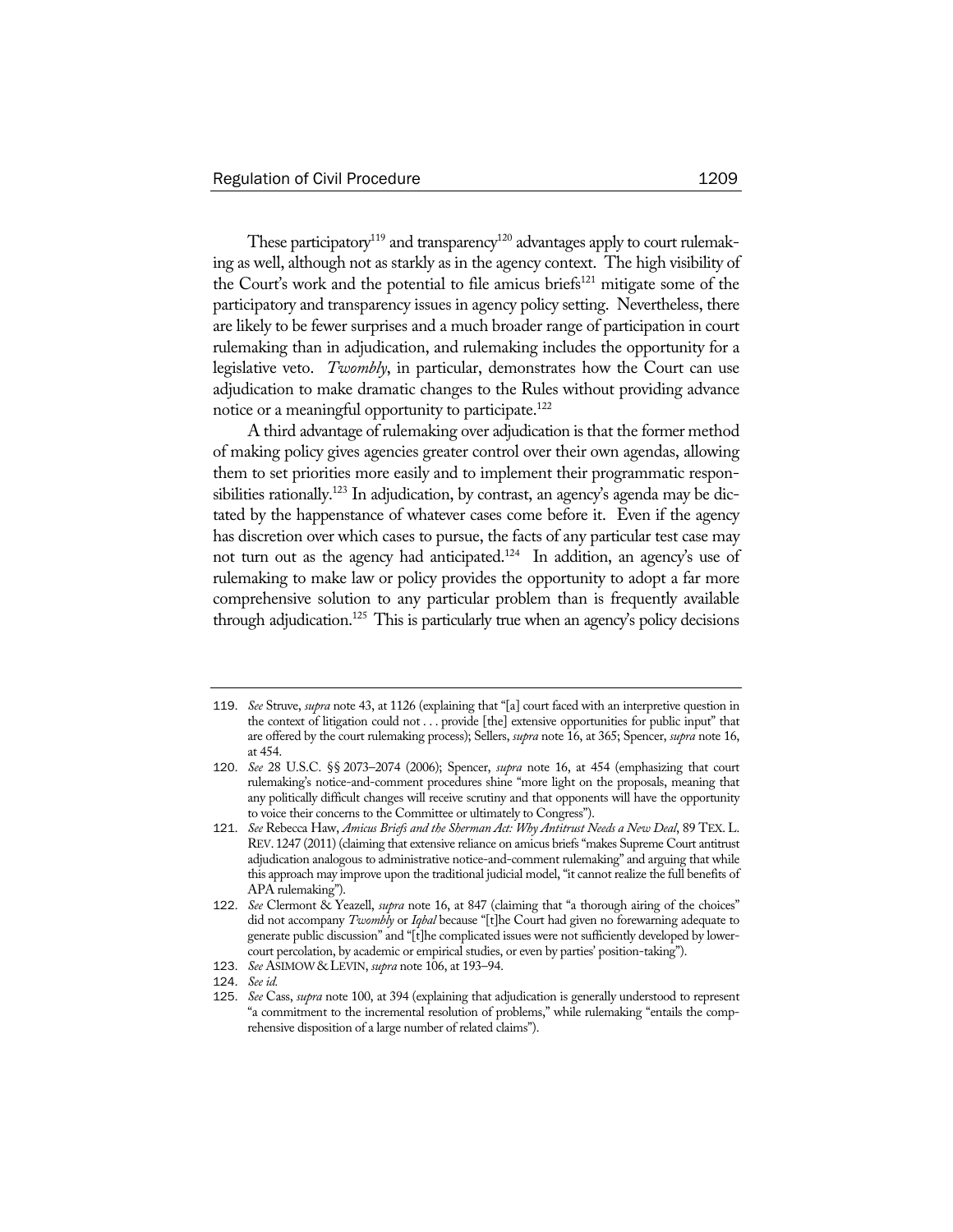involve structural reforms or tradeoffs between competing policy goals.<sup>126</sup> Agencies typically have fewer options or alternatives when they resolve issues pursuant to adjudication because this policymaking form, by definition, proceeds on a piecemeal, case-by-case basis. While rulemaking can be time consuming and expensive, agencies are able to use this policymaking vehicle to resolve issues in a comprehensive fashion in a single proceeding, instead of litigating similar issues in multiple cases that often lead to less coherent results.<sup>127</sup> Accordingly, rulemaking is often a more efficient policymaking form than adjudication.<sup>128</sup>

While the Court's discretionary docket already affords it control over its agenda,<sup>129</sup> the court rulemaking process, like agency rulemaking, provides the potential for more comprehensive solutions to policy disputes than the Court can adopt through adjudication.<sup>130</sup> Indeed, procedural issues routinely involve the types of structural reforms or tradeoffs between competing policy goals that are more coherently and effectively addressed through rulemaking.<sup>131</sup> For example, Catherine Struve has pointed out that the Court construed Rule 11 in an adjudication so as not to allow sanctions against the law firm of an attorney who committed misconduct, despite strong policy arguments for a contrary result.<sup>132</sup> Rule 11 was subsequently amended, however, *both* to allow sanctions against the law firm of an attorney who commits misconduct *and* to provide a twenty-oneday safe harbor within which corrective action can be taken and sanctions thereby avoided.133 As Struve explains, the Court could not adopt this solution pursuant to adjudication.<sup>134</sup> Similarly, some scholars have suggested that the best solution to the concerns that animated the Court's decisions in *Twombly* and *Iqbal* would be the adoption of a heightened standard of pleading *and* the crea-

<sup>126</sup>. *See* Frank H. Easterbrook, *Judicial Discretion in Statutory Interpretation*, 57 OKLA. L. REV. 1, 12 (2004) (recognizing that "[a]lmost every law tackles multiple problems at once" and that, in contrast to adjudication, "agencies can and do make multi-dimensional decisions" when they promulgate rules).

<sup>127</sup>. *See* ASIMOW & LEVIN, *supra* note 106, at 194.

<sup>128</sup>. *See* PIERCE, *supra* note 108, § 6.8, at 370–72.

<sup>129</sup>. *See supra* note 20 and accompanying text (discussing the discretionary nature of the Court's docket). Moreover, the role of other actors, including the Advisory Committee, Standing Committee, Judicial Conference, and Congress, in the court rulemaking process suggests that the Court has less control over its agenda and the decisions that it reaches in rulemaking than it does in adjudication.

<sup>130</sup>. *See* Sellers, *supra* note 16, at 368 ("[T]he Advisory Committee can make systematic changes to the Rules and, if necessary, amend several Rules at once."); Spencer, *supra* note 16, at 454; Struve, *supra* note 43, at 1140.

<sup>131</sup>. *See supra* notes 123–128 and accompanying text.

<sup>132</sup>. *See* Struve, *supra* note 43, at 1120–24.

<sup>133</sup>. *See* FED.R. CIV. P. 11.

<sup>134</sup>. *See* Struve, *supra* note 43, at 1123.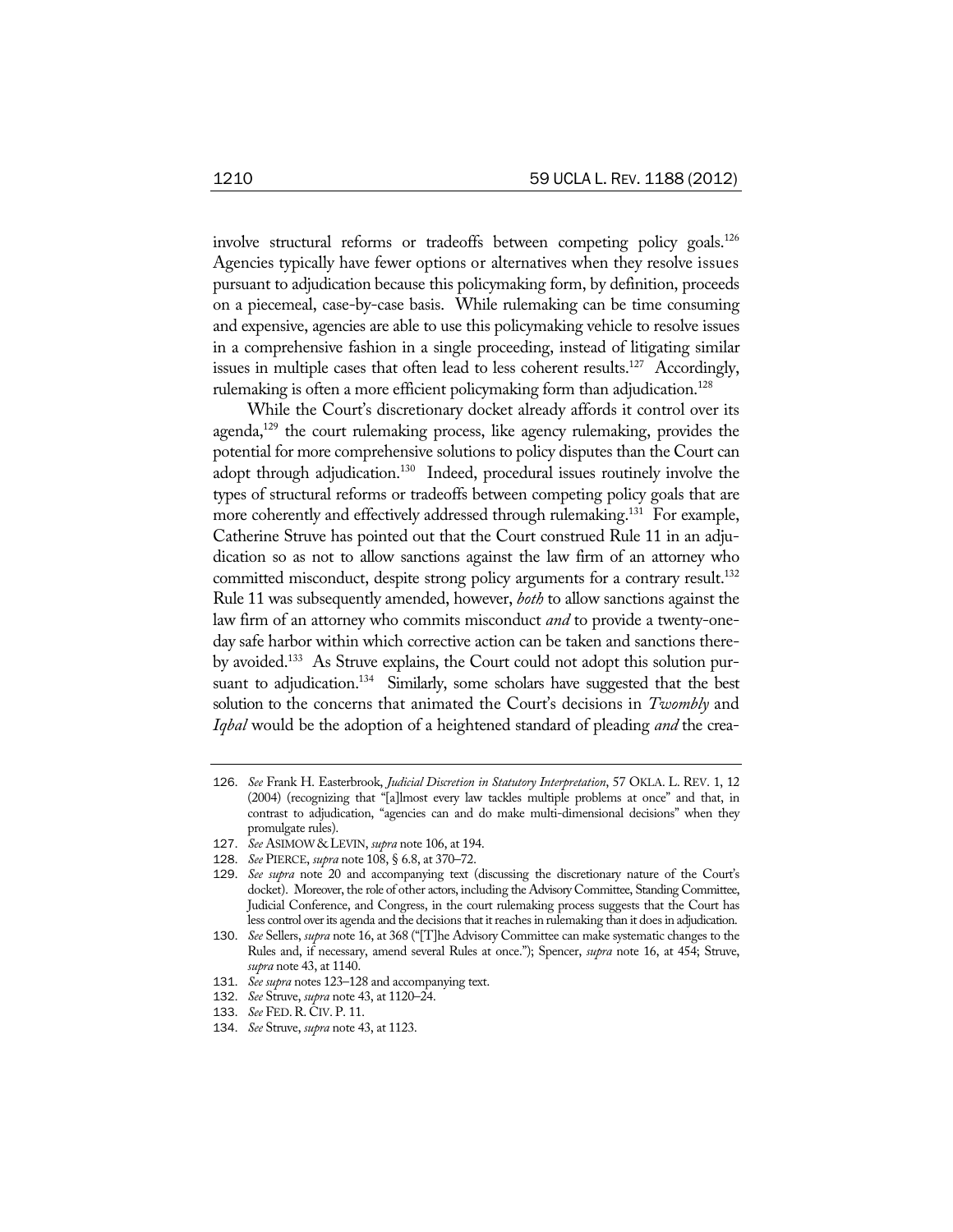tion of a shorter and more focused discovery period prior to ruling on a defendant's motion to dismiss a complaint.<sup>135</sup> The merits of this specific proposal aside, our point is that the Court could not adopt a comprehensive solution of this nature pursuant to adjudication.

Fourth, rulemaking is also widely understood to be fairer than adjudication to groups who are adversely affected by agency action.<sup>136</sup> First, the orders entered by agencies pursuant to adjudication typically apply retroactively to conduct that occurred before the agency's decision, whereas regulations promulgated by agencies pursuant to rulemaking are typically prospective in nature.137 Thus, rulemaking provides citizens with advance notice of their legal rights and obligations, which may be lacking when agencies enforce, for example, broad statutory prohibitions on unfair or deceptive business practices against particular conduct for the first time during adjudication.<sup>138</sup> Such notice facilitates planning by promoting predictability and stability within the legal system.<sup>139</sup> Moreover, generally applicable agency rules tend to apply uniformly to a defined class of conduct or relatively large group of regulated entities, while the orders entered pursuant to adjudication can only be enforced directly against adverse parties to the proceedings.<sup>140</sup> Accordingly, rulemaking tends to promote the similar treatment of similarly situated persons and reduce arbitrary discrimination, thereby promoting values underlying the Equal Protection and Due Process Clauses of the Constitution.<sup>141</sup> Of course, an agency's arbitrary exercise of its enforcement discretion might still undermine those values, but individual nonenforcement decisions are a form of agency adjudication.<sup>142</sup> In any event, agency regulations tend to be much more visible and easy to locate and understand than adjudicatory orders (even for nonlawyers!).<sup>143</sup>

<sup>135</sup>. *See, e.g.*, Ray Worthy Campbell, *Getting a Clue: Two Stage Complaint Pleading as a Solution to the*  Conley*-*Iqbal *Dilemma*, 114 PENN. ST.L.REV 1191 (2010).

<sup>136</sup>. *See* PIERCE, *supra* note 108, § 6.8, at 372–74.

<sup>137</sup>. *See* ASIMOW & LEVIN, *supra* note 106, at 193.

<sup>138</sup>. *See supra* note 10 and accompanying text.

<sup>139</sup>. *See* Cass R. Sunstein, *Problems With Rules*, 83 CALIF.L.REV. 953, 976 (1995).

<sup>140</sup>. *See* ASIMOW & LEVIN, *supra* note 106, at 193.

<sup>141</sup>. *See* Glen Staszewski, *Avoiding Absurdity*, 81 IND. L.J. 1001, 1028–43 (2006) (describing the constitutional norms of fairness and equality); Sunstein, *supra* note 139, at 974 (recognizing that rules have a tendency to reduce "bias, favoritism, or discrimination in the minds of people who decide particular cases").

<sup>142</sup>. *See generally* Cass R. Sunstein, *Reviewing Agency Inaction After* Heckler v. Chaney, 52 U. CHI. L. REV. 653 (1985).

<sup>143</sup>. *See* Thomas W. Merrill, *Rethinking Article I, Section 1: From Nondelegation to Exclusive Delegation*, 104 COLUM. L. REV. 2097, 2154 (2004) ("[T]he CFR, periodically revised by agencies under their broad delegated authority with an eye to making the law more accessible and improving voluntary compliance, is something that even nonlawyers can often follow.").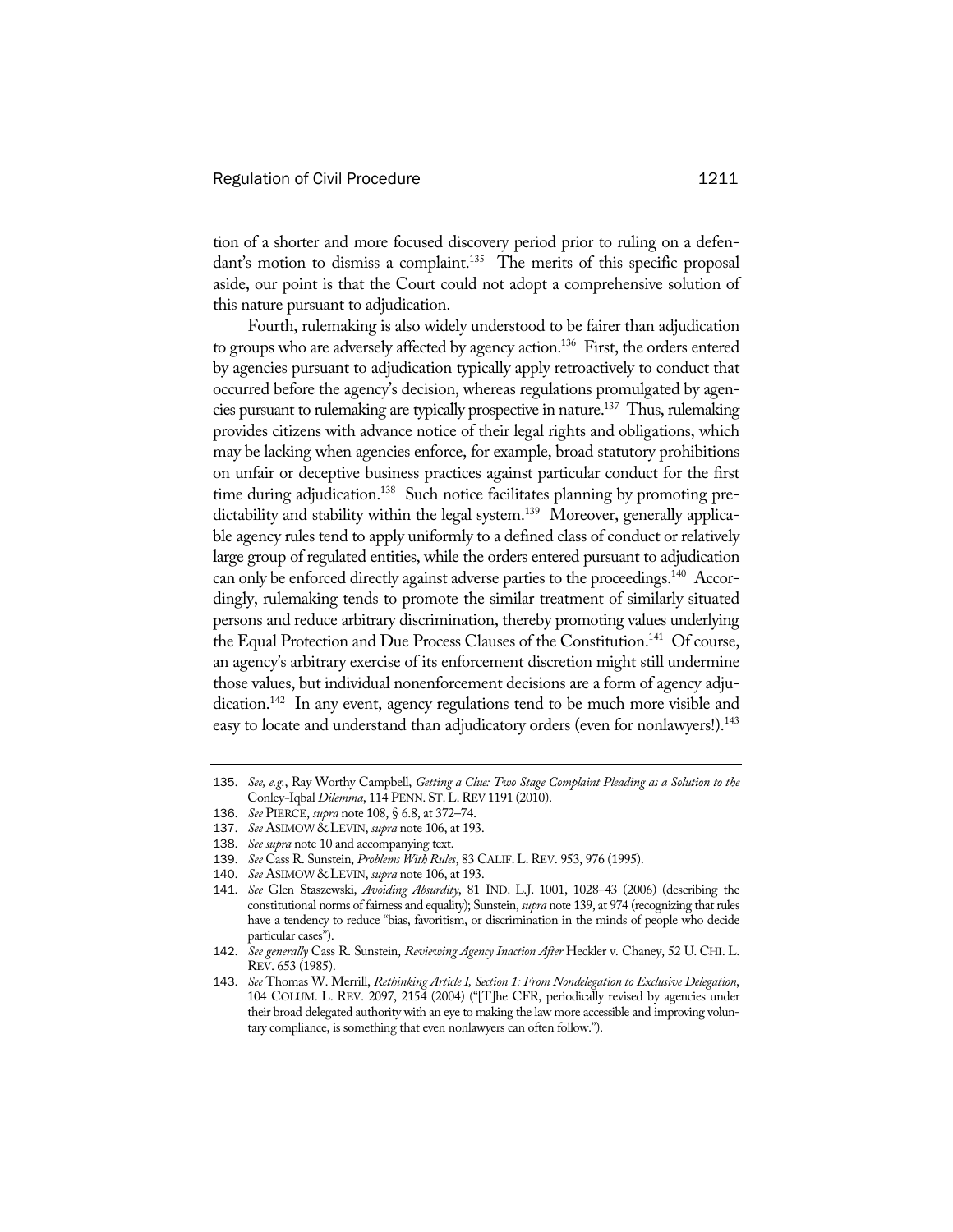Rulemaking therefore facilitates political oversight of agency decisionmaking by elected officials and reinforces the advance notice that is provided to citizens of their legal rights and obligations.144

Again, many of these benefits apply to the Rules promulgated by the Court. Rules that the Court adopts pursuant to the rulemaking process are often prospective in nature, which means that litigants and nonparties have advance notice of their rights and obligations and the ability to plan accordingly.<sup>145</sup> In contrast, the orders entered by the Supreme Court during adjudication typically apply retroactively to the parties, which means that a mistaken understanding of the applicable Rules, or even a good-faith interpretation of existing precedent, could undermine the party's chances of prevailing in the litigation.<sup>146</sup> Such adverse consequences can be avoided in some circumstances, depending upon the Rule in question and the status of the case.<sup>147</sup> Thus, for example, the plaintiffs in *Twombly* and *Iqbal* could potentially move for leave to amend their complaints on remand in an effort to comply with the Court's new pleading standard.<sup>148</sup> Nonetheless, there are situations where a party will lose a case or become severely disadvantaged by the Court's decision—a problem that could have been avoided if the law had been clarified pursuant to the court rulemaking process in the first instance.<sup>149</sup>

#### **B. A Presumption in Favor of Rulemaking**

Thus, while rulemaking is by no means a magic cure-all, the key lesson to be learned for present purposes is that the overwhelming consensus in ad-

<sup>144</sup>. *See supra* notes 113–115, 136–138 and accompanying text.

<sup>145</sup>. *See* 28 U.S.C. § 2074(a) (2006) (setting forth an effective date for amendments to the rules).

<sup>146</sup>. *See supra* notes 136–142 and accompanying text (discussing the retroactive nature of adjudication); *cf. supra* notes 21–40 and accompanying text (describing the Court's dramatic change of course in *Twombly* and *Iqbal*).

<sup>147</sup>. In Part IV of this Article, we advocate that revisions to the Rules should apply retroactively. We do not believe our later stance undercuts the validity of the general proposition made here for several reasons. First, as we discuss in Part IV, we believe that in this context vesting Court adjudications with retroactive application, but not rulemakings, would lead to odd incentives. Second, as we note in this Part, retroactive application in the rulemaking setting is not overly damning given the opportunity to remand. Third, even when proposed changes to the Rules are applied retroactively, interested parties are given advance notice of this possibility during the course of the rulemaking process. The Court does not necessarily provide this type of notice when it revises the Rules pursuant to adjudication. *See, e.g.*, *supra* note 122 and accompanying text (explaining that many of the issues resolved in *Twombly* were not addressed by the parties or subject to public debate).

<sup>148</sup>. *See* FED.R. CIV. P. 15(a)(2).

<sup>149</sup>. *See, e.g.*, Celotex Corp. v. Catrett, 477 U.S. 317 (1986) (reversing a decision, which was based on earlier precedent, that summary judgment was inappropriate, and adopting a new standard for evaluating defendant's motion).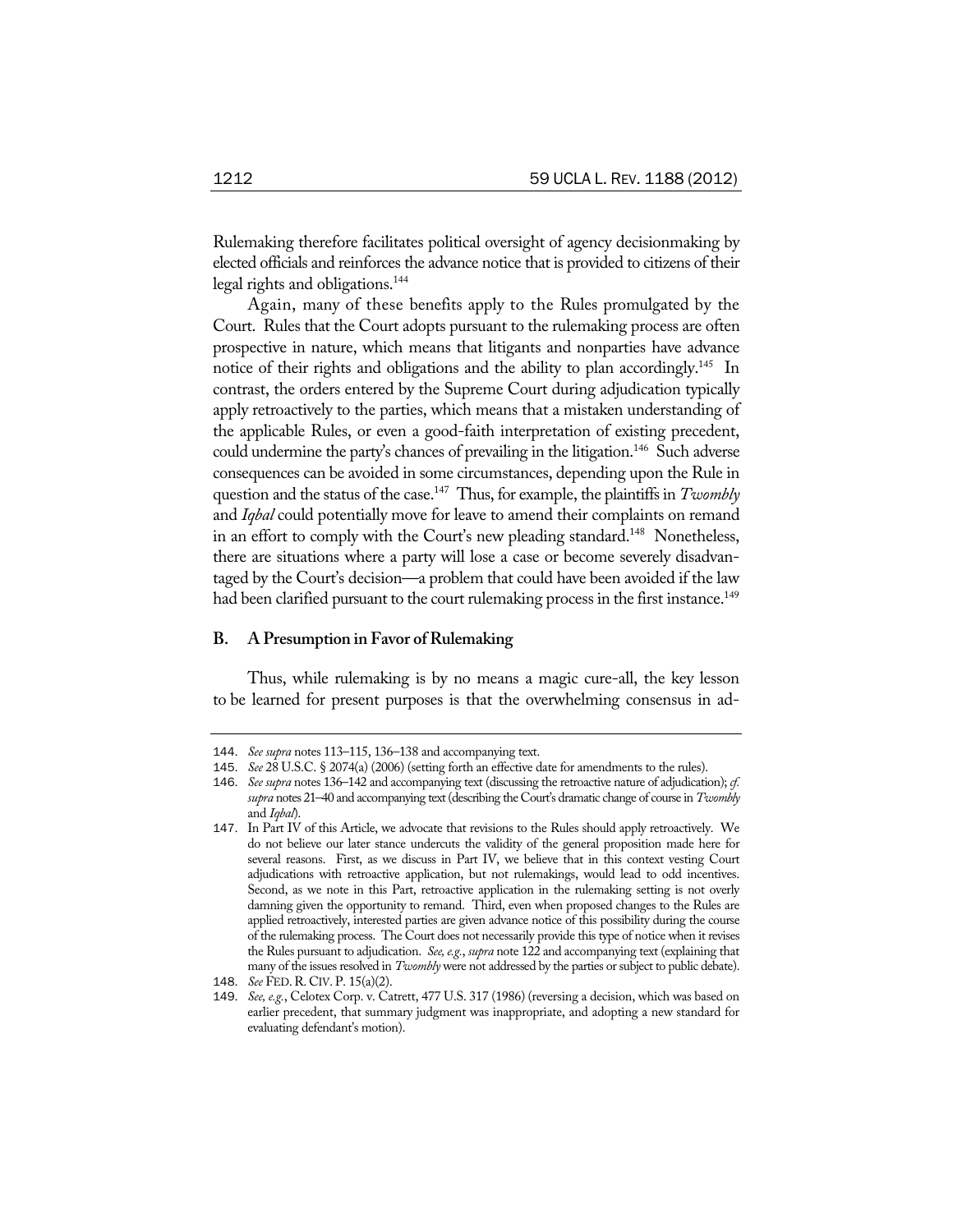ministrative law is that rulemaking is generally the superior policymaking form.150 Moreover, many of the advantages of rulemaking generally apply to the court rulemaking process. As such, we argue that the Court should adopt a presumption in favor of resolving the issues presented by Rules cases through notice-and-comment rulemaking.

Although we propose the adoption of a presumption in favor of rulemaking on civil procedure issues, we do not challenge the Court's inherent power, even when not coupled with statutory authority, to control court procedure by court order or by adjudication.<sup>151</sup> Rather, we argue that notice-and-comment rulemaking is normatively superior to adjudication in making civil procedure policy, just as the Court has recognized in the administrative law context. Tracking this analogy, we argue that the Court should not feel compelled to *mandate* noticeand-comment rulemaking on civil procedure issues, but the Court should explicitly adopt a strong preference for it. As the Court explained in the administrative law context:

> Since the Commission, unlike a court, does have the ability to make new law prospectively through the exercise of its rule-making powers, it has less reason to rely upon *ad hoc* adjudication to formulate new standards of conduct within the framework of the Holding Company Act. The function of filling in the interstices of the Act should be performed, as much as possible, through this quasi-legislative promulgation of rules to be applied in the future.<sup>152</sup>

Similarly, one of the most common recommendations of leading administrative law scholars in the late 1950s and early 1960s was "to de-emphasize policy-making through case-by-case adjudications and instead shift to the definition of standards

<sup>150</sup>. *See* PIERCE, *supra* note 108, § 6.8, at 368 ("Over the years, commentators, judges, and Justices have shown near unanimity in extolling the virtues of the rulemaking process over the process of making 'rules' through case-by-case adjudication."); *see also* Magill, *supra* note 9, at 1403 n.69, 1415 n.112 (reviewing the formative literature on this topic and reporting that "the bottom line" is that "agencies should rely on rulemaking much more often" than adjudication). *But cf.* Robinson, *supra* note 100 (expressing indifference regarding the choice between rulemaking and adjudication).

<sup>151</sup>. *See, e.g.*, Rule, 2 U.S. (2 Dall.) 411, 413–14 (1792) (Jay, C.J.) (stating that while the "Court considers the practice of the courts of King's Bench and Chancery in England, as affording outlines for the practice of this court," it retained the power, without statutory authorization, to "from time to time, make such alterations therein, as circumstances may render necessary"); *see also* Rules of Practice for the Courts of Equity of the United States, 20 U.S. (7 Wheat.) xiii (1822) (adopting formal rules of equity practice); 4 CHARLES ALAN WRIGHT & ARTHUR R. MILLER, FEDERAL PRACTICE AND PROCEDURE § 1001, at 2 n.2 (3d ed. 2002) (listing authorities supporting the Court's inherent authority to craft procedural rules).

<sup>152</sup>. *Chenery II*, 332 U.S. 194, 202 (1946).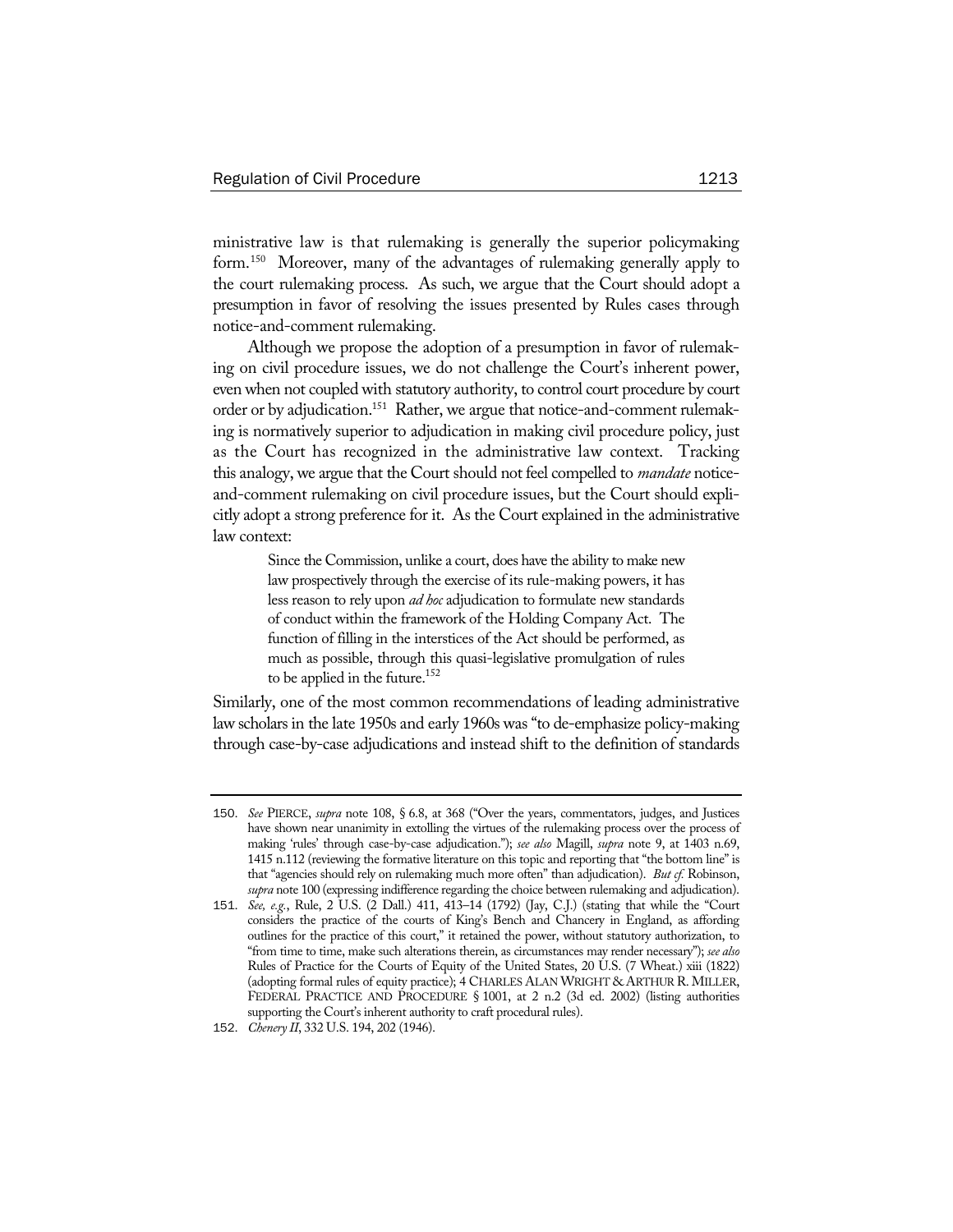through policy statements and rulemakings."153 Congress, agencies, and courts were largely receptive to this prescription for reform, which helped lead to the age of rulemaking in the late 1960s and 1970s.<sup>154</sup> During this period, leading commentators extolled the superiority of rulemaking over adjudication as a policymaking form.<sup>155</sup> The Administrative Conference of the United States subsequently endorsed the proposition that "[w]here the agency is, in effect, announcing a future policy, we believe it generally is best to use the rulemaking process."<sup>156</sup> In 1981, the Commissioners on Uniform State Laws went even further and recommended that states incorporate provisions into their APAs that would establish a general mandatory preference for agency lawmaking by rule and a general mandatory obligation for agencies to displace any lawmaking conducted through adjudication with subsequently enacted rules.<sup>157</sup> The contemporary literature on administrative law does not seriously debate rulemaking's superiority over adjudication as a lawmaking or policymaking form.<sup>158</sup>

Of course, there is no reason to expect the Rules to be perfect just because the Court routed them through the rulemaking process.<sup>159</sup> Moreover, Court adjudication is undoubtedly faster and less expensive than court rulemaking.<sup>160</sup> Finally, there are tasks, such as the interpretation of the Rules in straightforward cases, for which the Court (as an adjudicatory body) enjoys institutional advantages over the rulemaking process. Accordingly, there will be a legitimate need for

<sup>153</sup>. Schiller, *supra* note 103, at 1150; *see* HENRY J. FRIENDLY, THE FEDERAL ADMINISTRATIVE AGENCIES: THE NEED FOR A BETTER DEFINITION OF STANDARDS 143–47 (1962); Baker, *supra* note 100; Fuchs, *supra* note 100; Cornelius J. Peck, *The Atrophied Rule-Making Powers of the National Labor Relations Board*, 70 YALE L.J. 729 (1961); Shapiro, *supra* note 100.

<sup>154</sup>. *See* Schiller, *supra* note 103, at 1147–52.

<sup>155</sup>. *See, e.g.*, KENNETH CULP DAVIS,DISCRETIONARY JUSTICE:APRELIMINARY INQUIRY 102, 219– 21 (1969); Wright, *supra* note 100, at 376 ("[W]hen Congress has adopted a regulatory solution, and when the Delegation Doctrine does not bar that solution, the case for making administrative policy through rules, rather than adjudicatory decisions, is overwhelming." (emphasis omitted)).

<sup>156</sup>. ADMIN.CONFERENCE OF THE U.S.,AGUIDE TO FEDERAL AGENCY RULEMAKING 83 (1983).

<sup>157</sup>. *See* MODEL STATE ADMIN. PROC. ACT § 2-104(3) to (4) (1981); *see also* Bonfield, *supra* note 100 (advocating these requirements).

<sup>158</sup>. Rather, there is widespread concern that stringent analytical requirements and external review mechanisms have ossified the rulemaking process, and commentators have therefore designed and proposed reforms to facilitate legislative rulemaking by agencies. *See, e.g.*, McGarity, *supra* note 17; Richard J. Pierce, Jr., *Seven Ways to Deossify Agency Rulemaking*, 47 ADMIN.L.REV. 59 (1995).

<sup>159</sup>. See *infra* notes 313–322 and accompanying text (discussing problems with rules and advantages of adjudication).

<sup>160</sup>. *See* Yeazell, *supra* note 90, at 235 (describing the difficulty of amending the Rules under today's process and claiming that if one were to describe the process as "cumbersome," it would be "a quite measured comment"). We offer some reforms to ameliorate this concern in Part IV.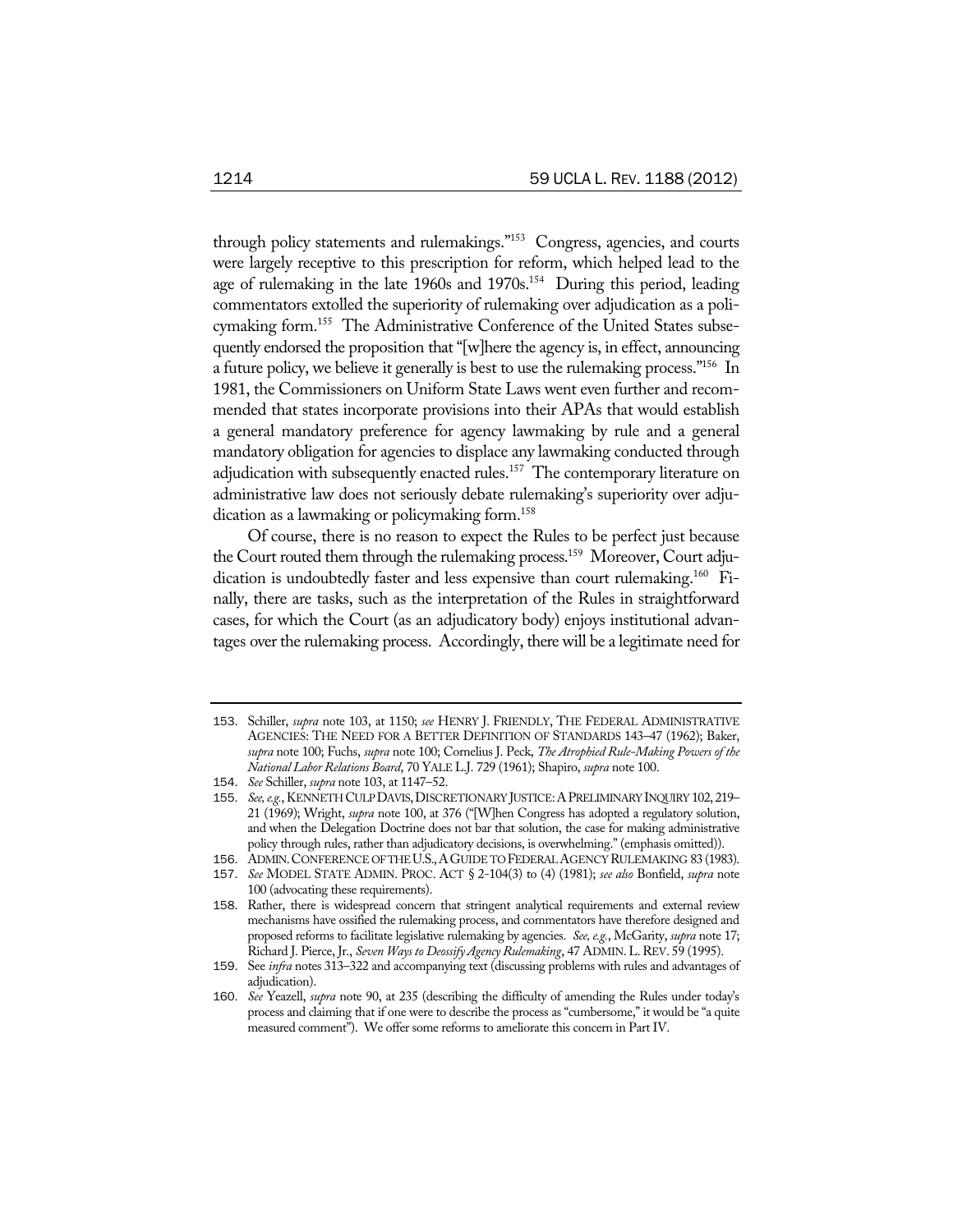residual adjudication regarding the meaning and proper application of the Rules in particular cases.

#### **III. CHOOSING A POLICYMAKING FORM**

Having established the reasons for creating a presumption in favor of rulemaking on civil procedure issues, we now turn to the articulation of criteria detailing when this presumption should apply. To that end, we offer three formulations of what is likely but one notion: namely, that when the Court can decide a Rules case using traditional tools of statutory interpretation, efficiency and institutional advantages weigh in favor of resolution by adjudication. We couch this idea, however, in administrative law terms on the theory that these bodies of law are sufficiently well developed to provide a rich source of meaningful guidance for particular cases. First, we contend that the Court should resolve civil procedure issues through notice-and-comment procedures when an interpretation of a Federal Rule of Civil Procedure rests substantially on legislative facts. Next, we argue that the Court should refer issues that arise in civil procedure cases to the court rulemaking process when those issues would be resolved pursuant to the second step of a *Chevron*-like inquiry. Finally, we conclude that the Court should route to the Advisory Committee those civil procedure decisions that will produce policy pronouncements akin to legislative rules. The presence of any one of these criteria should favor deploying the preference for civil procedure rulemaking. Conversely, only when all three criteria are lacking should resolution by adjudication be the best course.

#### **A. Legislative Facts v. Adjudicative Facts**

First, we contend that the Court should deploy notice-and-comment rulemaking when the issue before the Court rests, at least in large part, on a question of legislative fact because this procedure is superior to the adjudicatory process for determining legislative facts.<sup>161</sup> Courts have long distinguished between legislative and adjudicative facts.<sup>162</sup> While the distinction between legislative and

<sup>161</sup>. *See, e.g.*, PIERCE, *supra* note 108, § 6.4.3, at 326 (explaining the distinction between adjudicative and legislative facts and how the adversary process enhances the accuracy of the former but not the latter); Kenneth Culp Davis, *Facts in Lawmaking*, 80 COLUM. L. REV. 931, 941 (1980).

<sup>162</sup>. *See* Lewis v. Rucker, [1761] 97 Eng. Rep. 769 (K.B.) 772 (recognizing the distinction and noting that the court was free to obtain legislative facts off the record "by conversing with some gentlemen of experience in adjustments").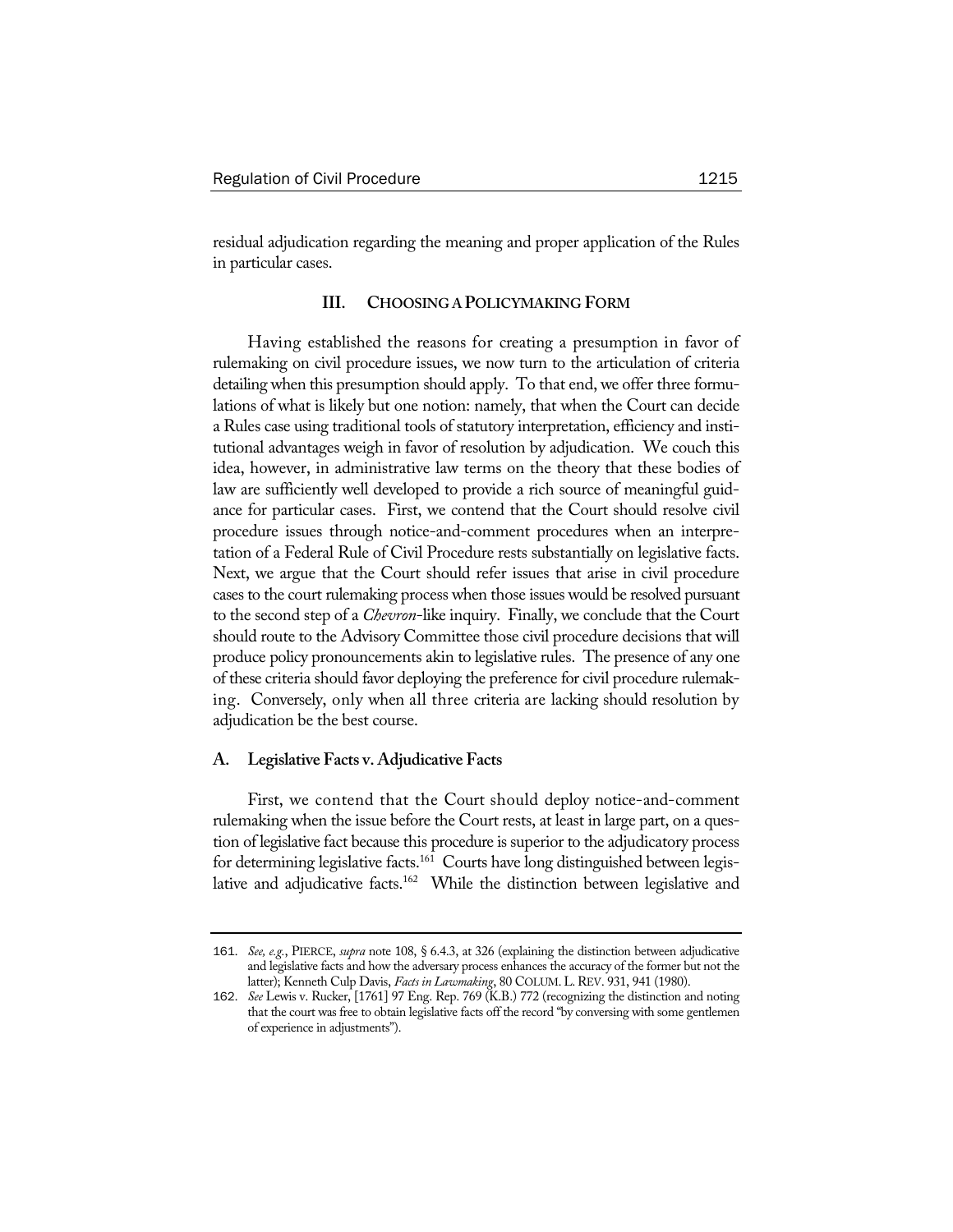adjudicative facts may not be ironclad, generally speaking, adjudicative facts are those pertaining to the litigants, their activities, and their properties.<sup>163</sup> That is, adjudicative facts are the historical facts of a dispute the determination of which traditionally falls within the province of the jury.164 Legislative facts, on the other hand, "are those [facts that] a tribunal seeks in order to assist itself in the legislative process of creating law or determining policy."<sup>165</sup> Such facts are "general [in nature] and do not concern merely the immediate parties."<sup>166</sup>

Given the Supreme Court's role as lawmaker, even in the adjudicatory form, it must often rely on legislative facts in rendering decisions.<sup>167</sup> Despite this imperative, the Court has consistently failed to adopt an effective means of obtaining reliable legislative facts on which to base its opinions.<sup>168</sup> This is the case because trial courts, which create the record on which the Court bases its rulings, are themselves poor venues for determining legislative facts.<sup>169</sup>

The reasons for this inadequacy parallel those given by administrative law scholars for the failure of formal rulemaking to acquire legislative facts.<sup>170</sup> Formal

- 164. FED. R. EVID. 201(a); *see* Usery v. Tamiami Trail Tours, Inc., 531 F.2d 224, 244 n.52 (5th Cir. 1976) (Brown, J., concurring).
- 165. Davis, *supra* note 163, at 549.
- 166. *Id.*
- 167. *See* Prentis v. Atl. Coast Line Co., 211 U.S. 210, 227 (1908) (Holmes, J.) ("As the judge is bound to declare the law he must know or discover the facts that establish the law."); BENJAMIN CARDOZO, THE NATURE OF THE JUDICIAL PROCESS 128 (1921); Frederick Schauer & Virginia J. Wise, *Legal Positivism as Legal Information*, 82 CORNELL L. REV. 1080, 1108 & app. (1997) (documenting increased citation to nonlegal materials in Supreme Court cases over a number of terms).
- 168. *See* Kenneth Culp Davis, *Judicial, Legislative, and Administrative Lawmaking: A Proposed Research Service for the Supreme Court*, 71 MINN.L.REV. 1, 9–11 (1986) (reviewing seven different approaches the Court has deployed to solve the difficulty of determining legislative facts and concluding: "[N]othing it can do is as satisfactory as what . . . an agency would normally do, for the Supreme Court has no properly qualified staff to make an appropriate study or investigation of legislative facts . . . . The conclusion is overwhelming that the Supreme Court lacks the essential institutional arrangement for developing the legislative facts on which some of its lawmaking should rest.").
- 169. *See, e.g.*, *Usery*, 531 F.2d at 244 (Brown, J., concurring) ("And it is the capacity of an administrative agency to marshal the abundant material from all aspects of a given industrial activity that gives to this important governmental machinery its acceptable expertise [over trial courts].").
- 170. Rulemaking under the Administrative Procedure Act (APA) may be "informal," *see* 5 U.S.C. § 553 (2006), or "formal," *see id.* §§ 556–557. Informal rulemaking proceeds by the publication of a proposed rule, receipt and consideration of comments from the public, and issuance of the rule with a statement of its basis and purpose. *Id.* § 553(c). Formal rulemaking follows the same format except that instead of receipt and consideration of comments, the agency must hold oral evidentiary hearings similar to a trial. *Id.* §§ 556–557.

<sup>163</sup>. *See* Kenneth Culp Davis, *Official Notice*, 62 HARV. L. REV. 537, 549 (1949) (providing the definitive modern treatment of the distinction between legislative and adjudicative facts); *see also* FED.R.EVID. 201(a) advisory committee's note (adopting Davis's distinction between adjudicative and legislative facts).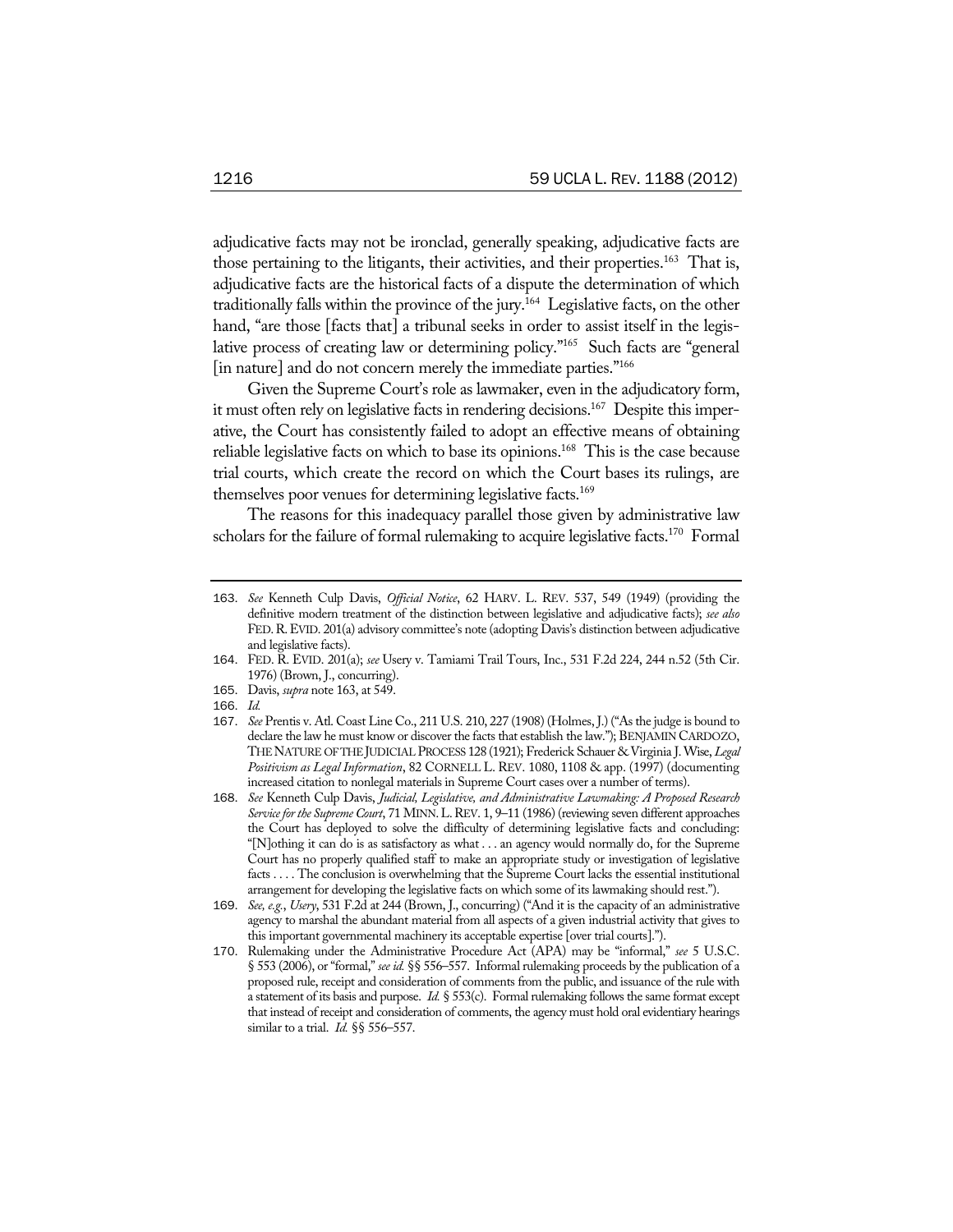rulemakings are attempts, via oral hearing and cross-examination, to determine legislative facts that will inform the substance of an administrative rule (that is, they are attempts to discern background facts against which to legislate).<sup>171</sup> Such attempts have been unmitigated disasters because this adversarial format, when not limited to the determination of the historical facts of a particular dispute, empowers opposing counsel near-unbounded leave to challenge every proposition. Agencies thus spend inordinate amounts of time and money establishing even the most rudimentary of legislative facts.172 Accordingly, "the near-universal result of requiring an agency to issue rules only through formal rulemaking [is that] the agency abandons any effort to issue rules."173 Similarly, the Court, in part as a consequence of the inability of trial courts to create records regarding legislative facts, $174$  tends to perform poorly in this regard when it is left to backfill necessary legislative facts while the case is on appeal.<sup>175</sup>

Notice-and-comment rulemaking, on the other hand, is well suited to accurately determining legislative facts. Section 553 of the APA contains three basic requirements for legislative rulemaking. First, an agency must publish advance notice of proposed rulemaking in the Federal Register, setting forth the text of the agency's proposal or a description of the relevant issues.<sup>176</sup> Second, an agency must "give interested persons an opportunity to participate in the rule making through submission of written data, views, or arguments, with or without opportunity for oral presentation."177 Third, the agency must publish its final rules with "a concise general statement of their basis and purpose,"178 which essentially requires the agency to provide a reasoned explanation for its decision based on the administrative record to withstand hard-look judicial review.<sup>179</sup> Kenneth Culp Davis

<sup>171</sup>. *See* PIERCE, *supra* note 108, § 7.2, at 419.

<sup>172</sup>. *See id.* at 416–19; Robert W. Hamilton, *Procedures for the Adoption of Rules of General Applicability: The Need for Procedural Innovation in Administrative Rulemaking*, 60 CALIF. L. REV. 1276, 1278– 1313 (1972) ("Another proceeding involving the standard of identity for peanut butter developed a transcript of over 7,700 pages, largely directed to the question whether the product peanut butter should consist of 90 percent peanuts or 87 ½ percent peanuts.").

<sup>173</sup>. PIERCE, *supra* note 108, § 7.2, at 417.

<sup>174</sup>. The Court will on rare occasion remand to a trial court for development of legislative facts. *See*, *e.g.*, Borden's Farm Prods. Co. v. Baldwin, 293 U.S. 194 (1934).

<sup>175</sup>. *See* Henry J. Friendly, *The Courts and Social Policy: Substance and Procedure*, 33 U.MIAMI L.REV. 21, 37–38 (1978); Arthur Selwyn-Miller & Jerome A. Barron, *The Supreme Court, the Adversary System, and the Flow of Information to the Justices: A Preliminary Inquiry*, 61 VA. L. REV. 1187 (1975); Ann Woolhandler, *Rethinking the Judicial Reception of Legislative Facts*, 41 VAND.L.REV. 111, 113 (1988).

<sup>176</sup>. *See* 5 U.S.C. § 553(b) (2006).

<sup>177</sup>. *Id.* § 553(c).

<sup>178</sup>. *Id.*

<sup>179</sup>. *See* Motor Vehicle Mfrs. Ass'n v. State Farm Mut. Auto. Ins. Co., 463 U.S. 29, 43 (1983).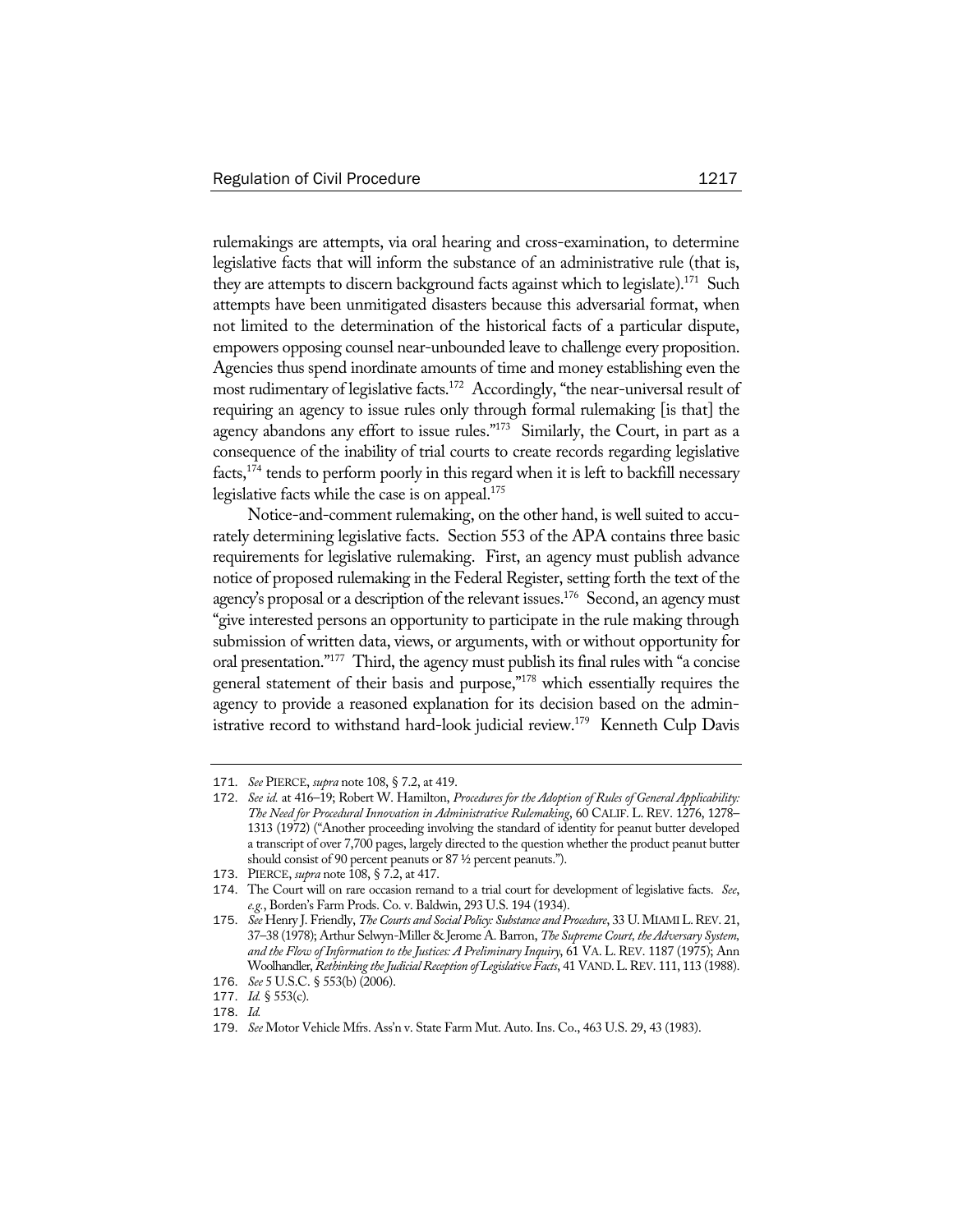famously referred to this process as "one of the greatest inventions in modern government,"<sup>180</sup> partly because it allows an agency to gather and consider any information that is relevant to its policy decision.

The widespread admiration for notice-and-comment procedures in administrative law has led some scholars to lament their absence from the Court's process<sup>181</sup> of determining legislative facts in cases on its general docket and to offer a string of second-best proposals.182 In suits dealing with the Rules, however, there is no need to settle for second best, given that the institutional advantages of rulemaking in collecting legislative facts apply with equal force to the court rulemaking process.<sup>183</sup> After a Rules case has proceeded through a court of appeals, it will normally be apparent in the lower court opinion and the briefing whether a suit is dependent upon a determination of legislative facts. In such instances, the Court should direct the Advisory Committee to initiate a notice-and-comment proceeding and thereby employ its institutional advantages in determining legislative facts.

The presence of questions of legislative facts as a factor for deploying a noticeand-comment procedure is likely to be of special importance in cases where the Court is asked to overturn a past interpretation of a Rule. This issue arises with some frequency, as the *Twombly* Court's decision explicitly to overrule *Conley*  during the course of adjudication illustrates. As with its interpretation of statutes, the Court should be loath to overturn Rules precedents in an adjudicatory form184—especially where the basis for the overruling is a change in legislative facts—because notice-and-comment rulemaking provides a superior venue for making such a determination.<sup>185</sup> Even if the Court rejected a statute-like rule of

<sup>180</sup>. 1 KENNETH CULP DAVIS, ADMINISTRATIVE LAW TREATISE § 6.1, at 448 (2d ed. 1978).

<sup>181</sup>. *See supra* note 168 (citing scholarship noting the lack of notice-and-comment procedures at the Court); *infra* notes 182, 351 (citing proposals that suggest that the Court could deploy notice-andcomment procedures even in the adjudicatory venue).

<sup>182</sup>. *See* Davis, *supra* note 161, at 940 ("Although the Court in some circumstances may judicially notice legislative facts without having solid information about them, still when the facts are crucial in the lawmaking and either complex or doubtful the Court should normally make a choice between asking for factual briefs and remanding for factual development."); *supra* note 175.

<sup>183</sup>. *See* Bone, *Plausibility Pleading Revisited*, *supra* note 16, at 884 ("[T]he Advisory Committee on Civil Rules can collect and process information, assess global effects, and compare different . . . options, [in addition to] invit[ing] public participation by holding hearings and soliciting written input.").

<sup>184</sup>. *See* Hilton v. S.C. Pub. Rys. Comm'n, 502 U.S. 197, 202 (1991) (holding that once the Court has construed a statute, stability is the rule, and the Court "will not depart from [it] without some compelling justification"); Pavelic & LeFlore v. Marvel Entm't Grp., 493 U.S. 120, 123 (1989) (holding that the Rules should be interpreted as if they were statutes).

<sup>185</sup>. *Cf.* Patterson v. McLean Credit Union, 491 U.S. 164, 172–73 (1989) ("Considerations of stare decisis have special force in the area of statutory interpretation, for here, unlike in the context of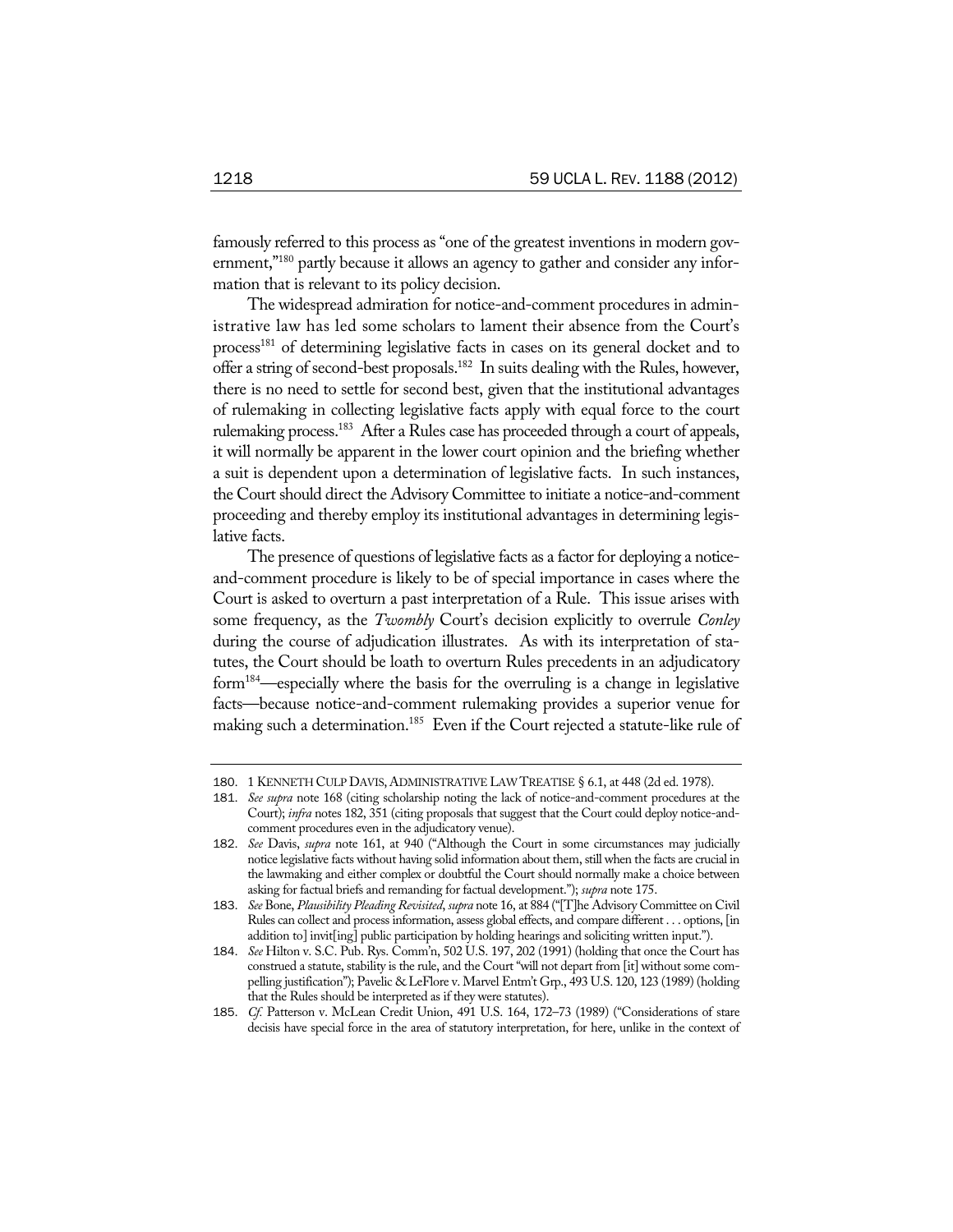stare decisis in this context,<sup>186</sup> and thereby treated its prior interpretations of the Rules as analogous to constitutional decisions, it should still refer issues that turn on legislative facts to the court rulemaking process. The Court's opinion in *Planned Parenthood of Southeastern Pennsylvania v. Casey*<sup>187</sup> illustrates why this is so. In *Casey*, the Court outlined those criteria it uses to determine when the doctrine of stare decisis might be overcome in constitutional cases. The Court found four factors relevant: (1) the rule has proved to be unworkable, (2) the rule has created unique reliance interests, (3) the rule rests upon principles of law that have now been abandoned, and (4) the rule rests upon facts that have changed or come to be seen differently.<sup>188</sup> Tellingly, workability, general reliance interests, and changes to background facts are all inquiries into legislative facts (that is, general facts that affect everyone, not historical facts pertaining to a particular dispute).

*Twombly* presents a prime example of the role played by legislative facts in the civil procedure arena. The Court based its decision to overrule *Conley* in large part on a legislative fact: "the threat of discovery expense will push cost-conscious defendants to settle even anemic cases before reaching" summary judgment.<sup>189</sup> Assuming this starting point, it would be worthwhile to know whether the costs and burdens of discovery are excessive, when this is true, if anything else could be done to address the problem, and the likely impact of a revised pleading standard on plaintiffs with valid causes of action.190 Yet no brief, not even an *amicus* brief, set forth any data to support the Court's finding of this legislative fact.<sup>191</sup> Indeed, reliance on untested folk wisdom is, unfortunately, a common feature of debates about discovery. As "[t]wo Senior Researchers at the Federal Judicial Center

constitutional interpretation, the legislative power is implicated, and Congress remains free to alter what we have done."); FED. R. CIV. P. 11(b)–(c) advisory committee's note (1993 amendments) (noting that the amended rule overturns *Pavelic & LeFlore*, which held that the 1983 version of Rule 11 did not permit sanctions against the law firm of an attorney signing a groundless complaint).

<sup>186</sup>. *See infra* note 220 (discussing Joseph Bauer's and Karen Moore's views that the Court should take a more expansive interpretive role in Rules cases).

<sup>187</sup>. 505 U.S. 833 (1992).

<sup>188</sup>. *Id.* at 854–59.

<sup>189</sup>. Bell Atl. Corp. v. Twombly, 550 U.S. 544, 559 (2007).

<sup>190</sup>. *See* Bone, *Plausibility Pleading Revisited*, *supra* note 16, at 883–84 (arguing that the Court "is not the optimal institution to design a strict pleading rule" because the requisite cost-benefit analysis "depends on empirical information about the frequency of meritless litigation, the difficulty of access to pre-filing information, the impact of litigation costs on government actors, and other factors," which "[t]he Court is not in a good position to gather and process," and because the Court is not well suited "to compare strict pleading to other methods for discouraging frivolous filings, such as penalties and fee shifting"); Clermont & Yeazell, *supra* note 16, at 853; Spencer, *supra* note 16, at 454.

<sup>191</sup>. *See* Clermont & Yeazell, *supra* note 16, at 848 (reviewing the briefs filed and critiquing the Court for relying on unverified "folk wisdom").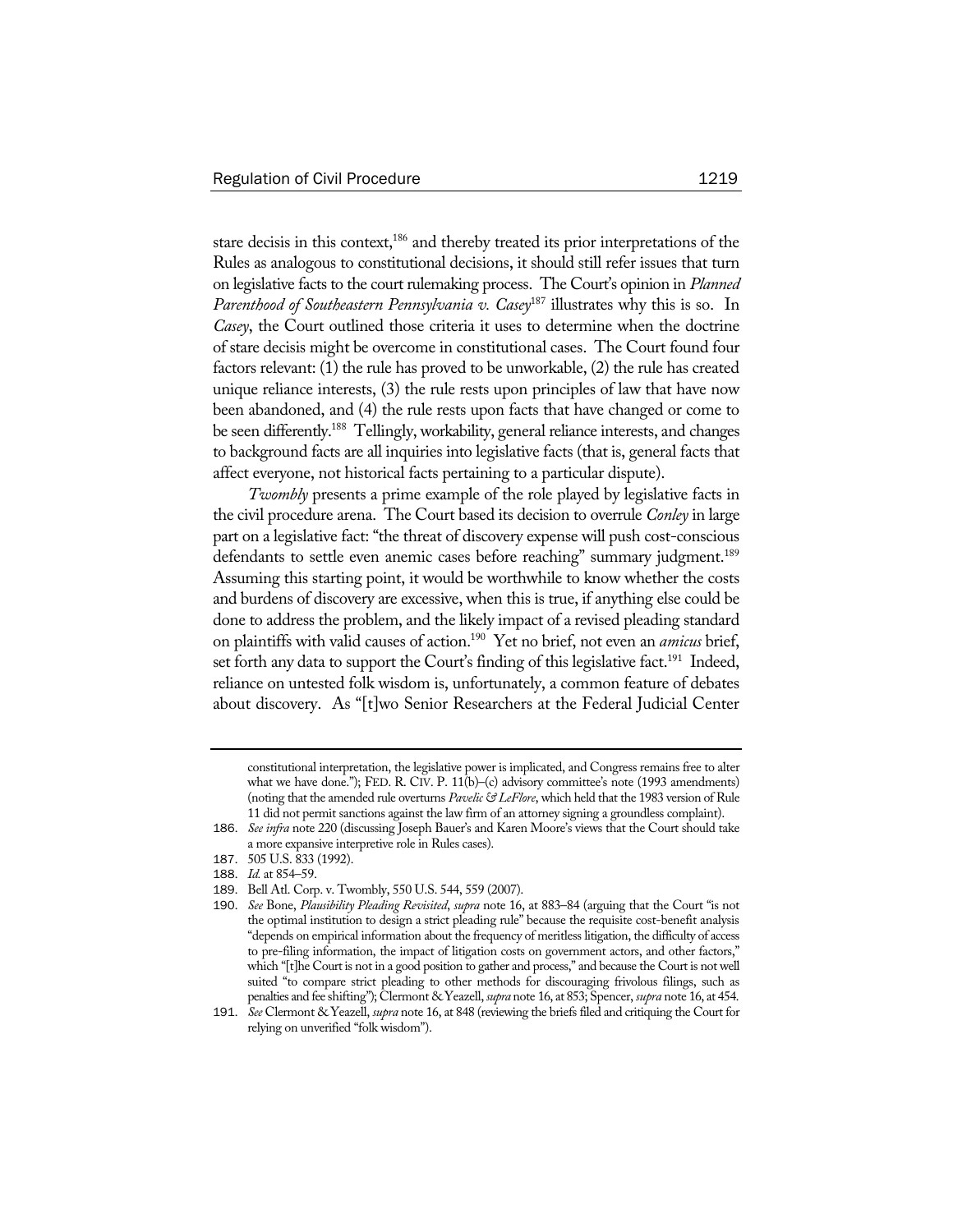observed . . . 'the debate over discovery reform [in the 1990s] has proceeded largely, but not entirely, with reference to salient personal experiences and not with benefit of empirical evidence.'"192

There are reasons, moreover, to believe that the Court relied upon an inaccurate set of legislative facts in *Twombly*. 193 In fact, reputable studies paint a far different picture of discovery costs. For example, the Willging Study—one that the *Twombly* Court tangentially cited<sup>194</sup>—"found that the median total cost of litigation reported by attorneys in our sample was about \$13,000 per client. . . . About half of this cost was due to discovery."<sup>195</sup> That is, median discovery costs in federal court in 1999 were around \$6,500 per client. Further, the study found that, in the vast majority of cases, discovery expenses were quite low relative to the amount at stake in the litigation. The median cost of discovery was 3 percent of the stakes, although 5 percent of attorneys surveyed estimated discovery expenses at 32 percent or more of the amount at stake.<sup>196</sup> Only 15 percent of attorneys reported that they believed the costs of discovery are too high.<sup>197</sup> The 1998 RAND study came to similar conclusions.198 Prior to *Twombly*, the Advisory Committee, which had reviewed these and other studies, did not see the need to render wholesale revisions to the discovery or pleading Rules.<sup>199</sup>

- 196. *Id.*
- 197. *Id.*

<sup>192</sup>. Glenn S. Koppel, *Reflections on the "Chimera" of a Uniform Code of State Civil Procedure: The Virtue of Vision in Procedural Reform*, 58 DEPAUL L.REV. 971, 1002 (2009) (quoting Judith A. McKenna & Elizabeth C. Wiggins, *Empirical Research on Civil Discovery*, 39 B.C. L. REV. 785, 787 (1998)).

<sup>193</sup>. *See* Kevin M. Clermont & Theodore Eisenberg, *Litigation Realities*, 88 CORNELL L. REV. 119 (2002) (surveying empirical knowledge of civil procedure and demonstrating a significant disconnect between folk wisdom regarding procedure and the empirical data).

<sup>194</sup>. The Court cited the Advisory Committee Report. *See Twombly*, 550 U.S. at 559 (citing Memorandum From Paul V. Niemeyer, Chair, Advisory Comm. on Civil Rules, to Hon. Anthony J. Scirica, Chair, Comm. on Rules of Practice and Procedure (May 11, 1999), 192 F.R.D. 354, 357 (2000) [hereinafter Advisory Committee Report]). The Federal Judicial Center conducted the Willging study and reported to the Advisory Committee. *See* Thomas E. Willging et al., *An Empirical Study of Discovery and Disclosure Practice Under the 1993 Federal Rule Amendments*, 39 B.C. L. REV. 525, 525 n.\* (1998).

<sup>195</sup>. Willging et al., *supra* note 194, at 531.

<sup>198</sup>. JAMES S. KAKALIK ET AL.,RAND CORP., DISCOVERY MANAGEMENT: FURTHER ANALYSIS OF THE CIVIL JUSTICE REFORM ACT EVALUATION DATA, at xxvii (1998), *available at* http://www.rand.org/pubs/monograph\_reports/2009/MR941.pdf ("Discovery is not a pervasive litigation cost problem for the majority of cases.").

<sup>199</sup>. *See* Advisory Committee Report, *supra* note 194, at 357–61, 382–88 (predominantly proposing amendments to disclosure rules).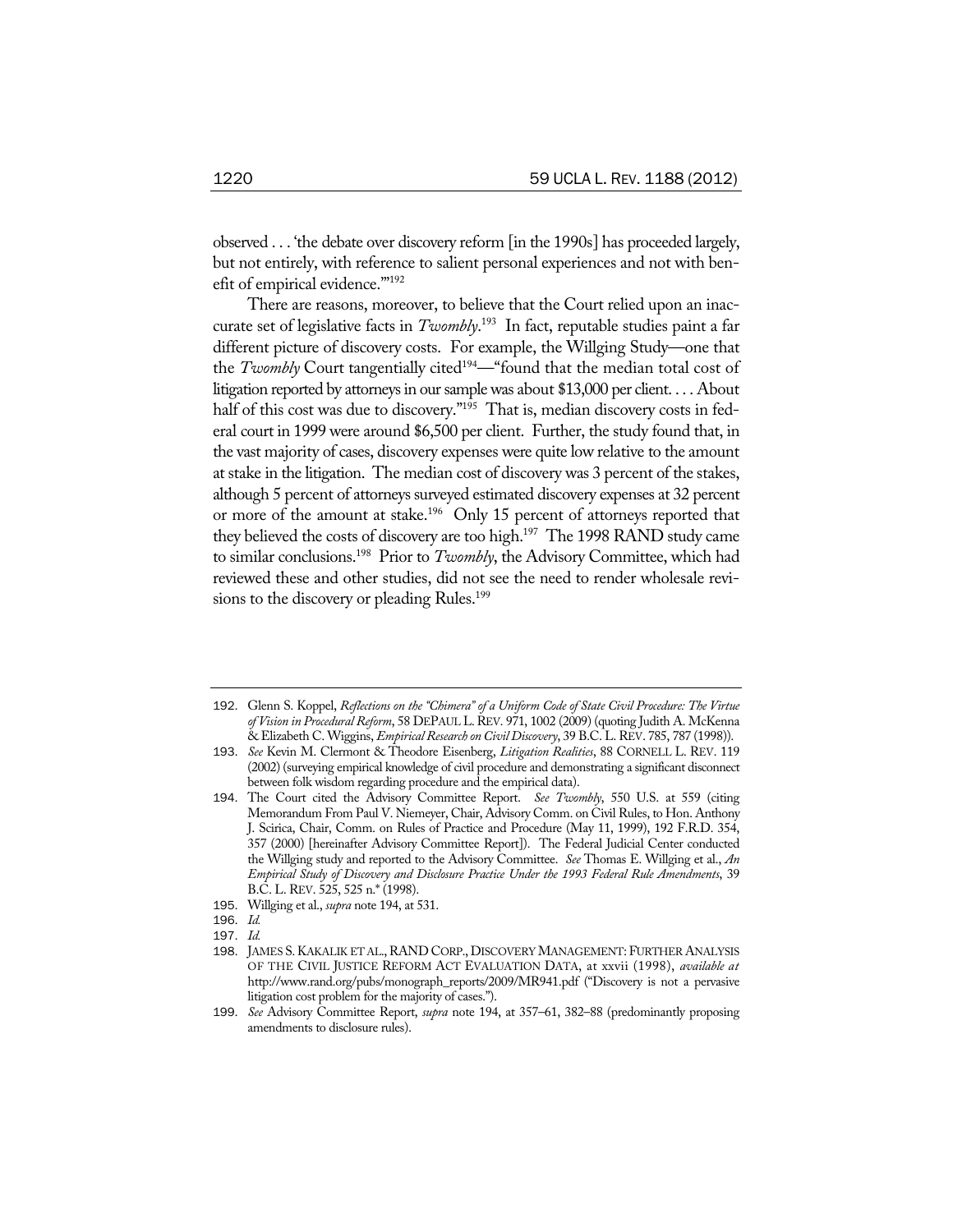We are not necessarily defending the veracity of, or the methodologies employed by, the Willging and RAND studies. Nor do we contend that improved empirical data alone will improve rulemaking.<sup>200</sup> Rather, we assert that the Advisory Committee's institutional capacity, like the capacity of agencies that engage in rulemaking generally, to generate and analyze the studies needed to produce such legislative facts as were relied upon by the *Twombly* Court far exceeds that of the Court sitting as an adjudicative body.<sup>201</sup> The Court should avail itself of this institutional competence and route such cases to the Advisory Committee because findings by the Advisory Committee are more likely to be accurate across the broad spectrum of cases than are findings by the Court.

#### **B.** *Chevron* **Step One v.** *Chevron* **Step Two**

The Court should also refer issues that arise in civil procedure cases to the court rulemaking process when those issues would be resolved pursuant to the second step of a *Chevron*-like inquiry. In *Chevron U.S.A., Inc. v. Natural Resources Defense*  Council, Inc.,<sup>202</sup> the Court adopted a two-step framework for reviewing the validity of an agency's interpretation of its statutory authority.<sup>203</sup> The first step of this inquiry focuses on "whether Congress has directly spoken to the precise question at issue."204 The Court explained that "[i]f the intent of Congress is clear, that is the end of the matter; for the court, as well as the agency, must give effect to the unambiguously expressed intent of Congress."<sup>205</sup> Moreover, the Court explicitly

<sup>200</sup>. *See, e.g.*, Robert G. Bone, *Making Effective Rules: The Need for Procedure Theory*, 61 OKLA.L.REV. 319, 319 (2008) [hereinafter Bone, *Making Effective Rules*] (arguing that empirical data, without a normative framework in which to place it, will not alone produce better rules); Bone, *The Process of Making Process*, *supra* note 16, at 915–16; Bryant G. Garth, *Observations on an Uncomfortable Relationship: Civil Procedure and Empirical Research*, 49 ALA.L.REV. 103, 103–13 (1997).

<sup>201</sup>. *See generally* Thomas E. Willging, *Past and Potential Uses of Empirical Research in Civil Rulemaking*, 77 NOTRE DAME L.REV. 1121 (2002) (documenting efforts since the late 1980s by the Advisory Committee to solicit and otherwise encourage empirical studies regarding proposed rule changes). *See also* Clermont & Yeazell *supra* note 16, at 859 ("The rulemakers should soon commence a study of exactly where . . . the optimal pleading standard lies."); Sellers, *supra* note 16, at 366 (recognizing that "the Advisory Committee can commission research into the costs and benefits of a proposed amendment" to the Rules); Struve, *supra* note 43, at 1140; *The Supreme Court—Leading Cases*, *supra* note 16, at 313.

<sup>202</sup>. 467 U.S. 837 (1984).

<sup>203</sup>. *Id*. at 842–44.

<sup>204</sup>. *Id.* at 842.

<sup>205</sup>. *Id.* at 842–43.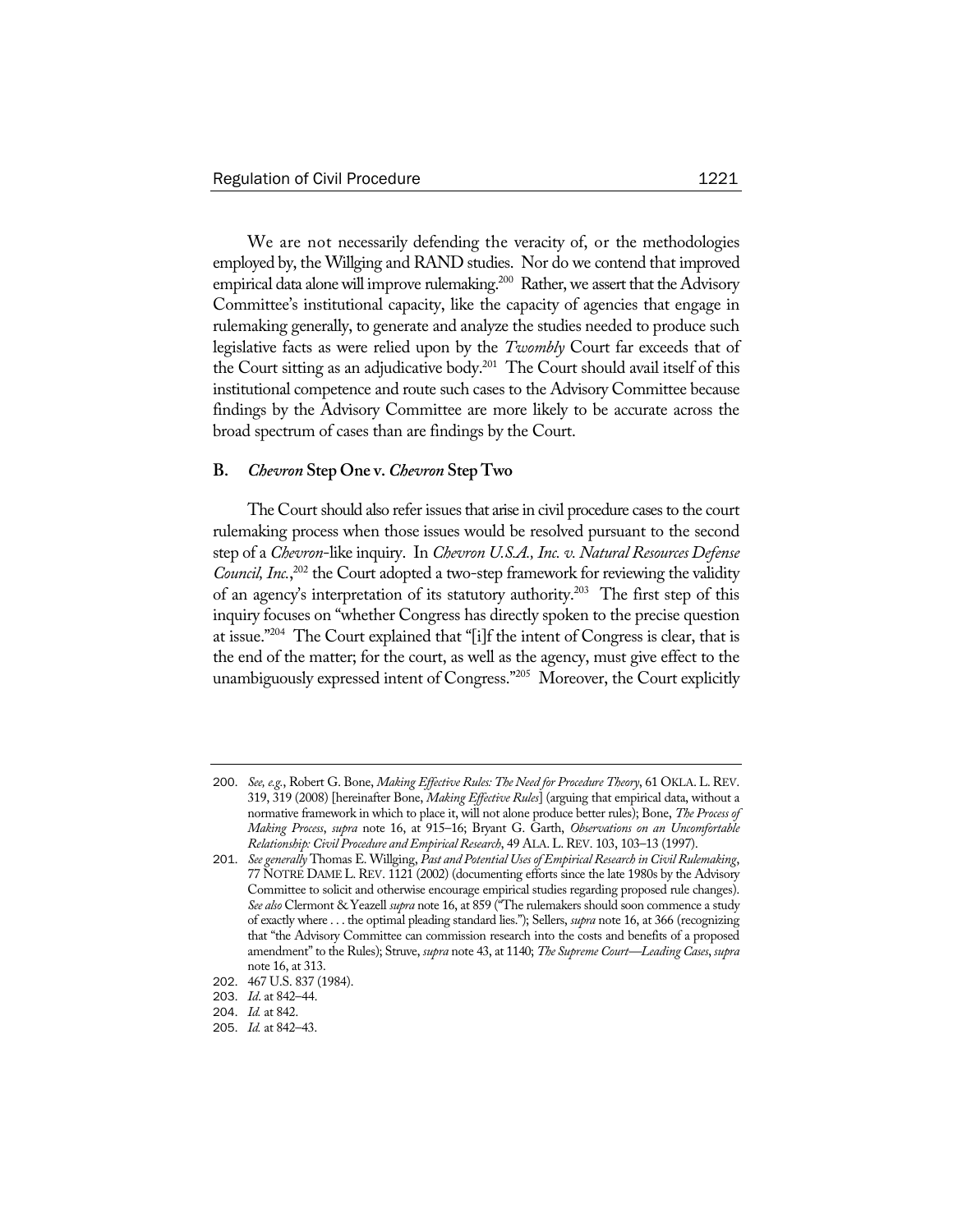instructed that the requisite inquiry should be performed by "employing traditional tools of statutory construction."206 As the Court explained:

> If, however, the court determines Congress has not directly addressed the precise question at issue, the court does not simply impose its own construction on the statute, as would be necessary in the absence of an administrative interpretation. Rather, if the statute is silent or ambiguous with respect to the specific issue, the question for the court is whether the agency's answer is based on a permissible construction of the statute.<sup>207</sup>

In other words, the second step of the *Chevron* inquiry focuses on whether an agency's interpretation of an ambiguous statutory provision is "reasonable."208

While "forests have been laid waste to publish the outpouring of legal commentary on [*Chevron*] and its progeny,"209 we merely want to utilize the basic conceptual distinction that underlies the two steps of this familiar analytical framework. As Richard Pierce has explained, the first step of the *Chevron* inquiry focuses on ascertaining whether Congress has resolved a policy dispute in the course of enacting a statute.<sup>210</sup> If so, then Congress has made "law" on the relevant question, and agencies and the courts both must follow Congress's instructions.211 However, because Congress has limited time and foresight, and a limited capacity to agree on the details of most socioeconomic legislation, it leaves open many policy questions.<sup>212</sup> In this situation, which is governed by the second step of the *Chevron* framework, the institution that authoritatively resolves the precise question at issue is not engaged in "statutory interpretation" but rather is necessarily engaged in *policymaking*. 213 In short, "*Chevron* is based on the Court's recognition that giving meaning to ambiguous statutory language is policymaking"214 and that "policy disputes within the scope of authority Congress has delegated to an agency are to be resolved by agencies rather than by courts.<sup>"215</sup>

Similarly, our proposed use of the *Chevron* framework is premised on the view that when resolving civil procedure issues that arise in adjudication, federal

<sup>206</sup>. *Id.* at 843 n.9.

<sup>207</sup>. *Id.* at 843 (citations omitted).

<sup>208</sup>. *Id.* at 844.

<sup>209</sup>. Jerry L. Mashaw, *Norms, Practices, and the Paradox of Deference: A Preliminary Inquiry Into Agency Statutory Interpretation*, 57 ADMIN.L.REV. 501, 501 (2005).

<sup>210</sup>. *See* PIERCE, *supra* note 108, § 3.3, at 142.

<sup>211</sup>. *See id.*

<sup>212</sup>. *See id.* at 142–43.

<sup>213</sup>. *See id.* at 143.

<sup>214</sup>. *Id.* at 147.

<sup>215</sup>. *Id.* at 143.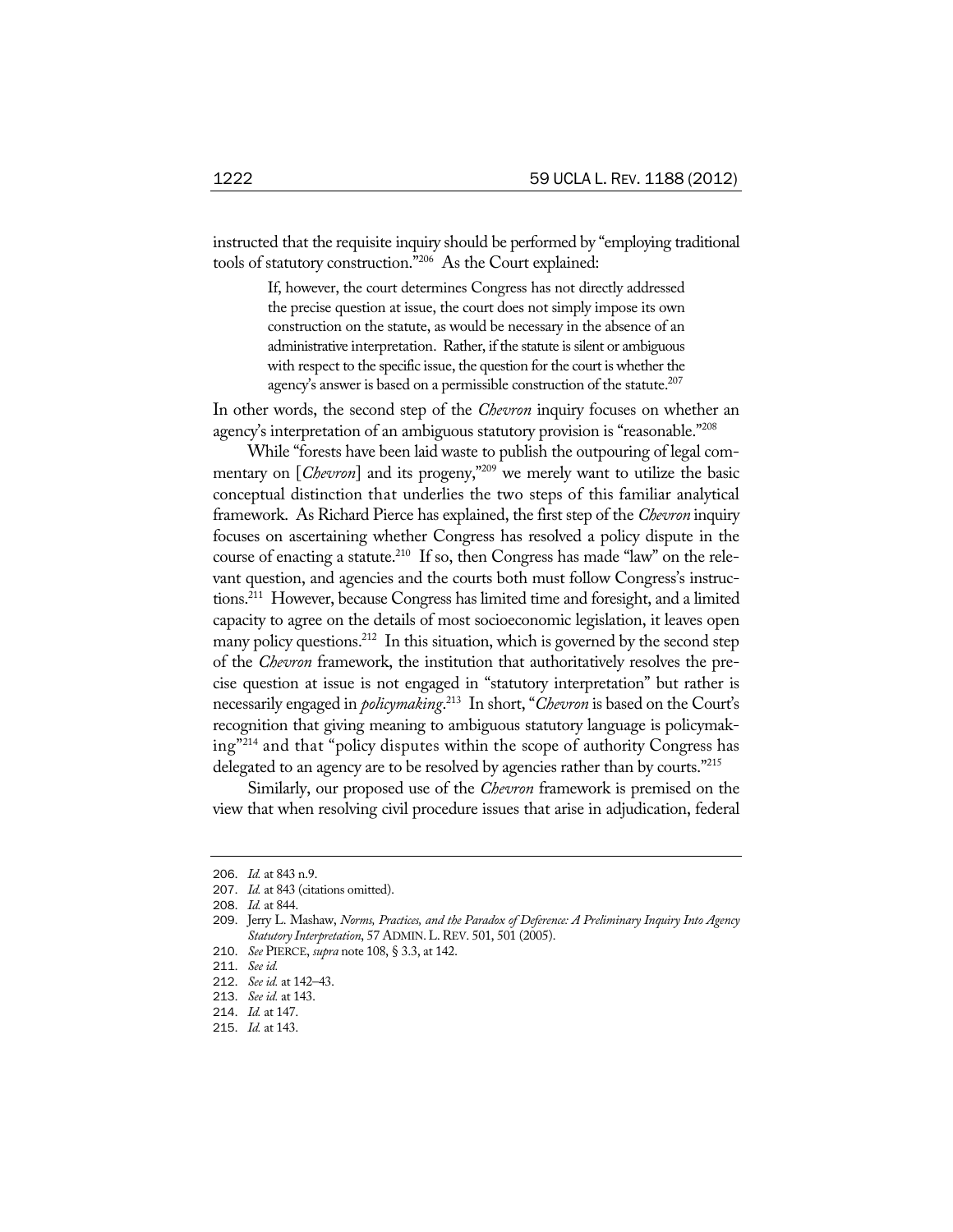courts are legally obligated to implement policy decisions that were made during the court rulemaking process.<sup>216</sup> Thus, if the Court determines that an issue was directly addressed or unambiguously resolved during the court rulemaking process, "that is the end of the matter; for the court . . . must give effect to the unambiguously expressed intent" of the rulemakers.<sup>217</sup> As when it applies the first step of *Chevron*, the Court should make this determination by employing traditional tools of statutory interpretation. Thus, if the text of the Rule, its legislative history (including the relevant Advisory Committee Notes), and its underlying purpose clearly resolve an issue, then the issue is properly characterized as a question of "law," which the Court should resolve pursuant to adjudication. Put simply, if the Court would resolve a civil procedure issue under the first step of a *Chevron* analysis, then we believe that our presumption in favor of rulemaking would be overcome by both efficiency and institutional-advantage factors, and the Court would properly resolve the case pursuant to adjudication.

Our proposed use of the *Chevron* framework also recognizes, however, that, like Congress (and other lawmakers), the drafters of the Rules do not explicitly resolve every issue that might subsequently arise when they promulgate new rules of civil procedure.<sup>218</sup> Moreover, the resolution of these open issues cannot realistically be characterized as a question of interpretation but rather involves policymaking by the relevant decisionmakers. Thus, when the Court concludes that the rulemakers did not have an ascertainable intent with respect to the precise question at issue based on the application of traditional tools of statutory interpretation, then it has no choice but to make civil procedure policy in resolving that issue. The Court would defer to a reasonable resolution of a policy decision by an administrative agency under step two of *Chevron* in this situation, but that is not an available solution in this context. Nonetheless, we believe that the Court could secure the same advantages by referring the resolution of ambiguities in the Rules to the court rulemaking process; the Court's policy choices would thereby be made pursuant to a more democratic process with superior access to expertise.<sup>219</sup>

<sup>216</sup>. *Cf.* Struve, *supra* note 43, at 1141 ("Both the structure of the Enabling Act and the actual rulemaking process, then, counsel restraint in the interpretation of the Rules: the Court should not reject authoritative sources of meaning in favor of its own policy conception of a desirable Rule.").

<sup>217</sup>. *Cf.* Chevron U.S.A., Inc. v. Natural Res. Def. Council, 467 U.S. 837, 842–43 (1984).

<sup>218</sup>. *See* Amanda Frost, *Certifying Questions to Congress*, 101 NW.U.L.REV. 1, 16–23 (2007) (discussing the limits of interpretation and explaining that "many academics and some judges have openly admitted [that] no technique of interpretation can resolve every question of statutory ambiguity").

<sup>219</sup>. *See supra* Part II (discussing the superiority of rulemaking); Note, *A* Chevron *for the House and Senate: Deferring to Post-Enactment Congressional Resolutions That Interpret Ambiguous Statutes*, 124 HARV. L.REV. 1507, 1509–10 (2011) ("Because interpreting an ambiguous statute often requires a policy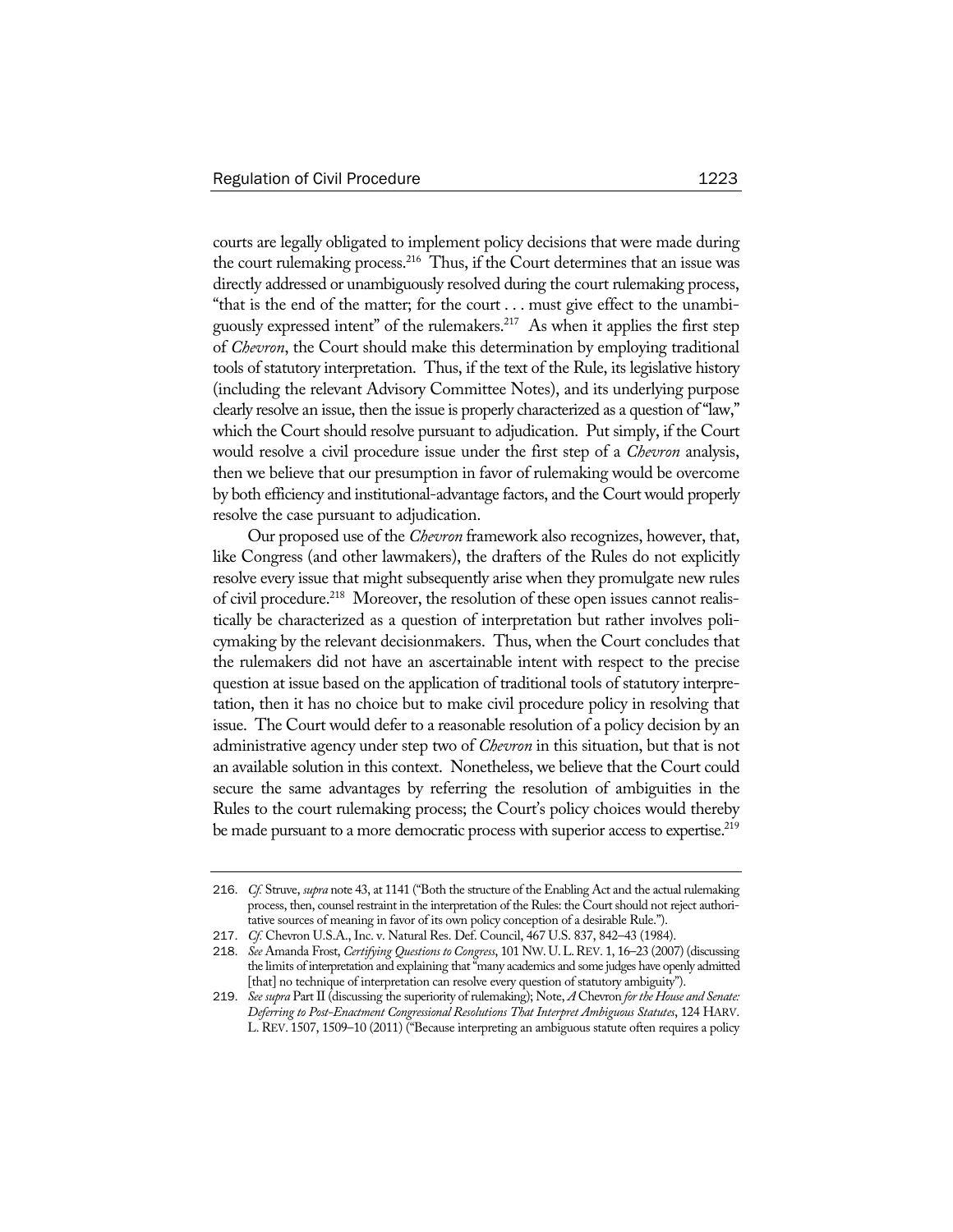We therefore contend that if the Court determines that the rulemakers have not directly addressed the precise question at issue, and the issue is therefore properly understood as a question of policy under step two of the *Chevron* framework, then the Court should refer the issue for resolution pursuant to the court rulemaking process, rather than resolving the issue pursuant to adjudication.

To date, the Court has not adopted any consistent approach to interpreting the Rules.<sup>220</sup> Rather, the Court sometimes applies a traditional interpretative methodology that is consistent with the resolution of issues pursuant to an inquiry that resembles the first step in a *Chevron* analysis.<sup>221</sup> Other times, the Court adopts a policy-orientated approach to the interpretation of the Rules, which seems comparable to the manner in which agencies might resolve statutory ambiguities in cases that would be decided under step two of *Chevron*. In addition to *Twombly*, Iqbal, and *Marek v. Chesny*,<sup>222</sup> this latter approach is illustrated by the Court's decision in *Cooter & Gell v. Hartmarx Corp*. 223 There, the plaintiff voluntarily dismissed its antitrust complaint filed by counsel—Cooter & Gell.<sup>224</sup> Before the case was dismissed, however, the district court held a Rule 11 hearing on the defendant's motion that the complaint lacked sufficient basis in fact, but it did not grant the motion until three and a half years after the case was dismissed.<sup>225</sup> Although neither the text nor the legislative history of Rule 11 addressed such afterdismissal sanctions—that is, the Court faced a *Chevron*-step-two ambiguity—the

225. *See id.*

judgment, the rationale underlying *Chevron* is that agencies are better policymakers than courts are due to agencies' greater political accountability and technical expertise." (footnote omitted)).

<sup>220</sup>. *See* Marcus, *supra* note 34, (manuscript at 4) ("[T]he Supreme Court's interpretive methodologies for the Federal Rules vacillate wildly and inexplicably."). Some scholars, noting that the Court is empowered to promulgate the Rules, call for the Court to take a more assertive stance in liberally interpreting the Rules. *See, e.g.*, Joseph P. Bauer, Schiavone*: An Un-*Fortune*-ate Illustration of the Supreme Court's Role as Interpreter of the Federal Rules of Civil Procedure*, 63 NOTRE DAME L. REV. 720, 720 (1988); Karen Nelson Moore, *The Supreme Court's Role in Interpreting the Federal Rules of Civil Procedure*, 44 HASTINGS L.J. 1039, 1093 (1993). Others assert that the more elaborate nature of the court rulemaking process counsels in favor of a more restrained interpretive stance in resolving ambiguities in the Rules. *See, e.g.*, Marcus, *supra* note 34; Struve, *supra* note 43, at 1169.

<sup>221</sup>. *See, e.g.*, Bus. Guides, Inc. v. Chromatic Commc'ns Enters, Inc., 498 U.S. 533, 540 (1991); Pavelic & LeFlore v. Marvel Entm't Grp., 493 U.S. 120, 123 (1989), *abrogated on other grounds by* FED.R. CIV. P. 11 (1993 amendments) ("We give the Federal Rules of Civil Procedure their plain meaning, . . . and generally with them as with a statute, '[w]hen we find the terms . . . unambiguous, judicial inquiry is complete.'" (citation omitted) (quoting Rubin v. United States, 449 U.S. 424, 430 (1981))).

<sup>222</sup>. 473 U.S. 1 (1984); *see supra* note 6 and accompanying text (discussing these examples).

<sup>223</sup>. 496 U.S. 384 (1990).

<sup>224</sup>. *Id.* at 389.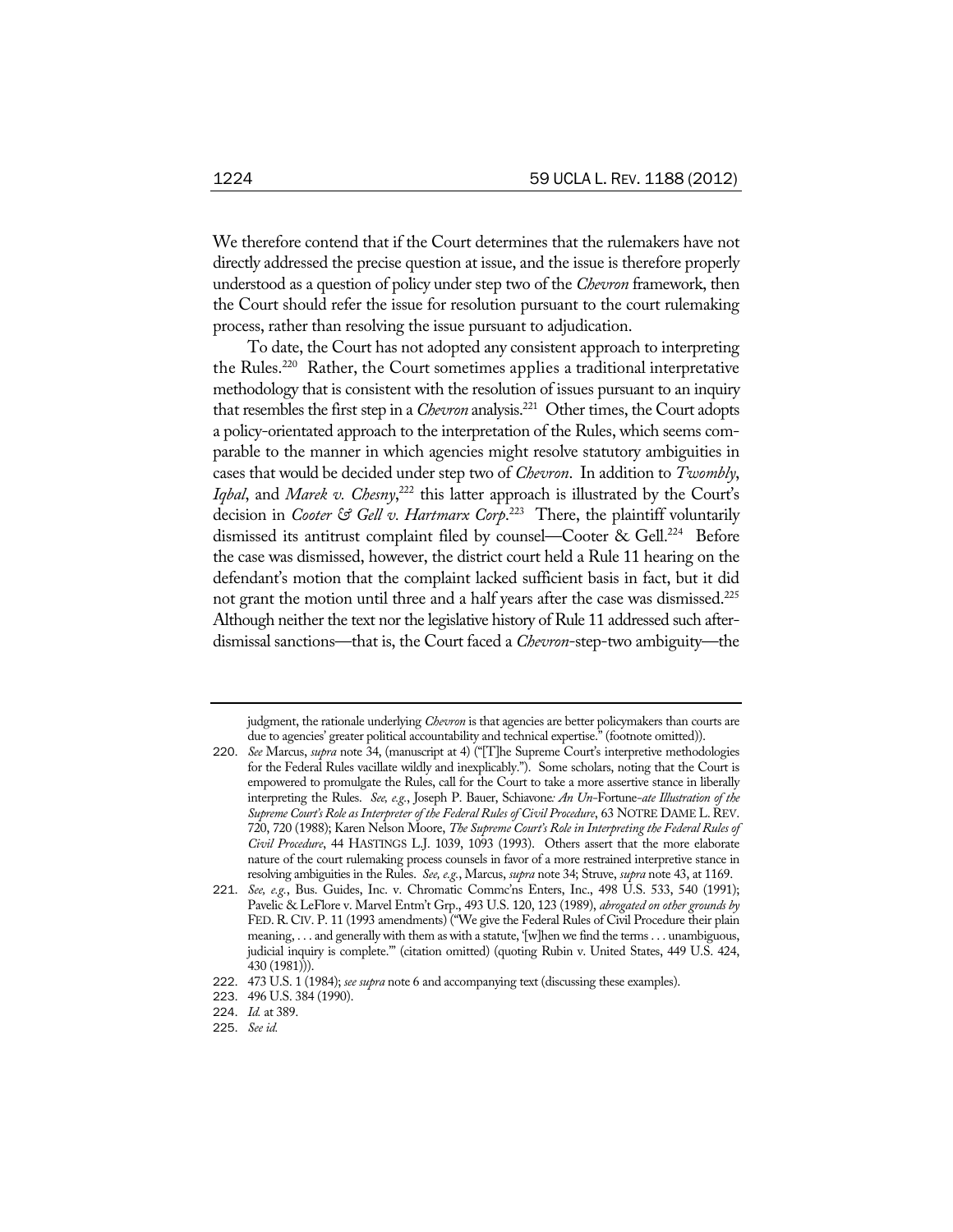Court affirmed the sanction as permitted by Rule 11.<sup>226</sup> The Court's ruling was roundly criticized, however, and swiftly reversed by the 1993 amendments to Rule 11.<sup>227</sup> The Court's resolution of this rule ambiguity during the course of adjudication, then, resulted not only in a poorly interpreted rule<sup>228</sup> but in the embarrassment of a swift reversal that was accompanied by the Court's acquiescence.<sup>229</sup> Our proposal suggests that the Court should not have resolved the issues presented in the foregoing cases pursuant to adjudication in the first place, but should instead have referred the issues directly to the court rulemaking process.<sup>230</sup>

One potential objection to this aspect of our proposal would focus on the apparent difficulty of applying the *Chevron* framework in a clear and consistent fashion.<sup>231</sup> There are two related components of this difficulty relevant to our present purposes. First, federal courts do not always agree on precisely what the application of traditional tools of statutory interpretation entails; $^{232}$  nor do they always apply their preferred interpretive methodologies in a consistent fashion under

<sup>226</sup>. *See id.* at 395 ("The view more consistent with Rule 11's language and purposes, and the one supported by the weight of Circuit authority, is that district courts may enforce Rule 11 even after the plaintiff has filed a notice of dismissal under Rule 41(a)(1).").

<sup>227</sup>. *See* Struve, *supra* note 43, at 1135–36 (discussing *Cooter & Gell* and the 1993 amendments).

<sup>228</sup>. *See, e.g.*, Jeffrey W. Stempel, *Contracting Access to the Courts: Myth or Reality? Boon or Bane?*, 40 ARIZ.L.REV. 965, 994 (1998) ("[B]oth the 1983 Amendment and the 1993 Amendment represent increased procedural hurdles and risk for litigants, resulting in a net shrinkage of access to courts."); Carl Tobias, *Civil Rights Plaintiffs and the Proposed Revision of Rule 11*, 77 IOWA L.REV. 1775, 1788 (1992); Georgene M. Vairo, *Rule 11: Where We Are and Where We Are Going*, 60 FORDHAM L. REV. 475 (1991).

<sup>229</sup>. *See* Amendments to the Federal Rules of Civil Procedure, 146 F.R.D. 401, 508 (1993) (Scalia, J., joined by Thomas, J., dissenting in part) (rejecting the amendments in part because they "contradict what this Court said only three years ago" in *Cooter* & Gell).

<sup>230</sup>. *Accord* Bell Atl. Corp. v. Twombly, 550 U.S. 544, 571 (2007) (Stevens, J., dissenting); Marek v. Chesney, 473 U.S. 1, 43 (1985) (Brennan, J., dissenting).

<sup>231</sup>. *See* William N. Eskridge, Jr. & Lauren E. Baer, *The Continuum of Deference: Supreme Court Treatment of Agency Statutory Interpretations From* Chevron *to* Hamdan, 96 GEO.L.J. 1083, 1090– 91 (2008) ("[T]he Court usually does not apply *Chevron* to cases that are, according to *Mead* and other opinions, *Chevron*-eligible. Moreover, in analyzing how *Chevron* is applied in the cases where it is invoked by the Court, [the authors] found little doctrinal consistency.").

<sup>232</sup>. *See, e.g.*, WILLIAM N. ESKRIDGE, JR. ET AL., CASES AND MATERIALS ON LEGISLATION: STATUTES AND THE CREATION OF PUBLIC POLICY 1209–12 (4th ed. 2007) (discussing the relationship between the new textualism and *Chevron* and identifying some disagreement among Justices regarding the use of legislative history under step one); Kenneth A. Bamberger, *Normative Canons in the Review of Administrative Policymaking*, 118 YALE L.J. 64, 64 (2008) (describing different judicial approaches to the role of substantive canons of statutory interpretation under the *Chevron* framework and claiming that "whether an agency policy comports with background norms should be considered as part of *Chevron*'s case-by-case, step-two inquiry into whether the policy is reasonable").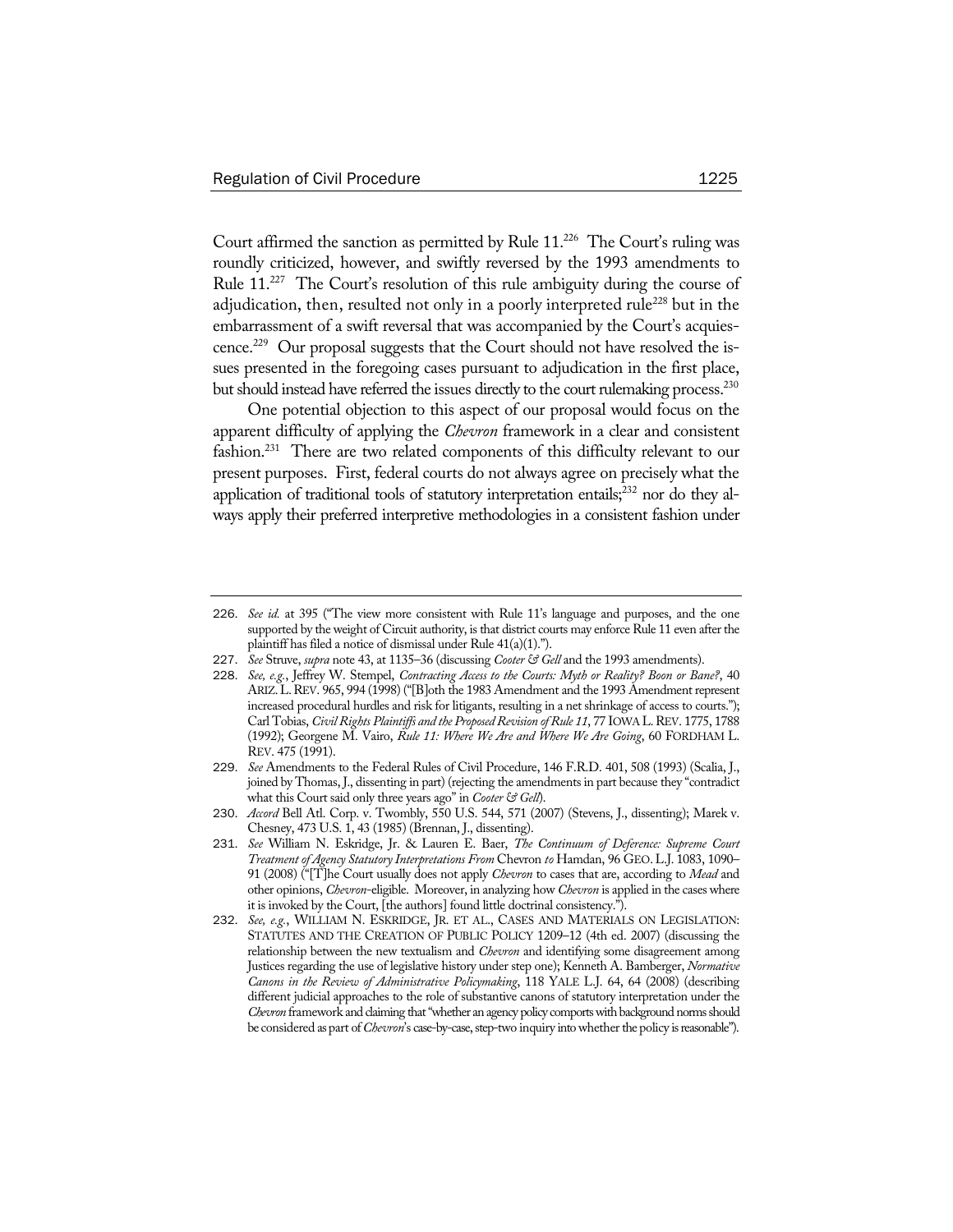the first step of *Chevron*. 233 Second, statutory ambiguity is used as a signal under *Chevron* that an interpretive issue is a policy matter that should be resolved in an authoritative manner by an administrative agency, but ascertaining whether a statute is ambiguous can itself be a matter of great uncertainty.<sup>234</sup> We agree with these observations about the application of *Chevron*, but we do not think that they present overwhelming difficulties for our proposal for two reasons. The first is experience—the federal judiciary has applied the *Chevron* framework in countless cases for over a quarter century, and although there are undoubtedly difficult linedrawing problems in some situations, we suspect that the framework provides a useful analytical device when statutes are either quite detailed or patently ambiguous. Second and more importantly, the Court could avoid resolving close cases, where the degree of a Rule's ambiguity is itself ambiguous, because we are advocating a strong presumption in favor of court rulemaking except where a case could be decided based solely on traditional tools of statutory interpretation.<sup>235</sup> If the Court lacks confidence that it will be able to resolve a civil procedure issue under the first step of a *Chevron*-like inquiry, it should simply decline to hear the case and refer the issue for resolution pursuant to the court rulemaking process.<sup>236</sup>

Others might object that our proposal prohibits the intentional creation of civil procedure norms via a common law approach. That is, the drafters of the Rules may, at times, deploy terms that do not have well-developed meaning upon issuance but purposely do so with the thought that the courts will fill in the meaning of the relevant terms through case-by-case adjudication. Our response to such a critique is threefold. First, our preference for rulemaking is limited to the Supreme Court. As we discuss later,  $237$  we do not intend our proposal to affect the interpretive prerogatives of the lower federal courts. Thus, under our proposal, a common

<sup>233</sup>. *See, e.g.*, ASIMOW & LEVIN, *supra* note 106, at 534–35 (observing that "judicial invocations of the test can sound perfunctory" in some cases, whereas in other cases "the court's inquiry into 'clear intent' under step one of *Chevron* looks much more searching").

<sup>234</sup>. *See* Glen Staszewski, *Textualism and the Executive Branch*, 2009 MICH. ST. L. REV. 143, 174; *see also* Thomas W. Merrill, *Capture Theory and the Courts: 1967–1983*, 72 CHI.-KENT L.REV. 1039, 1091 (1997) (recognizing that the line between clarity and ambiguity under *Chevron* "has a highly random aspect to it"); Jonathan T. Molot, *The Rise and Fall of Textualism*, 106 COLUM.L.REV. 1, 51 (2006).

<sup>235</sup>. *See supra* Part II.

<sup>236</sup>. The consequences of a perceived mistake are also probably lower in this context than they are in administrative law, where the legality of an agency's decision is at issue. Here, the only result of a mistaken decision would be to refer an issue for resolution pursuant to court rulemaking when the case could arguably have been resolved in a competent fashion pursuant to adjudication. Given the small number of civil procedure issues that the Court resolves, and the significant advantages of court rulemaking, this would only be a relatively minor problem.

<sup>237</sup>. *See infra* Part IV.B (discussing the retained flexibility for lower court Rules interpretation).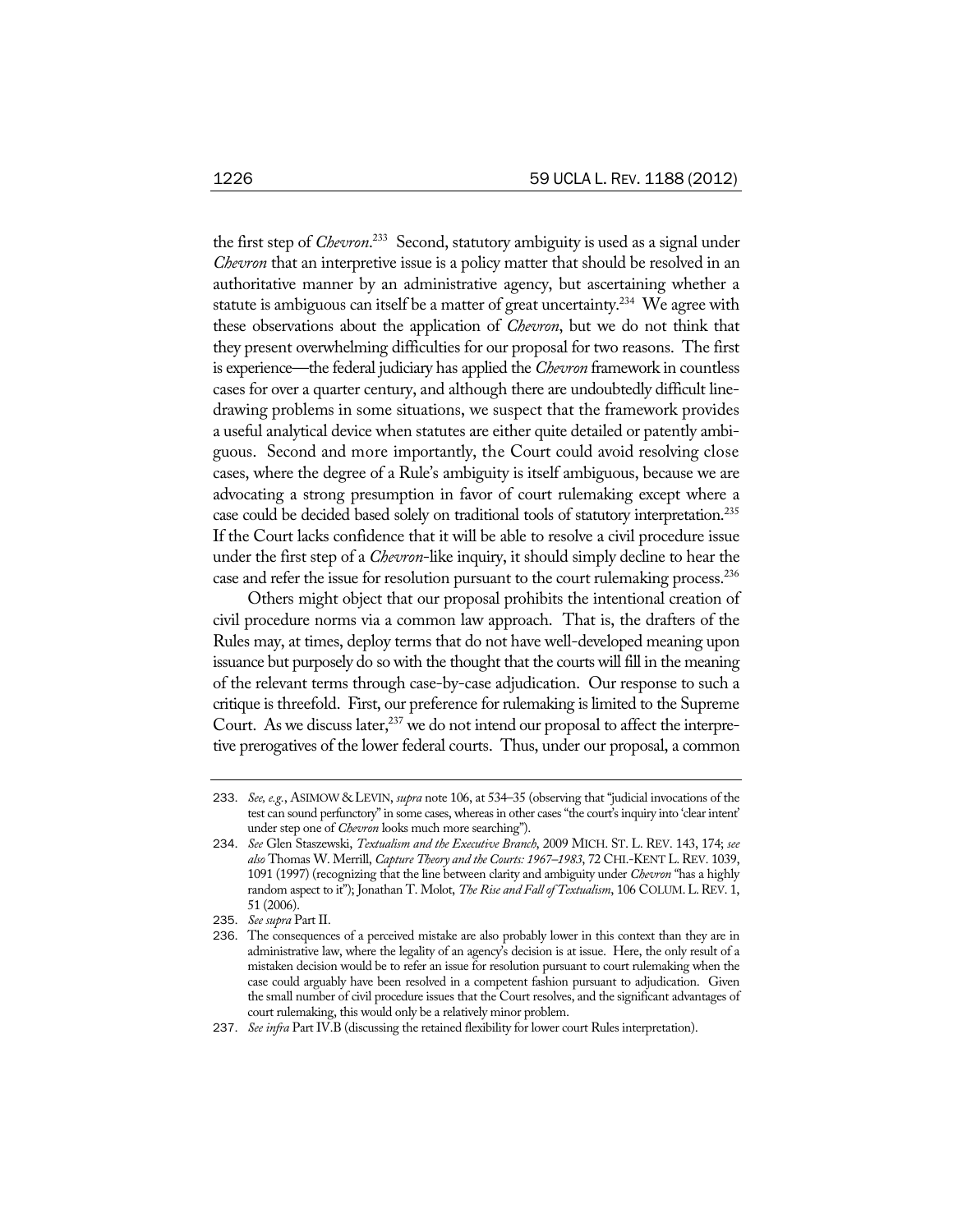law approach to a Rules issue could percolate in the lower federal courts without immediate recourse to court rulemaking. Second, we embrace the Supreme Court's role of giving statutory terms meaning by adjudication, so long as the Court could do so by traditional rules of statutory interpretation. In *Foman v. Davis*, 238 for example, the Court was tasked to define when a district court could decline a motion for leave to amend a pleading when the text of the Rule was not self-defining. The Court approached the question of defining Rule 15's (as then drafted) language— "leave to amend shall be freely given when justice so requires"239—by deploying a traditional statutory interpretation strategy. The Court thus read the Rule 15 provision as a part of the statute (i.e., the Rules) as a whole.<sup>240</sup> The Court, in this manner, interpreted the leave-to-amend provision in Rule 15 vis-à-vis the general goals of Rule 1 and the pleading standards established by Rule 8(a)(2) as interpreted in *Conley* and delineated several grounds, such as futility or bad faith, when an amendment should not be allowed. $241$  Such action by adjudication fits comfortably within our traditional-tools-of-interpretation exception to our preference for rulemaking. Finally, if traditional tools of statutory interpretation would not lead to a clear result, we continue to find that reference to the Rules Committee would be the better course as a matter of institutional competency, as explained in Part II.

#### **C. Legislative Rules v. Interpretive Rules**

A third way to conceptualize the distinction between issues that are appropriate for adjudication and those that should be resolved pursuant to court rulemaking is to draw upon an analogy to the distinction between legislative and interpretive rules in administrative law. The *Attorney General's Manual on the APA* defines a substantive rule, or a legislative rule, as a rule that has "the force and effect of law."242 In the absence of an applicable exemption, Section 553 of the APA requires such rules to be promulgated pursuant to notice-and-comment rulemaking.<sup>243</sup> A properly enacted and legally valid legislative rule has the same

<sup>238</sup>. 371 U.S. 178 (1962).

<sup>239.</sup> *Id.* at 182 (quoting FED. R. CIV. P. 15(a)) (internal quotation marks omitted).

<sup>240</sup>. *Id.*; *see also* Estate of Cowart v. Nicklos Drilling Co., 505 U.S. 469, 477 (1992) (stating that the plainness or ambiguity of statutory language is determined by reference to, among other things, the broader context of the statute as a whole).

<sup>241</sup>. *Foman*, 371 U.S. at 182.

<sup>242</sup>. TOM C. CLARK, U.S. DEP'T OF JUSTICE, ATTORNEY GENERAL'S MANUAL ON THE ADMINISTRATIVE PROCEDURE ACT 30 n.3 (1947).

<sup>243</sup>. *See* 5 U.S.C. § 553 (2006).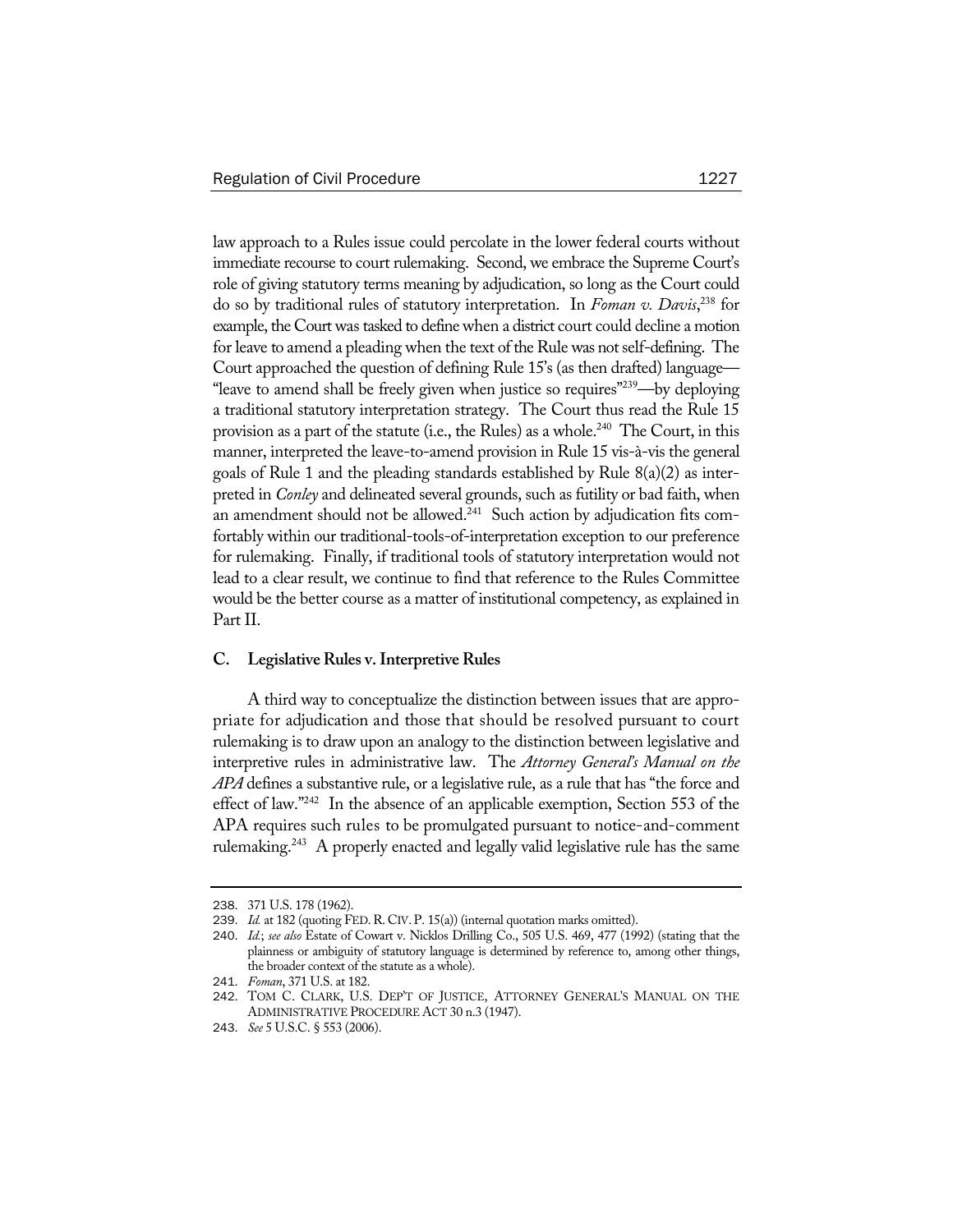force and effect as a statute enacted by Congress.244 In contrast, the *Attorney General's Manual* defines interpretative rules as "rules or statements issued by an agency to advise the public of the agency's construction of the statutes and rules which it administers."245 Because interpretive rules merely set forth an agency's views on what existing law already requires, they are exempt from the requirements of notice-and-comment rulemaking under the APA.<sup>246</sup> As the Sixth Circuit has explained, "[t]he interpretative rule exemption reflects the idea that public input will not help an agency make the legal determination of what the law already is."247 Moreover, Judge Posner has aptly described the rationale for this exemption: "There are no formalities attendant upon the promulgation of an interpretive rule, but this is tolerable because such a rule is 'only' an interpretation."248

In our view, if the Court is resolving a civil procedure issue based on its interpretation of what the Rules already require, then it is issuing the functional equivalent of an interpretive rule, and the issue may appropriately be resolved pursuant to the less cumbersome process of adjudication. Conversely, if the Court is, in effect, promulgating a new substantive Rule, then it is adopting the functional equivalent of a legislative rule, and it should refer the underlying issues for resolution pursuant to the court rulemaking process.<sup>249</sup> As in the administrative law context, when the Court is effectively legislating, it should follow "notice and comment rulemaking, a procedure that is analogous to the procedure employed by legislatures in making statutes."250

One problem, of course, is that federal courts have had great difficulty distinguishing between legislative and interpretive rules in some cases.<sup>251</sup> Nevertheless,

<sup>244</sup>. *See, e.g.*, Atchison, Topeka & Santa Fe Ry. Co. v. Scarlett, 300 U.S. 471, 474 (1937).

<sup>245</sup>. CLARK, *supra* note 242, at 30 n.3.

<sup>246</sup>. *See* 5 U.S.C. § 553(b)(A).

<sup>247</sup>. Dismas Charities, Inc. v. U.S. Dep't of Justice, 401 F.3d 666, 680 (6th Cir. 2005) (Rogers, J.).

<sup>248</sup>. Hoctor v. U.S. Dep't of Agric., 82 F.3d 165, 167 (7th Cir. 1996).

<sup>249</sup>. Although not deploying administrative law terminology, the Court has often espoused this position. *See, e.g.*, Becker v. Montgomery, 532 U.S. 757, 764 (2001) (holding that the Court is not empowered to extend the meaning of a Rule outside of the rulemaking process); Leatherman v. Tarrant Cnty. Narcotics Intelligence & Coordination Unit, 507 U.S. 163, 168 (1993); Bus. Guides, Inc. v. Chromatic Commc'ns Enters., Inc., 498 U.S. 533, 548–49 (1991); Pavelic & LeFlore v. Marvel Entm't Grp., 493 U.S. 120, 126 (1989) ("Our task is to apply the text [of the Rule], not to improve upon it."); Harris v. Nelson, 394 U.S. 286, 298 (1969) ("We have no power to rewrite the Rules by judicial interpretations."). Given the interconnectivity of the Rules, this policy strikes most commentators as a sound one. *See, e.g.*, Helen Hershkoff & Arthur R. Miller, *Celebrating Jack H. Friedenthal: The Views of Two Co-authors*, 78 GEO.WASH.L.REV. 9, 28 (2009).

<sup>250</sup>. *Hoctor*, 82 F.3d at 171.

<sup>251</sup>. *See* Am. Mining Cong. v. Mine Safety & Health Admin., 995 F.2d 1106, 1108–09 (D.C. Cir. 1993); Richard J. Pierce, Jr., *Distinguishing Legislative Rules From Interpretative Rules*, 52 ADMIN.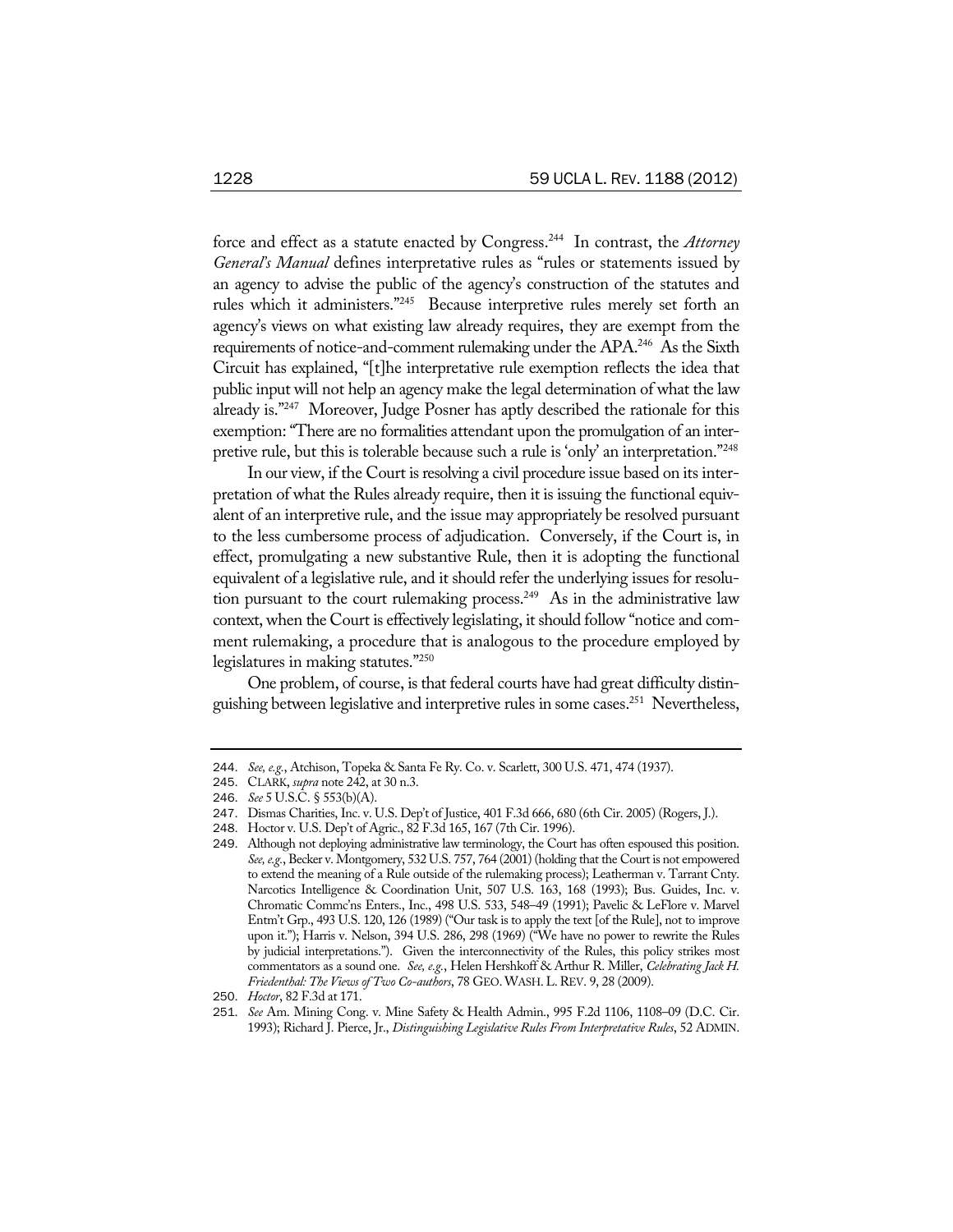federal courts have provided some meaningful guidance that is useful for present purposes. For example, in *Hoctor v. United States Department of Agriculture*, 252 the Seventh Circuit held that a requirement that "all dangerous animals must be inside a perimeter fence at least eight feet high" was not a valid interpretation of a legislative rule that required a facility housing animals to be "structurally sound" and "maintained in good repair to protect the animals from injury and to contain the animals."253 Judge Posner explained that the purpose of the APA's distinction between legislative and interpretive rules was to separate rules that require public notice and comment from those that do not.<sup>254</sup> Accordingly, he suggested that valid interpretive rules would ordinarily be developed "by the methods of reasoning used by courts," whereas legislative rules typically involve "the making of reasonable but arbitrary (not in the 'arbitrary or capricious' sense) rules that are consistent with the statute or regulation under which the rules are promulgated but not derived from it, because they represent an arbitrary choice among methods of implementation."255

The Court should use a similar analysis to distinguish civil procedure issues that are appropriate for resolution by adjudication from those that should be resolved pursuant to court rulemaking. In other words, if a case can be decided pursuant to "the methods of reasoning used by courts,"—or by what we have styled traditional tools of interpretation—then it presents the type of normal or routine interpretive issue that may properly be decided by the Court pursuant to adjudication. On the other hand, if a case would require the Court to make "arbitrary value judgments" regarding the appropriate rules of civil procedure, then the Court should refer the issues for resolution pursuant to the rulemaking process. We think that it is clear, for example, that the changes in the standards of pleading announced by the Court in *Twombly* and *Iqbal* involved just the sort of arbitrary value judgments that should have been made pursuant to a legislative process.<sup>256</sup> Indeed, the Court could not plausibly have developed the precise content of its newly established standard through traditional tools of interpretation, given that the new interpretations (even if laudatory) are contrary to the original meaning of

L. REV. 547, 547–48 (2000) (describing the federal judiciary's characterization of its difficulties in drawing the requisite distinctions).

<sup>252</sup>. 82 F.3d 165.

<sup>253</sup>. 9 C.F.R. § 3.125(a) (1991).

<sup>254</sup>. *See Hoctor*, 82 F.3d at 170.

<sup>255</sup>. *Id.*

<sup>256</sup>. *See supra* Part I.A (discussing the change in pleading policy resulting from *Twombly* and *Iqbal*).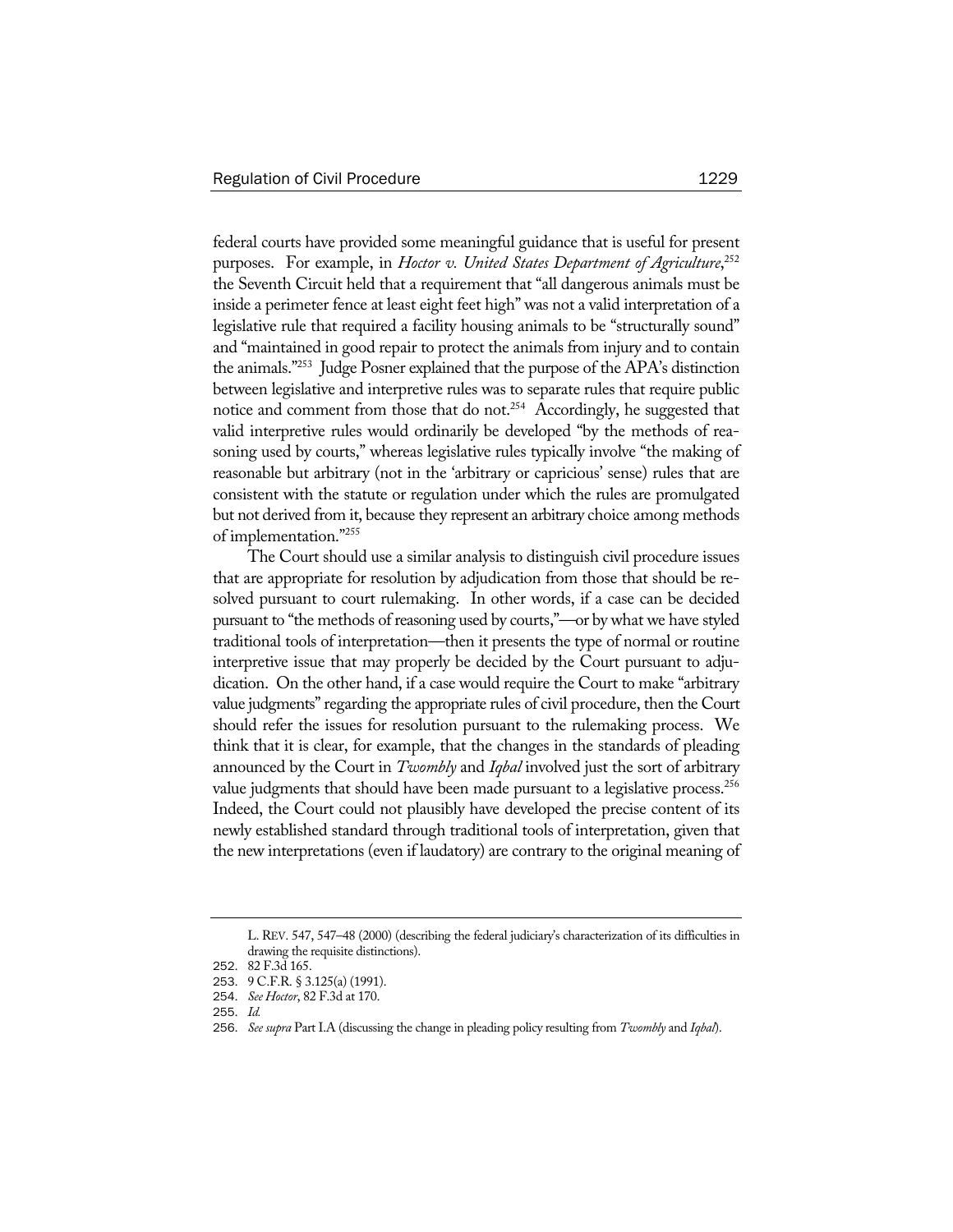the text and all the relevant legislative history.<sup>257</sup> Following standard administrative law, such a change should have been adopted pursuant to notice-andcomment rulemaking.

Continuing with our analogy to administrative law, the requirements for using notice-and-comment rulemaking to overturn prior interpretations of legislative rules offer helpful guidance on the role of stare decisis with regard to prior civil procedure decisions. This is an issue that, as we noted previously, is particularly ripe for handling by the adoption of a presumption in favor of rulemaking.<sup>258</sup> Turning first to administrative practice, the D.C. Circuit has held that a rule should be designated as a legislative rule if it has "legal effect,"259 which would be the case when "the rule effectively amends a prior legislative rule."260 That court also

<sup>257</sup>. *See supra* notes 5, 34 (citing scholars discussing the divergence from the original meaning of Rule 8). As with the *Chevron* step-one and step-two distinction, the distinction between legislative and interpretive rules is not always crisp. But, as with our *Chevron* analogy, the stakes of the distinction between interpretive and legislative rules are lower for court rulemaking than for agencies. For instance, we are not advocating the invalidation of the Court's decisions on the grounds that the Court has made law through the wrong policymaking vehicle, as occurs with agencies. *See* 5 U.S.C. §§ 553(b)– (c), 706(2)(D) (2006); *Hoctor*, 82 F.3d at 167. Further, our presumption in favor of rulemaking means that in a close case the Court should opt for rulemaking over adjudication.

<sup>258</sup>. One could conceivably argue that the Court's decision in *Conley* was not a valid interpretive rule and that the issues presented in that case should have been resolved pursuant to the court rulemaking process. The validity of this claim would depend, in part, upon one's theory of interpretation. While we cannot do justice to those perennial jurisprudential debates here, we believe that the Court's decision in *Conley* comports with traditional methods of interpretation, as broadly understood from within the legal process tradition. *See* HENRY M. HART, JR. & ALBERT M. SACKS, THE LEGAL PROCESS: BASIC PROBLEMS IN THE MAKING AND APPLICATION OF LAW (William N. Eskridge, Jr. & Philip P. Frickey eds., 1994). In particular, we believe that *Conley* is distinguishable in this regard from *Twombly*, partly because *Conley* purported to apply the settled understanding of Rule 8 when the case was decided, whereas *Twombly* explicitly overruled decades of well-established precedent. This distinction suggests two important observations about the distinction between "legislation" and "interpretation" that are only latent in much of the literature. First, a decision is more plausibly characterized as "interpretive" when it is made shortly after a legislative rule was adopted in an effort to clarify, apply, or fill in the interstices of the recently enacted rule. This is especially true when the decisionmaker was responsible for promulgating the rule at issue in the first place, as is frequently true of agencies and also of the Court in the field of civil procedure. *Cf.* United States v. Am. Trucking Ass'ns, 310 U.S. 534, 549 (1940) (recognizing that an agency's interpretations "are entitled to great weight," particularly "where the interpretations involve contemporaneous construction of a statute by the men charged with the responsibility of setting its machinery in motion; of making the parts work efficiently and smoothly while they are yet untried and new," and where the agency "suggested the provisions' enactment to Congress" (internal quotation marks omitted)). Second, the application of well-established precedent to a dispute should ordinarily count as a traditional element of interpretation. *Cf.* William N. Eskridge, Jr. & Philip P. Frickey, *Statutory Interpretation as Practical Reasoning*, 42 STAN.L.REV. 321, 378 (1990); Richard W. Murphy, Hunters *for Administrative Common Law*, 58 ADMIN.L.REV. 917, 932 (2006).

<sup>259</sup>. *See* Am. Mining Cong.v. Mine Safety Health Admin., 995 F.2d 1106, 1108–09 (D.C. Cir. 1993).

<sup>260</sup>. *Id.* at 1112. The D.C. Circuit also set forth other criteria, which are not applicable in this context. *Seeid.*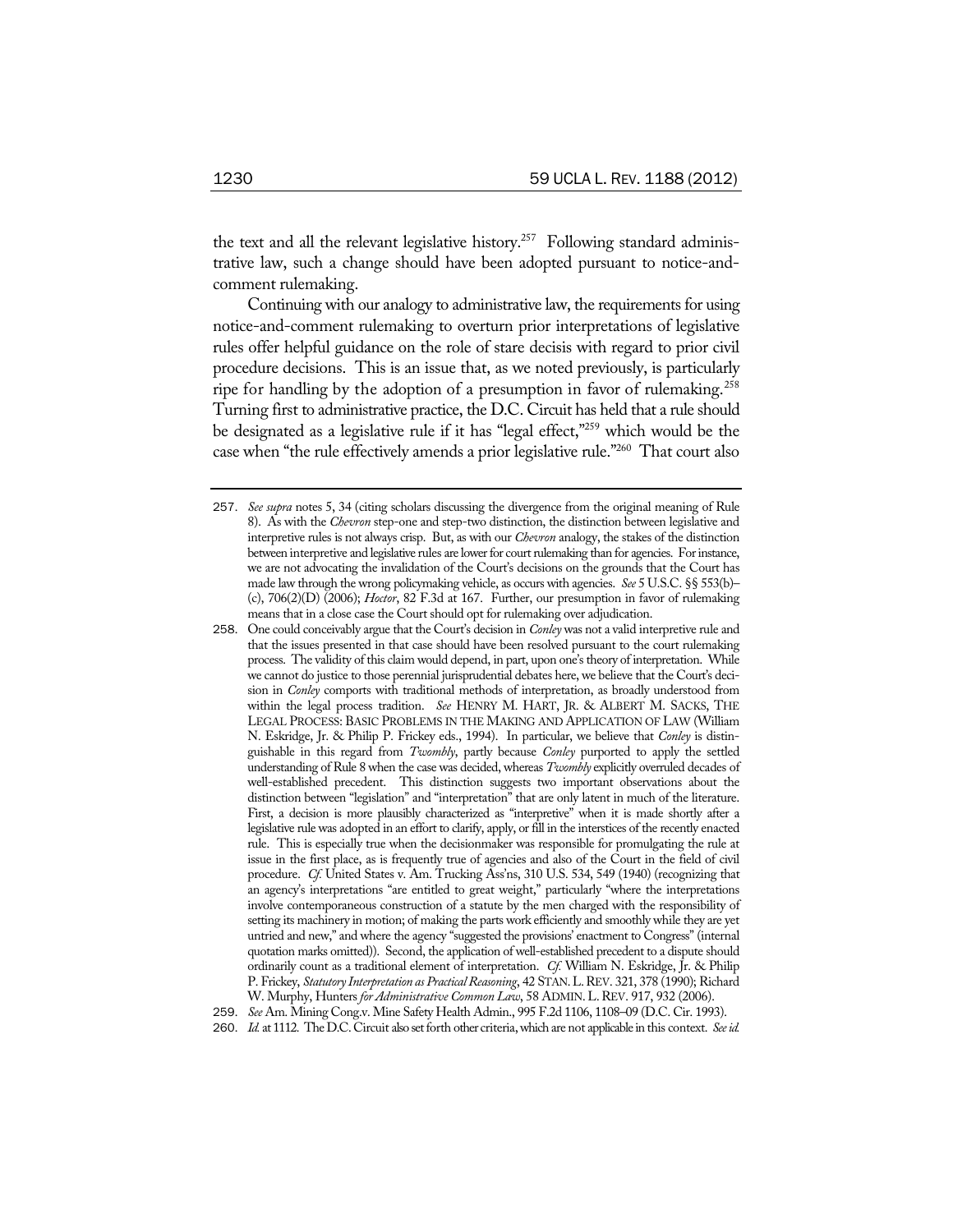suggested that agencies cannot use interpretive rules to provide precise content to extremely vague or open-ended legislative rules because this practice would allow agencies to circumvent the obligation to use notice-and-comment rulemaking for making legislative decisions.<sup>261</sup> Most pertinent for the role of stare decisis, the courts of appeals take a similar position regarding the reformation of certain interpretive rules, prohibiting their reversal without the use of notice-and-comment procedures.<sup>262</sup> That is to say, agencies may not overturn a prior interpretation of a rule when such a change would be substantial, unless it does so using the notice-and-comment form.

Returning to the civil procedure context, if the Court's decision would effectively amend an existing rule of civil procedure—that is, craft a rule that is functionally legislative as opposed to interpretive—the Court should refer the issue for resolution pursuant to the court rulemaking process. Similarly, the Court should also refer a Rules issue for resolution pursuant to the court rulemaking process if the Rule the Court is purporting to interpret is too vague or open ended to produce precise content through traditional tools of interpretation. A contrary practice would, as with administrative practice, allow the Court to promulgate (or amend) legally binding rules of civil procedure without using the legislative rulemaking process Congress established for that purpose.<sup>263</sup>

Following standard administrative law doctrine, we also contend that replacing one interpretation of a Rule with another interpretation of the same Rule should proceed by way of rulemaking. Although this blackletter rule has aroused much sound criticism in the agency context, $264$  we find that the current doctrine

<sup>261</sup>. *See id.* at 1110; *see also* Pierce, *supra* note 251, at 558–61 (discussing and endorsing this aspect of the court's decision).

<sup>262</sup>. *See* Alaska Prof'l Hunters Ass'n v. FAA, 177 F.3d 1030, 1033–34 (D.C. Cir. 1999) ("Once an agency gives its regulation an interpretation, it can only change that interpretation as it would formally modify the regulation itself: through the process of notice and comment rulemaking." (quoting Paralyzed Veterans of Am. v. D.C. Arena L.P., 117 F.3d 579, 586 (D.C. Cir. 1997)) (internal quotation marks omitted)). This requirement does not apply to interpretive rules that overrule an agency's prior interpretation of its statutory authority. *See* Murphy, *supra* note 258, at 928–30 (describing and criticizing the rationale for this distinction). Under our analysis, however, the Federal Rules of Civil Procedure are analogous to legislative rules promulgated by the Court rather than a statute enacted by Congress.

<sup>263</sup>. *Cf.* Struve, *supra* note 43, at 1129 ("Should the Court wish to alter a Rule already in force, the Enabling Act does not contemplate that the Court could do so outside the rulemaking structure.").

<sup>264</sup>. *See, e.g.*, Murphy, *supra* note 258, at 918, 926–28 (describing the "scathing" academic critique of these decisions); Pierce, *supra* note 251, at 566–73 (arguing that the requirement is not supported by the APA and that it creates unwarranted difficulties for agencies that want to change their interpretations in response to new information or changed circumstances); Peter L. Strauss, *Publication*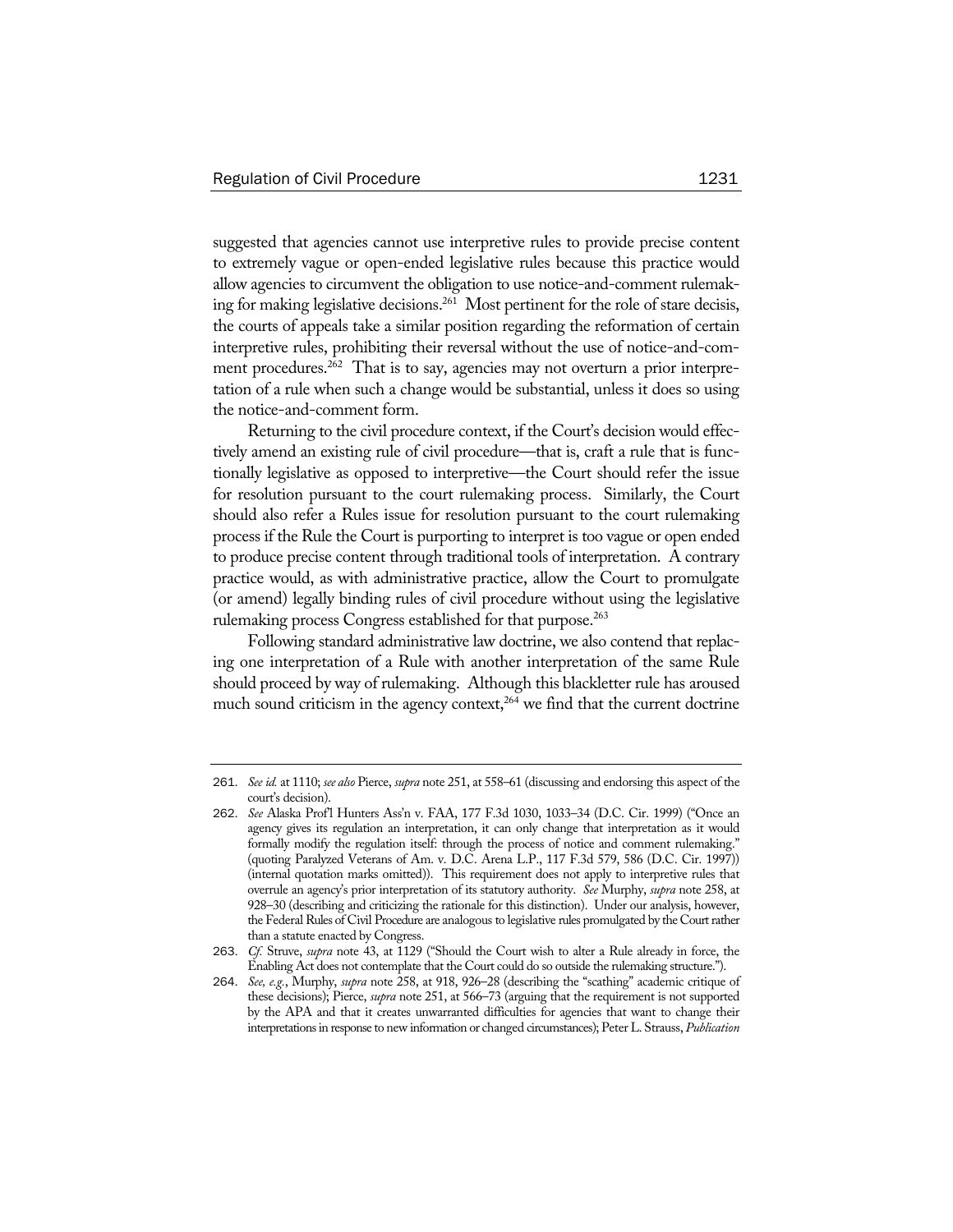has much to offer in the court rulemaking context for several reasons. First, in contrast to agencies, the Court does not necessarily have the institutional capacity to ascertain whether new information or changed circumstances warrant overruling a prior interpretation of the Rules during the course of adjudication.<sup>265</sup> Second, unlike agencies, the Court cannot actually promulgate interpretive rules outside of the court rulemaking or formal adjudication processes,<sup>266</sup> and the Court therefore lacks a third alternative for interpreting law that is self-consciously designed to take advantage of agency expertise, especially on issues of legislative fact.<sup>267</sup> Third, while agencies have the primary responsibility for interpreting the meaning of their own regulations (and cannot subdelegate this authority to others), the Court can rely on the lower federal courts to issue authoritative interpretations of the Rules of civil procedure in adjudication, and it should therefore only decide cases that present interpretive problems regarding the Rules when circuit splits develop or in other exceptional circumstances.<sup>268</sup> Fourth, while some agencies issue thousands of interpretive rules on an annual basis,<sup>269</sup> the Court decides fewer than one hundred cases per year, only a fraction of which are Rules cases.<sup>270</sup> Accordingly, the burden associated with using notice-and-comment rulemaking procedures to

*Rules in the Rulemaking Spectrum: Assuring Proper Respect for an Essential Element*, 53 ADMIN. L. REV. 803, 846–47 (2001).

<sup>265</sup>. *See supra* notes 167–182 and accompanying text (discussing the difficulties faced by the judiciary in assessing legislative facts).

<sup>266</sup>. The Advisory Committee Notes are arguably analogous to interpretive rules promulgated by administrative agencies, but we believe that they are better viewed as an unusually authoritative form of legislative history because they are officially promulgated during the court rulemaking process pursuant to a statutory directive. *See* 28 U.S.C. § 2073(d) (2006); Struve, *supra* note 43, at 1152 ("[T]he Advisory Committee Notes possess distinctive claims to authority, based both on the terms of the Enabling Act and on the practicalities of rulemaking.").

<sup>267</sup>. Our proposal will therefore not create a perverse incentive for the Court to refrain from issuing interpretive rules. It may, however, create a worthwhile incentive for the Court to think twice before granting certiorari in civil procedure cases.

<sup>268</sup>. *See* ESTREICHER & SEXTON, *supra* note 20, at 4–5 ("[T]he Court's principal objectives in selecting cases for plenary consideration should be to establish clearly and definitively the contours of national legal doctrine once the issues have fully 'percolated' in the lower courts, to settle fundamental interbranch and state-federal conflicts, and to encourage the state and federal appellate courts to engage in thoughtful decisionmaking, mindful of their own responsibility in the national lawmaking process."); *id.* at 41–70.

<sup>269</sup>. *See, e.g.*, Nat'l Automatic Laundry & Cleaning Council v. Shultz, 443 F.2d 689, 699 (D.C. Cir. 1971) (reporting that the U.S. Department of Labor's Wage and Hour Administration responded to 750,000 requests for advice about the interpretation and application of the Fair Labor Standards Act per year and that approximately 10,000 of these requests were signed by the administrator of the agency).

<sup>270</sup>. *See* LEE EPSTEIN ET AL., THE SUPREME COURT COMPENDIUM: DATA, DECISIONS, AND DEVELOPMENTS 75 tbl.2-8, 80 tbl.2-11 (3d ed. 2003) (providing data on the number of signed opinions issued by the Court per year and the number of formally decided cases per term by issue area).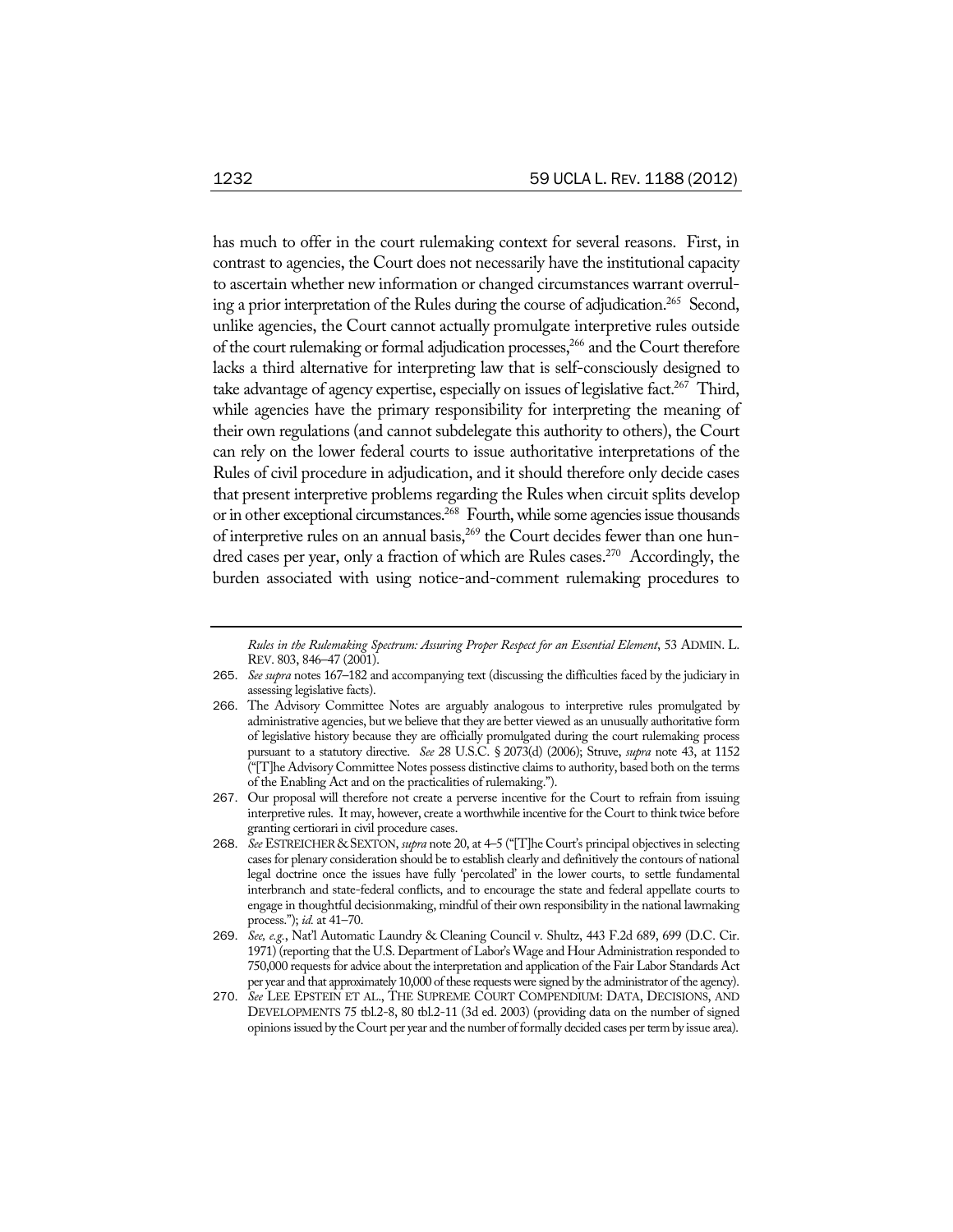revise prior interpretations of legislative rules would be far less onerous in the latter context. Fifth, there is a widely recognized need for greater interpretive flexibility by agencies that are charged with solving complex social problems at the forefront of science within a highly political environment, $^{271}$  which is significantly less compelling in the context of the Court's interpretation of the rules of civil procedure. Sixth, while an agency's decision to overrule a prior interpretation of its existing legal authority is typically subject to judicial review to ensure that the agency has engaged in reasoned decisionmaking,<sup>272</sup> the Court's decisions regarding the meaning or proper application of the existing Rules are not subject to any form of external review.<sup>273</sup> For all these reasons, more would be achieved by funneling to the court rulemaking process potential decisions to overrule prior interpretations of the Rules than is gained from requiring agencies to use noticeand-comment rulemaking to overrule prior interpretations of their regulations. We believe, therefore, that the Court should give precedents on the meaning of the Rules the same strong stare decisis effect that it has traditionally accorded to its interpretations of federal statutes.<sup>274</sup> In both contexts, changes should generally be made through a legislative process.

\* \* \*

In sum, we present a two-step approach. First, the Court should adopt a presumption favoring the resolution of issues involving the Federal Rules of Civil Procedure pursuant to court rulemaking. Thus, if the factors that favor an adjudicatory resolution present a tough case, the Court should err in favor of routing issues to the Advisory Committee. Second, we offer three triggering criteria that reinforce this preference. Thus, if a case requires an interpretation of a Rule

<sup>271</sup>. *See* Edward Rubin, *Dynamic Statutory Interpretation in the Administrative State*, ISSUES LEGAL SCHOLARSHIP, NOV. 2002, http://www.bepress.com/ils/iss3/art2 (claiming that the theory of dynamic statutory interpretation "is even more convincing with respect to the interpretive function of administrative agencies"); Staszewski, *supra* note 234, at 146, 156–58 (claiming that textualists have a tendency to become advocates of dynamic statutory interpretation when they examine the proper role of the executive branch in this enterprise); Strauss, *supra* note 264, at 828 ("[C]onsiderations of protecting justified reliance interests aside, we generally expect and indeed approve fluidity of policy development in the agency context. Thus, one could expect agencies to assert considerably greater freedom of revision than courts think proper in their own practice.").

<sup>272</sup>. *See* FCC v. Fox Television Stations, Inc., 129 S. Ct. 1800, 1810–11 (2009) (setting forth the standard of review for changes in agency policy).

<sup>273</sup>. *See* Brown v. Allen, 344 U.S. 443, 540 (1953) (Jackson, J., concurring) ("We are not final because we are infallible, but we are infallible only because we are final.").

<sup>274</sup>. *See supra* notes 183–186 and accompanying text.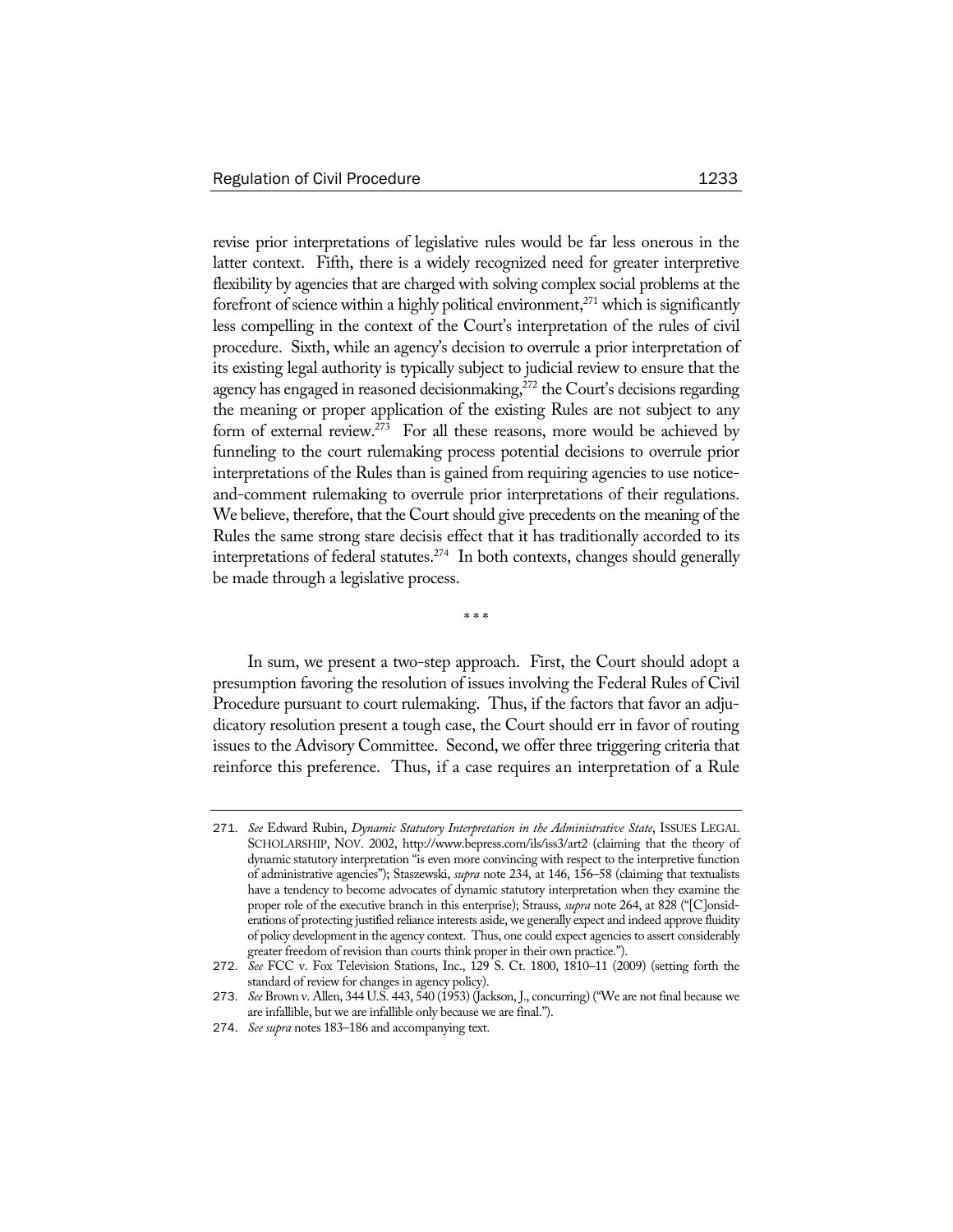that rests substantially upon legislative facts, calls for the resolution of a *Chevron*step-two ambiguity, or seeks a legislative-rule-like resolution, then the Court should route it to the Rules Committee. The Court should resolve by adjudication only those cases amenable to resolution by way of traditional tools of statutory interpretation.

## **IV. RULEMAKING PREFERENCE IN PRACTICE**

Our preference for notice-and-comment rulemaking on civil procedure issues raises several questions of implementation. First, our conclusion begs the question of how the Court can effectuate such a form preference. These pragmatic considerations touch on constitutional concerns as well. Second, the referencing of the majority of the Court's Rules cases to the Advisory Committee may strike some as unduly limiting the judiciary's need for flexibility in administering the civil rules. Third, our scheme raises the issue of the democratic legitimacy of the Court as a rule promulgator. We address these issues in turn.

#### **A. Referring Questions to the Advisory Committee**

The Court has two means currently at its statutory disposal for implementing a preference for resolving civil procedure issues pursuant to rulemaking. First, the Court could simply deny certiorari to cases that raise Rules issues that are better suited to a rulemaking resolution and, after denying certiorari, recommend that the Advisory Committee take up the issue raised. Indeed, the Court selects nearly all of its cases by way of writ of certiorari.<sup>275</sup> Although Supreme Court Rule 10 presents criteria likely to influence the Court's exercise of its certiorari power, the Court's ability to grant the writ is unfettered.<sup>276</sup> Thus, as part of its certiorari-stage review the Court could identify—or require counsel by court rule to so identify—whether the present case requires a construction of a Rule that rests substantially on legislative facts, calls for the resolution of a *Chevron*step-two ambiguity, or seeks a legislative-rule-like resolution. Having so identified these cases, the Court need only deny certiorari and notify the Advisory Committee.

We do not, however, endorse this approach. The most pressing concern we see with such an approach is that it renders the choice of policymaking form

<sup>275</sup>. *See* 28 U.S.C. §§ 1254, 1257 (2006).

<sup>276</sup>. *See* Sanford Levinson, *Strategy, Jurisprudence, and Certiorari*, 79 VA. L. REV. 717, 736 (1993) (reviewing H.W. PERRY, JR., DECIDING TO DECIDE: AGENDA SETTING IN THE UNITED STATES SUPREME COURT (1991)).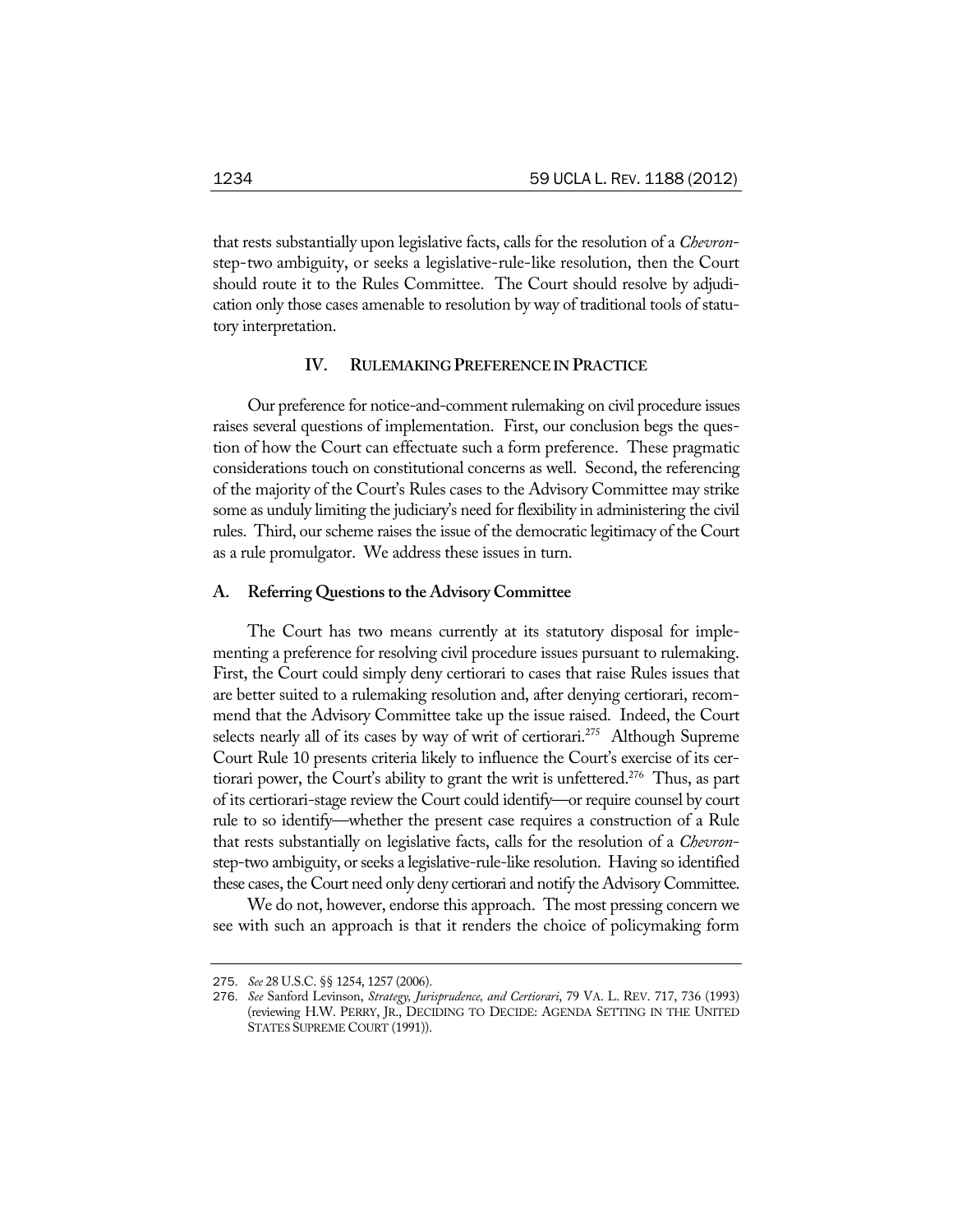outcome determinative for the parties that originally raise the issue. That is to say, under this first approach, the party seeking the procedural reform, or reinterpretation of the rule at issue, necessarily loses—even if in the end the Rule in question is reformed. This follows from the denial of certiorari. We contend that this approach would produce an unnecessary disincentive for parties (and, in particular, the losing party below) to welcome the initiation of a rulemaking proceeding in Rules cases, which could put pressure on the Court to eschew the rulemaking form. As such, we prefer a second scheme available under current law that is akin to the certification of, or more accurately the referring of, a question of law from a federal court to a state supreme court or an Article I adjunct tribunal.

We turn quickly, then, to a primer on certified questions. The certification of a question of law is the process by which a court that lacks definitive authority to declare the substance of a particular rule of law seeks an authoritative declaration of the rule from the relevant authoritative institution.<sup>277</sup> This may be done within the hierarchical structure of a court system, as when a lower federal court stays current proceedings and awaits the result of a question certified to a higher federal court.<sup>278</sup> Questions may also be certified inter-jurisdictionally between court systems, such as when a federal court stays proceedings in a diversity case and awaits the result of questions certified to a state supreme court.<sup>279</sup> Additionally, in some states a federal agency may certify a question to a state supreme court, such as Delaware's practice of enabling the Securities Exchange Commission to certify questions of Delaware law to the state supreme court.<sup>280</sup> A similar process allows courts to route questions to an alternative forum even when they are authorized to resolve the issue at hand. For example, the district courts hold exclusive subject matter jurisdiction over bankruptcy cases.<sup>281</sup> Thus, they are fully capable of entering authoritative judgments in bankruptcy cases. Nevertheless,

<sup>277</sup>. *See* Allan D. Vestal, *The Certified Question of Law*, 36 IOWA L. REV. 629, 629–30 (1951) ("[C]ertification of questions of law is a procedure by which an inferior court is able to obtain from a defining court a conclusive answer to a material question of law." (footnotes omitted)).

<sup>278</sup>. *See* 28 U.S.C. § 1292(b) (2006) (allowing for the certification of interlocutory questions from district courts to courts of appeals); *id.* § 1254(b) (allowing for the certification of questions from courts of appeals to the Supreme Court).

<sup>279</sup>. *See* Rebecca A. Cochran, *Federal Court Certification of Questions of State Law to State Courts: A Theoretical and Empirical Study*, 29 J. LEGIS. 157, 159 & n.13 (2003) (citing statutes that enable federal-to-state certification and reviewing the practice).

<sup>280</sup>. DEL. CONST. art. IV, § 11(8); *see also* Verity Winship, *Cooperative Interbranch Federalism: Certification of State-Law Questions by Federal Agencies*, 63 VAND. L. REV. 181, 195–98 (2010) (reviewing the Delaware law).

<sup>281</sup>. 28 U.S.C. § 1334(a).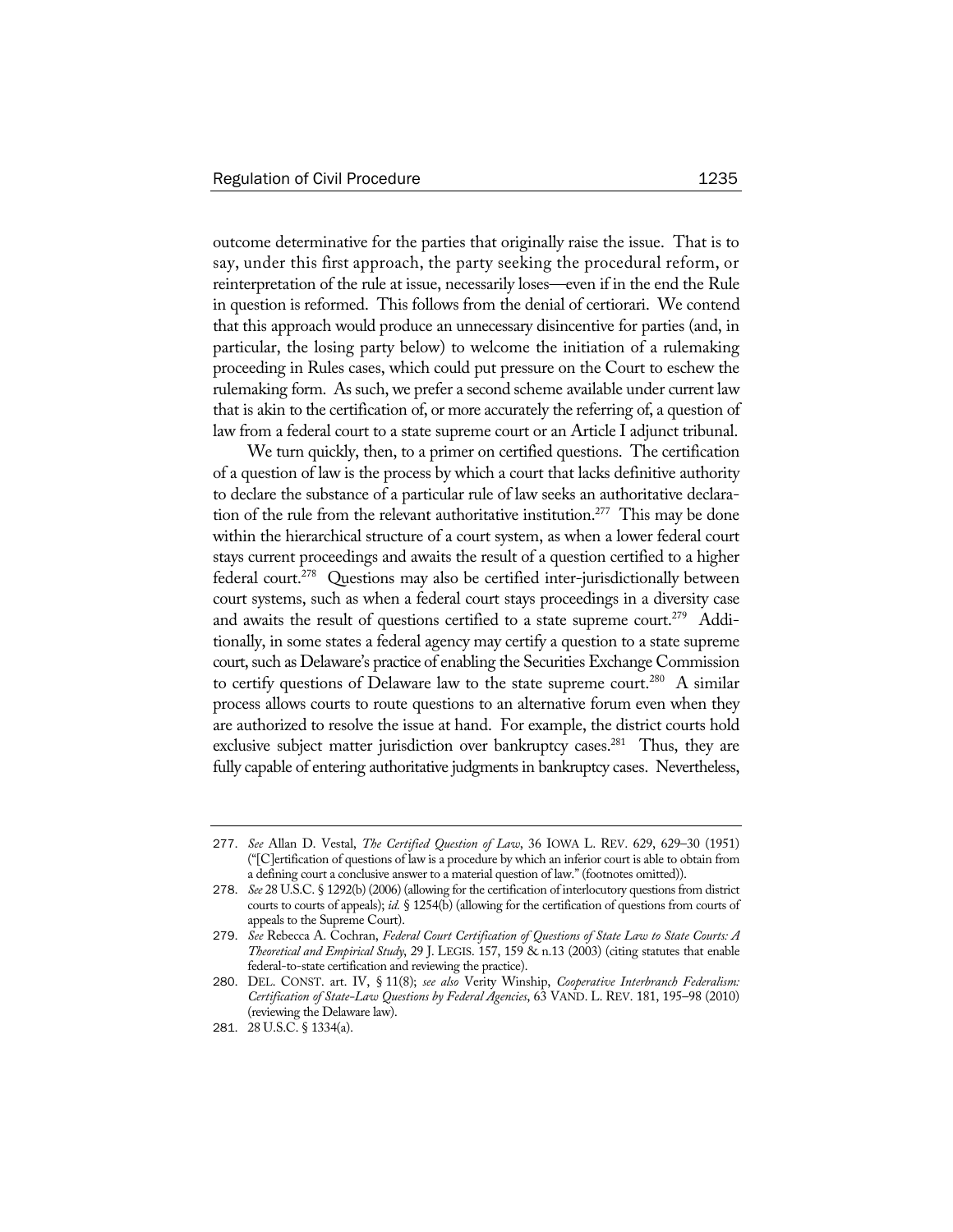district courts are empowered to refer the resolution of these cases to non– Article III bankruptcy courts<sup>282</sup> and to withdraw those references (i.e., order the case back to the district court from the bankruptcy court).<sup>283</sup>

While retaining the Advisory Committee's current ability to receive suggestions from any member of the public, we suggest that the Court operationalize the preference for a resolution of Rules issues in the rulemaking form by drawing from these practices of certification and referencing. (We will term our scheme one of "referencing" questions to the Advisory Committee as this terminology more properly connotes the Supreme Court's retention of declaratory power in Rules cases.) The Court can accomplish this referencing practice by amendment to the Supreme Court Rules. Thus, using the criteria that the Justices might otherwise deploy for determining whether to grant certiorari,<sup>284</sup> the Court would determine whether a particular Rules case merits high court review. At this stage, assuming the issue is cert-worthy, the Court could summarily grant the writ of certiorari, vacate the lower court opinion, remand the case, and order a stay pending action by the Advisory Committee.<sup>285</sup> Such a move would, in effect, operate like a certification of a question from a court to an agency, insofar as the lower court is merely to await resolution of the question. In a sense, this is the mirror image of the Delaware-SEC certification scheme. The Court could then forward the issue to the Advisory Committee for notice-and-comment rulemaking. Of course, this process ultimately requires the Court to approve of the newly proposed rule. Thus, our scheme—which augments rather than displaces the general public's current ability to offer suggestions to the Advisory Committee—is also similar to the bankruptcy referencing procedure insofar as the Court is referring the resolution of an issue to a non–Article III actor yet retaining ultimate authority over the issue.<sup>286</sup>

The main advantage to this approach is that the choice of policymaking form here would not constitute a default loss for the party seeking the rule revision. In fact, should a rule revision result from this process, the new rule would

<sup>282</sup>. *Id.* § 157(a).

<sup>283</sup>. *Id.* § 157(d).

<sup>284</sup>. *See* Margaret Meriwether Cordray & Richard Cordray, *Strategy in Supreme Court Case Selection: The Relationship Between Certiorari and the Merits*, 69 OHIO ST.L.J. 1, 7–16 (2008) (reviewing the papers of retired Justices to determine what criteria the Justices employ in case selection).

<sup>285</sup>. *See* EUGENE GRESSMAN ET AL., SUPREME COURT PRACTICE 345–49 (9th ed. 2007) (discussing the Supreme Court's grant, vacate, and remand (GVR) practice).

<sup>286</sup>. *Cf.* Frost, *supra* note 218, at 6–9 (presenting a similar scheme whereby statutory ambiguities may be resolved by staying a case, certifying the question to Congress, and applying the newly amended statute to the case retroactively).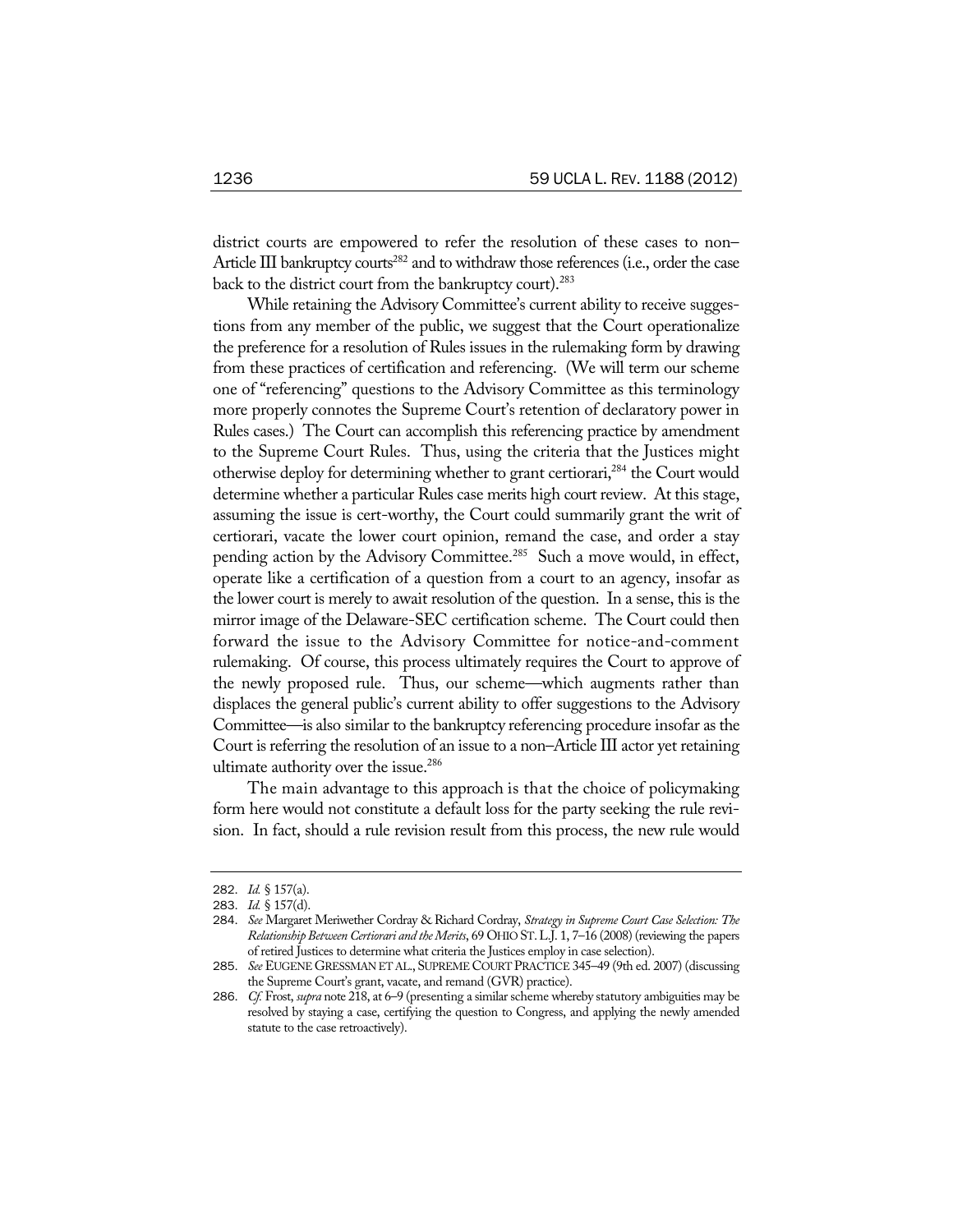apply to the case in the court of appeals after the stay is lifted. Indeed, Rules revisions are regularly applicable to cases pending on appeal without retroactivity concerns.287 Further, this referencing approach, consistent with our analogy between the Court and agencies, follows the administrative practice that recognizes that agencies have the discretion to stay adjudications to await the resolution of a rulemaking,<sup>288</sup> as well as the judicial practice that recognizes that courts have the discretion to stay proceedings to await the resolution of a rulemaking.<sup>289</sup> Moreover, given that there is no constitutional right to an appeal in civil cases,  $290$ nor a statutory right (in most cases<sup>291</sup>) to Supreme Court review at all, the Court's choice of a notice-and-comment venue as opposed to an adjudicatory one would not impose a due process injury on the parties.

Our approach to rulemaking by reference, while achievable under current law coupled with Supreme Court Rules amendments, would also benefit from statutory reform. One drawback to our proposal is the ossification of the current rulemaking process and the two-and-a-half-year period required to promulgate Rules under the current process.<sup>292</sup> Indeed, we agree with Stephen Yeazell's assessment that the current rulemaking process has become overly cumbersome with little added benefit to the quality of the finished product.<sup>293</sup> Following Yeazell,

<sup>287</sup>. Rule revisions are promulgated by the Court with the following provision: "[T]he foregoing amendments to the Federal Rules of Civil Procedure shall take effect on December 1, 1993, and shall govern . . . , insofar as just and practicable, all proceedings in civil cases then pending." Order Amending the Federal Rules of Civil Procedure, 507 U.S. 1091, 1091 (1993). As such, revised rules apply on appeal, even if the district court relied upon the preamended rule in its ruling. *See, e.g.*, MCI Telecomms. Corp. v. Teleconcepts, Inc., 71 F.3d 1086, 1098 (3d Cir. 1995) (applying revised Rule 4(m) on appeal when the district court relied upon the preamended rule); *see also* Frost, *supra* note 218, at 50–52 (arguing that congressional modification of civil statutes upon certification of a question from the Supreme Court would not run contrary to retroactivity prohibitions).

<sup>288</sup>. *See, e.g.*, 10 C.F.R. § 2.802(d) (2012) (stating that a petitioner who has filed a petition for rulemaking "may request the Commission to suspend all or any part of any licensing proceeding to which the petitioner is a party pending disposition of the petition for rulemaking"); Massachusetts v. United States, 522 F.3d 115, 125 (1st Cir. 2008) (applying 10 C.F.R. § 2.802(d)); Nat'l Org. of Veterans' Advocates, Inc. v. Sec'y of Veterans Affairs, 260 F.3d 1365, 1380–81 (Fed. Cir. 2001) (directing Veterans Affairs to complete an expedited rulemaking within 120 days, unless extended by the court, and to stay all adjudications under the rule until its validity was established); *In re* Tenn. Valley Auth. (Bellefonte Nuclear Power Plant, Units 3 & 4), 68 N.R.C. 361, 383 (2008) (recognizing that the Nuclear Regulatory Commission had the discretion to stay an adjudication until the parties could complete a rulemaking but declining to exercise that discretion).

<sup>289</sup>. *See* DAVID F. HERR ET AL.,MOTION PRACTICE § 10.07(B) (5th ed. 2009).

<sup>290</sup>. *See* Nat'l Union of Marine Cooks & Stewards v. Arnold, 348 U.S. 37, 43 (1954).

<sup>291</sup>. The only mandatory appeal to the Court now comes from three-judge district court panels. 28 U.S.C. § 1253 (2006). All other appellate review is done by writ of certiorari. *Id.* §§ 1254, 1257.

<sup>292</sup>. *See* McCabe, *supra* note 42, at 1671–72.

<sup>293</sup>. *See* Yeazell, *supra* note 90, at 235.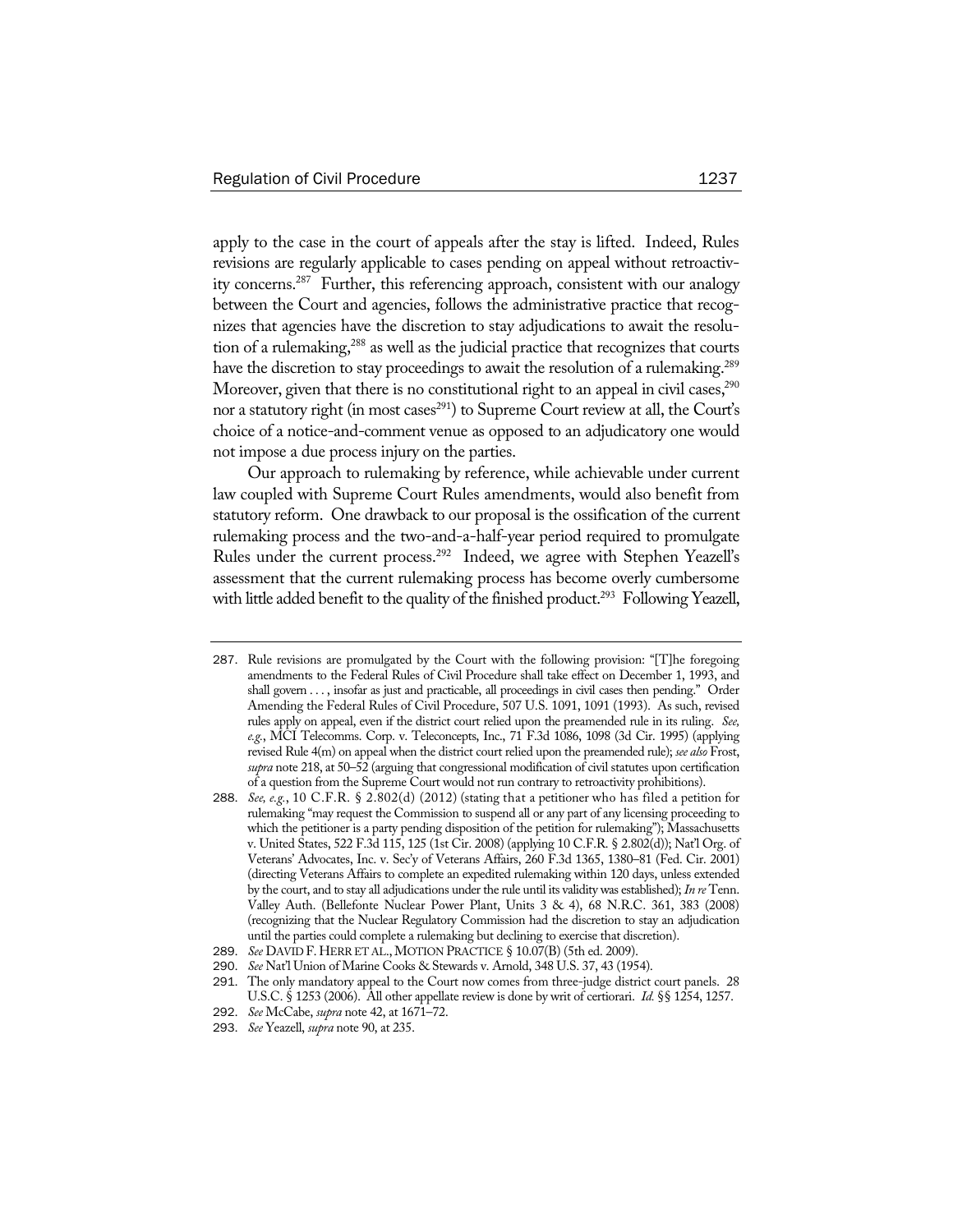we find that our proposal would work more efficiently if the Rules Enabling Act returned the rulemaking process to a three-step model that included Advisory Committee rulemaking, Court review, and congressional report-and-wait.<sup>294</sup> To be sure, we do not entirely advocate a return to the 1934 regime, in which the Advisory Committee worked without notice-and-comment procedures. But, like Yeazell, we see little added benefit resulting from multiple levels of committee review prior to promulgation of the Rules. As such, we support statutory reforms that (1) specifically endorse the Court's discretionary power to refer Rules questions to the Advisory Committee, (2) retain notice-and-comment rulemaking by the Advisory Committee, (3) specifically empower the Court to engage in a rigorous review of proposed rules (perhaps akin to a hard-look review), $^{295}$  and (4) eliminate the roles of the Standing Committee and the Judicial Conference in Rules drafting.

Reducing the rulemaking steps would lessen the time from the initiation of a rulemaking to the enactment of a revised Rule, rendering the entire rulemaking process not unacceptably longer than disposition on-the-merits by the Court. The average time between a grant of certiorari and a ruling on the merits by the Court is approximately nine months,  $296$  while the average time to promulgate a rule under the current system is approximately thirty months.<sup>297</sup> Elimination of review by the Judicial Conference alone would reduce the delay by seven months in every instance.<sup>298</sup> This reduced twenty-three-month timeline could be further reduced by several more months with the elimination of review by the Standing Committee—which occurs both before and after notice-and-comment procedures are deployed. Assuming another five months of savings, one could expect rulemakings to come to fruition on approximately an eighteen-month timeline, which is the average length of time for the Ninth Circuit to dispose of appeals.<sup>299</sup> Thus, with some reforms, a rulemaking approach could conform to the timeline norms of the Ninth Circuit. Admittedly, the Ninth Circuit is the least speedy court of appeals, but we find this a cost worth incurring for the procedural advantages of the rulemaking form.

<sup>294</sup>. *See id.* at 238–39.

<sup>295</sup>. *Cf.* Walker, *supra* note 15, at 479 (advocating reforms to court rulemaking analogous to White House review of agency rulemaking).

<sup>296</sup>. *See* Aaron-Andrew P. Bruhl, *The Supreme Court's Controversial GVRs—and an Alternative*, 107 MICH. L. REV. 711, 745 (2009).

<sup>297</sup>. *See* McCabe, *supra* note 42, at 1671–72.

<sup>298</sup>. *See id.* at 1673.

<sup>299</sup>. *See* Carl Tobias, *The Federal Appeals Courts at Century's End*, 34 U.C. DAVIS L. REV. 549, 563 (2000) (relying on the 1998 Final Report of the Commission on Structural Alternatives for the Federal Courts of Appeals).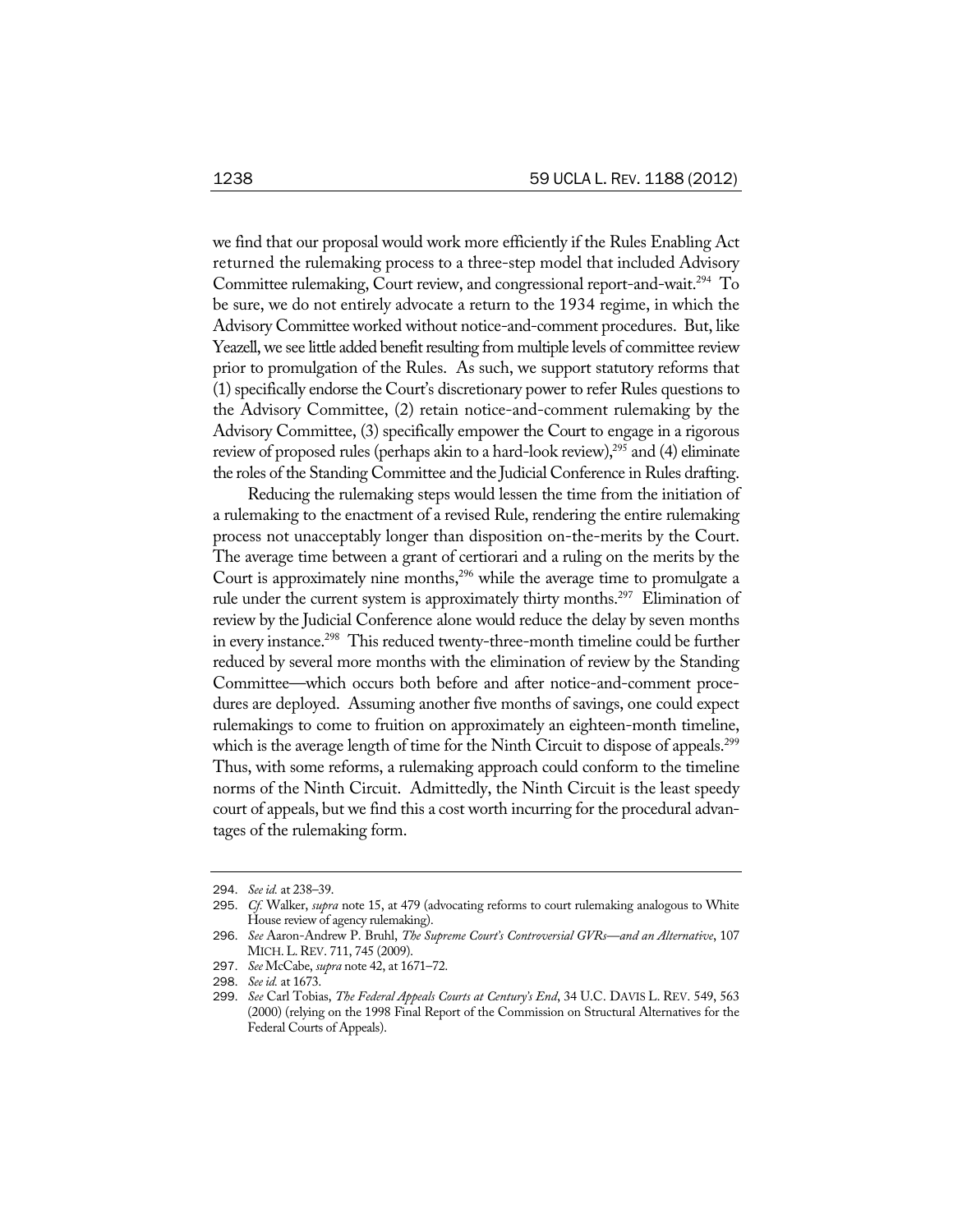Such a statutory revision, moreover, likely would not lead to separation of powers difficulties. First, the APA has long vested agencies with discretion in making a choice of policymaking form without raising the specter of separation of powers difficulties within the executive branch.<sup>300</sup> Similarly here, such a statutory revision would merely vest the Court with the explicit discretion to choose a policymaking form,301 not impermissibly direct the outcomes of particular cases under the guise of a revision of procedural rules.<sup>302</sup> Moreover, such a revision would rest upon the well-settled law holding that Congress is fully empowered to regulate the procedures of the lower federal courts and to set the means by which those procedures are established.<sup>303</sup>

Finally, we would hope that by eliminating the roles of the Judicial Conference and Standing Committee, and thereby streamlining the court rulemaking process, the Court would be encouraged to revive its more active role in reviewing, evaluating, and contributing to potential changes to the Rules.<sup>304</sup> As we noted, the Justices have become increasingly removed from active involvement with the court rulemaking process since the Judicial Conference was established in 1958, which precluded the Advisory Committee from answering directly to the Court and led the Justices to serve as a mere conduit for the work of the rulemaking committees.<sup>305</sup> We do not believe that this situation significantly undermines our claim that the Court functions as an administrative agency in the field of civil procedure. After all, agency heads (like the Justices) frequently subdelegate their statutory authority to "inferior officers" with greater expertise on a

<sup>300</sup>. *See supra* note 152 and accompanying text (quoting *Chenery II*, 332 U.S. 194, 202 (1946)).

<sup>301</sup>. *See* N. Pipeline Constr. Co. v. Marathon Pipe Line Co., 458 U.S. 50, 76–77 (1982) (plurality opinion) (upholding the constitutionality of using administrative agencies, subject to review, as adjuncts to Article III courts).

<sup>302</sup>. *See* Plaut v. Spendthrift Farm, Inc., 514 U.S. 211, 240 (1995) (holding that Congress's power to control court procedure does not allow it to reopen cases fully disposed of by the judicial department under the guise of a mere procedural change).

<sup>303</sup>. *See, e.g.*, Willy v. Coastal Corp., 503 U.S. 131, 136 (1992) ("Congress, acting pursuant to its authority to make all laws 'necessary and proper' to [the] establishment [of the lower federal courts], also may enact laws regulating the conduct of those courts and the means by which their judgments are enforced." (footnotes omitted)); Sibbach v. Wilson & Co., 312 U.S. 1 (1941); Alaska Packers Ass'n v. Pillsbury, 301 U.S. 174 (1937); Livingston v. Story, 34 U.S. (9 Pet.) 632 (1835); Wayman v. Southard, 23 U.S. (10 Wheat.) 1, 43 (1825).

<sup>304</sup>. *Cf.* Burbank, *supra* note 90, at 249 (claiming that the Court's current role in the court rulemaking process may be counterproductive).

<sup>305</sup>. *See supra* notes 52–53 and accompanying text.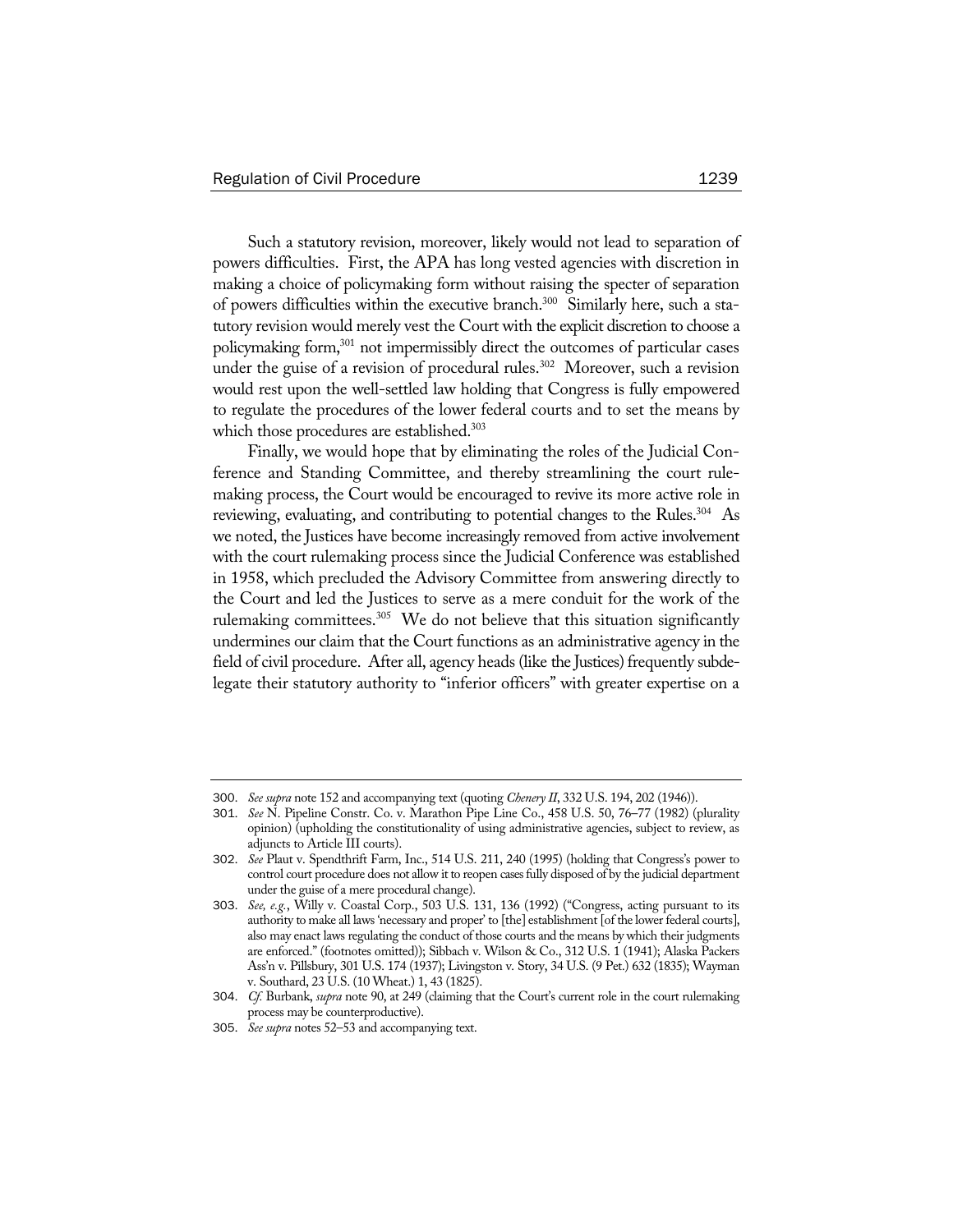topic,306 and agency heads are certainly not personally involved in all of the policy decisions that are made by their institutions.<sup>307</sup> Moreover, there is nothing to prevent the Justices from playing a more active role in reviewing and evaluating (or even initiating) proposed changes to the Rules under the existing statutory scheme.<sup>308</sup>

On the other hand, the Justices have chosen not to play an active role in court rulemaking for many years, and the Court cannot promulgate changes to the Rules without an affirmative recommendation by the respective committees.<sup>309</sup> We suspect that if the court rulemaking process was streamlined, the Court's role as the administrator of the Rules was explicitly recognized, and a presumption in favor of court rulemaking was established, the Court would have meaningful incentives to take greater ownership of the policy decisions that are made pursuant to this process.<sup>310</sup> It may also be worthwhile to consider a statutory amendment that would allow the Court to modify the Rules on its own initiative, or over the objections of the Advisory Committee, as long as those changes were the product of notice-and-comment rulemaking and the Justices provided a reasoned explanation for their final decision. As explained below, however, we are somewhat reluctant to embrace this final reform in the absence of an external review mechanism (other than a potential legislative veto) to ensure that the Justices do not engage in arbitrary decisionmaking.<sup>311</sup> The end result, then, would be to return to the structure for court rulemaking that Congress established in 1934, supplemented by the procedures for public participation that were required by the Judicial Improvements and Access to Justice Act in 1988.<sup>312</sup>

#### **B. Preserving Flexibility for Lower Courts**

A potential objection to our proposal is that it would unduly limit the Court's interpretive creativity or flexibility and thereby undermine the advantages

<sup>306</sup>. *See* Peter L. Strauss, *Overseer, or "The Decider"? The President in Administrative Law*, 75 GEO. WASH.L.REV. 696, 735 (2007) (recognizing that "statutes often permit an agency head to subdelegate some of her authority" to trusted subordinates).

<sup>307</sup>. *See* Note, *Subdelegation by Federal Administrative Agencies*, 12 STAN. L. REV. 808, 811 (1960) ("The policy favoring subdelegation in aid of efficient or competent operation is justified primarily because of the large volume and variety of tasks assigned to most agencies.").

<sup>308</sup>. *See* 28 U.S.C. §§ 2072, 2074 (2006); McCabe, *supra* note 42, at 1672–73.

<sup>309</sup>. *See* 28 U.S.C. § 2073(b); Struve, *supra* note 43, at 1129–30 ("Though the Court, like other entities, can suggest changes for the rulemakers' consideration, it cannot promulgate such changes against the wishes of the other participants in the rulemaking process." (footnotes omitted)).

<sup>310</sup>. *See supra* note 98.

<sup>311</sup>. *See infra* Part IV.C.

<sup>312</sup>. *See supra* Part I.A (discussing past and present rulemaking processes).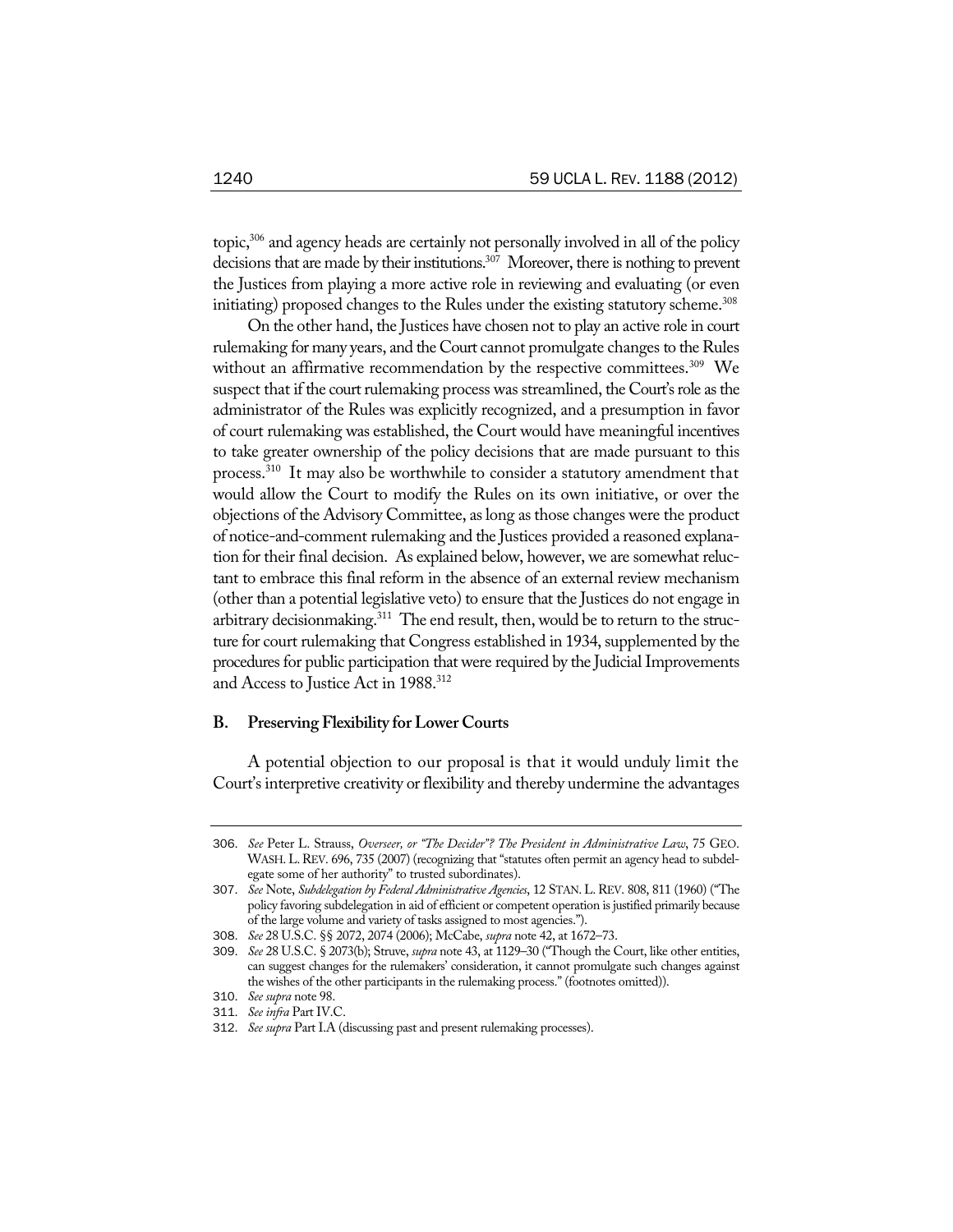of adjudication in some situations. In this regard, there is no question that there are certain characteristic problems with rules.<sup>313</sup> First, virtually all rules are overand under-inclusive with respect to their animating purposes because legislative classifications are typically imperfect proxies for the actual traits that are relevant for accomplishing regulatory goals.<sup>314</sup> Second, bright-line rules are apt to further their animating purposes in some places but not in others, particularly in an extensive and geographically diverse jurisdiction like the United States.<sup>315</sup> Third, the imprecision of legislative classifications is exacerbated as regulations age because changes in the world tend to render bright-line rules obsolete or, at least, less precise over time.<sup>316</sup> Finally, even without unforeseen technological developments, the imprecision of language and limitations on foresight prevent lawmakers from anticipating some of the circumstances to which their bright-line rules could subsequently apply.<sup>317</sup> Rules are therefore frequently ambiguous as applied to the facts of a particular case, and even when they have a seemingly plain meaning, rules can lead to absurd results that were not contemplated or intended when lawmakers adopted them.<sup>318</sup> Adjudication is therefore frequently necessary and appropriate to resolve the ambiguities of legal rules.<sup>319</sup> Moreover, the promulgation of law or policy though adjudication could potentially avoid the problems with rules in the first place because case-by-case decision making is more flexible, dynamic, and incremental than rulemaking, in addition to being cheaper and easier to utilize in some circumstances.<sup>320</sup> For these reasons, administrative law contains several doctrines that allow administrators to exercise equitable discretion

<sup>313</sup>. *See generally* Sunstein, *supra* note 139.

<sup>314</sup>. *See* Joseph Tussman & Jacobus tenBroek, *The Equal Protection of the Laws*, 37 CALIF.L.REV. 341, 360 (1949).

<sup>315</sup>. *See* Hans A. Linde, *Due Process of Lawmaking*, 55 NEB.L.REV. 197, 219–20 (1976).

<sup>316</sup>. *See* GUIDO CALABRESI, A COMMON LAW FOR THE AGE OF STATUTES 2 (1982) (describing the problem of "legal obsolescence" in an age of statutes); Sunstein, *supra* note 139, at 993 ("Rules are often shown to be perverse through new developments that make them anachronistic.").

<sup>317</sup>. *See* John F. Manning, *Constitutional Structure and Judicial Deference to Agency Interpretations of Agency Rules*, 96 COLUM.L.REV. 612, 647 (1996).

<sup>318</sup>. *See* John F. Manning, *The Absurdity Doctrine*, 116 HARV. L. REV. 2387, 2388 (2003) ("From the earliest days of the Republic, the Supreme Court has subscribed to the idea that judges may deviate from even the clearest statutory text when a given application would otherwise produce 'absurd' results."); John F. Manning, *Textualism and the Equity of the Statute*, 101 COLUM. L. REV. 1, 29 (2001) ("The idea of equitable interpretation builds upon the Aristotelian premise that equity should mitigate the defects of generally worded laws.").

<sup>319</sup>. *See* ASIMOW & LEVIN, *supra* note 106, at 195.

<sup>320</sup>. *See id.* at 194–95 (describing the advantages of adjudication).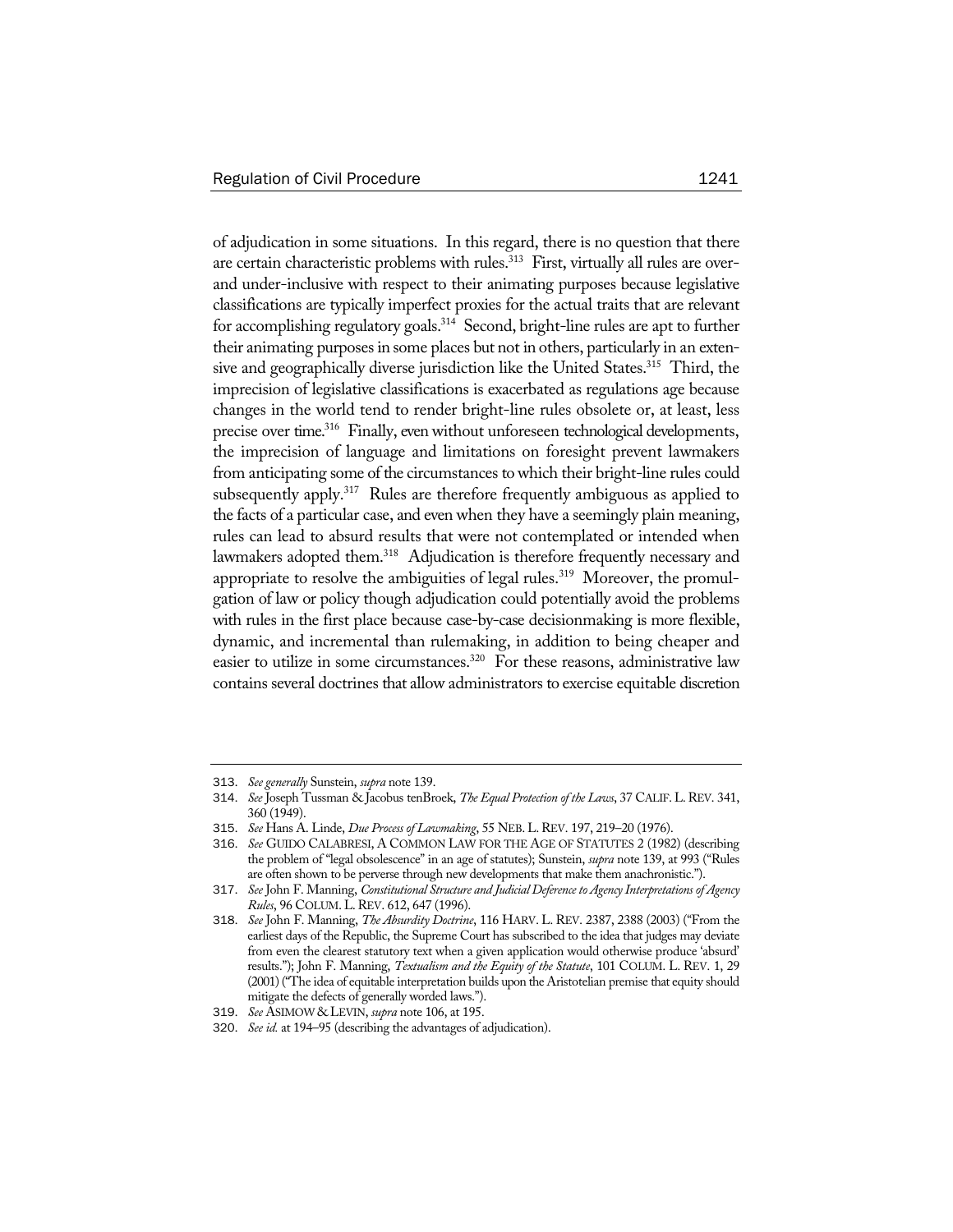and that soften the hard edges of bright-line rules in particular cases.<sup>321</sup> It is also widely understood that even if administrative agencies use rulemaking to make most of their law and policy, they will inevitably need to conduct a certain amount of "residual adjudication."322

This objection to our proposal, then, would focus on the positive value of allowing adjudicators to exercise equitable discretion and reach sensible results in particular cases, even when the applicable rule is patently ambiguous or when the most straightforward application of a rule would lead to absurd or highly problematic results. For the most part, however, the exercise of equitable discretion and the resolution of patent ambiguity are aspects of statutory interpretation that would be employed during the second step of a *Chevron*-like inquiry or the crafting of a legislative rule.<sup>323</sup> Our proposal, therefore, effectively discourages the Court from exercising equitable discretion or resolving patent ambiguity in Rules interpretation cases and thereby precludes the Court from providing some of the most important benefits of adjudication. Indeed, if the Court were to follow our advice, it would nearly eliminate cases involving the Rules from its docket. That is so because under our proposal, the Court should only decide cases involving the Rules that (1) are deemed cert-worthy under its usual criteria and (2) present relatively straightforward issues of statutory interpretation. Most interesting civil procedure issues would, in contrast, be referred to the Advisory Committee for resolution pursuant to the court rulemaking process.

We agree that this could be a significant problem if the Court had exclusive jurisdiction over civil procedure issues. There are, however, federal district courts and circuit courts of appeals that decide issues involving the Rules on a regular basis—indeed, much more regularly than the Supreme Court. Moreover, unlike the Supreme Court, lower federal courts do not have delegated authority to revise the Rules of Civil Procedure, and they must therefore resolve the issues that are

<sup>321</sup>. *See* Alfred C. Aman, Jr., *Administrative Equity: An Analysis of Exceptions to Administrative Rules*, 1982 DUKE L.J. 277; Cass R. Sunstein, *Avoiding Absurdity? A New Canon in Regulatory Law*, 32 ENVTL. L.REP. 11126 (2002).

<sup>322</sup>. *See* ASIMOW & LEVIN, *supra* note 106, at 195.

<sup>323</sup>. *See, e.g.*, Am. Water Works Ass'n v. EPA, 40 F.3d 1266, 1269–71 (D.C. Cir. 1994) (upholding EPA's reasonable interpretation of the Safe Drinking Water Act under the second step of *Chevron*, despite an apparent conflict with the statutory text, and explaining that "where a literal reading of a statutory term would lead to absurd results, the term simply has no plain meaning . . . and is the proper subject of construction by the EPA and the courts" (internal quotation marks omitted)); Sunstein, *supra* note 321, at 11132 (describing the invocation of the absurdity doctrine in this fashion as "a modest means" of counteracting the pervasive existence of legislative misfit in the modern regulatory state, which is "an extremely serious problem for which it is important to find correctives").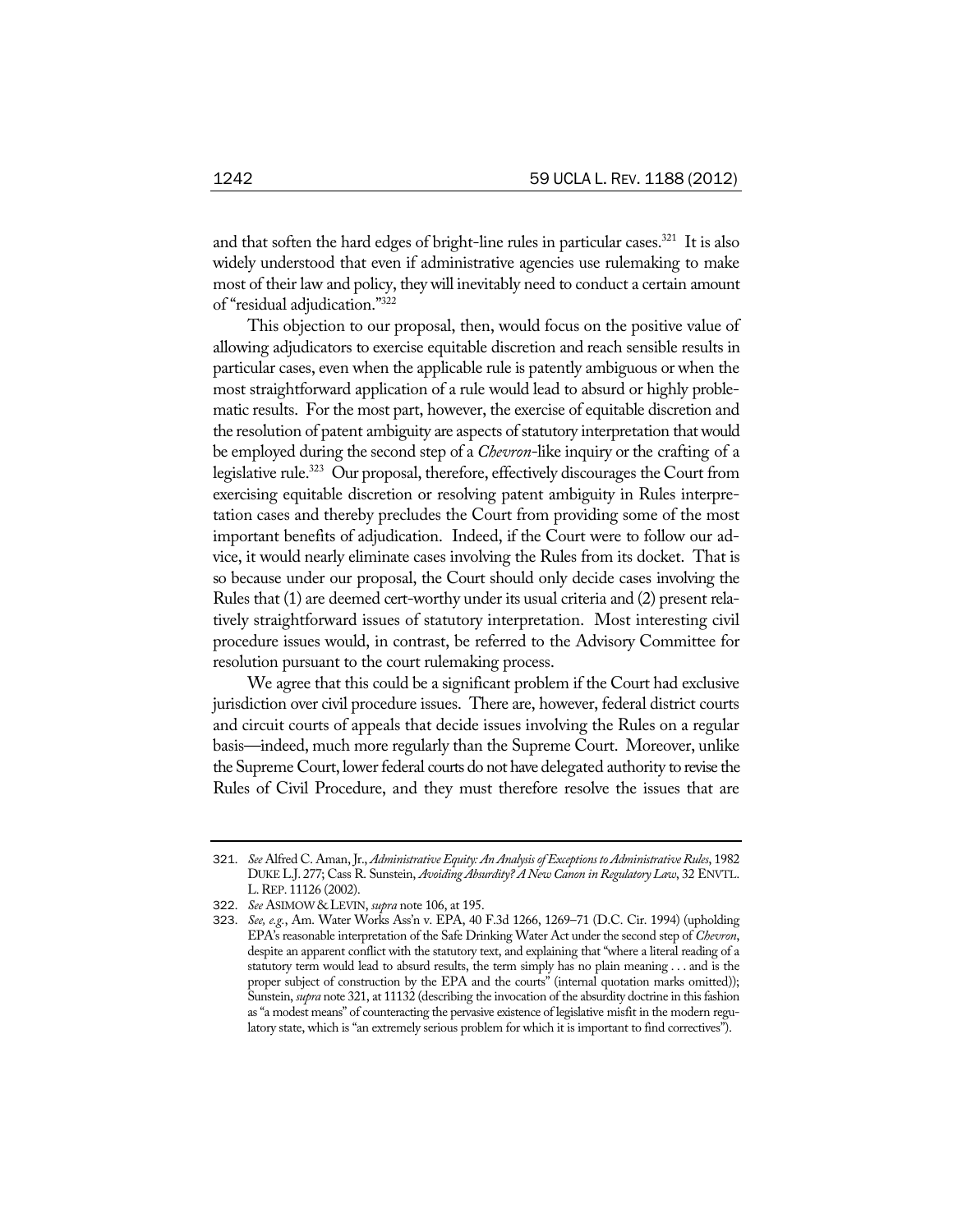presented to them during adjudication.324 We are not proposing any particular method of Rules interpretation for the lower courts in this Article.<sup>325</sup> Nor are we suggesting that lower federal courts should be precluded from using equitable methods of interpretation in Rules cases. Rather, we believe that lower federal courts are in a good position to provide the foregoing advantages of adjudication in cases involving the Rules.<sup>326</sup> We also believe that by having a variety of lower courts resolve such issues pursuant to a variety of interpretative methods, the rulemakers will ultimately be able to take advantage of this experimentation as issues involving the Rules percolate their way up the federal judicial ladder.<sup>327</sup> Our claim is simply that by the time these issues reach the Supreme Court, they should presumptively be resolved pursuant to rulemaking rather than adjudication.

#### **C. Deliberative Democracy as Political Legitimacy**

While we are not overly concerned that our approach would raise constitutional concerns or interfere with the equitable discretion of the judiciary,<sup>328</sup> we do

<sup>324</sup>. Our proposal anticipates that only the Supreme Court would be expressly authorized to stay pending cases and refer civil procedure issues to the Civil Rules Advisory Committee for resolution pursuant to court rulemaking. While we believe that it would be impractical to extend this authority to federal district courts and circuit courts of appeals, our proposal could potentially extend to cases in the circuit courts that have been certified for rehearing en banc. *Cf.* Frost, *supra* note 218, at 6 ("[T]he U.S. Supreme Court and the U.S. Courts of Appeals acting en banc should be given the authority to abstain from deciding cases before them and send questions about statutory meaning to Congress.").

<sup>325</sup>. Our claim that the Court should only decide civil procedure cases that can be resolved through traditional tools of interpretation would result in an interpretive approach similar to what is advocated by David Marcus, *see supra* note 34, and Catherine Struve, *see supra* note 43. We are not convinced, however, that this approach would necessarily be appropriate in every case that lower federal courts decide. Moreover, our approach differs from that of Struve because she grounds her proposal on a formal interpretation of the Rules Enabling Act, *see* Struve, *supra* note 43, at 1102, whereas our proposal is grounded on well-established principles of sound administrative practice. Our proposal also differs from that of Marcus because he claims that "judges should interpret rules such that significant changes to the procedural status quo come from the rulemaking process," Marcus, *supra* note 34, at 51–52, whereas we contend that the Court should not decide those cases pursuant to adjudication but should instead refer the issues for resolution pursuant to court rulemaking.

<sup>326</sup>. *Cf.* Easterbrook, *supra* note 1, at 6 ("Lower courts may adhere to the traditional model of dispute resolution with the assurance that their opinions are not a large source of rules. The Supreme Court has no such comfort.").

<sup>327</sup>. *See* Samuel Estreicher & John E. Sexton, *A Managerial Theory of the Supreme Court's Responsibilities: An Empirical Study*, 59 N.Y.U.L.REV. 681, 699 & n.68 (1984) ("By leaving courts of appeals free to decide independently issues already decided by other courts of appeals, the system encourages the 'percolation' of legal issues[, which has significant] benefits.").

<sup>328</sup>. *See supra* notes 290–291, 300–303 and accompanying text.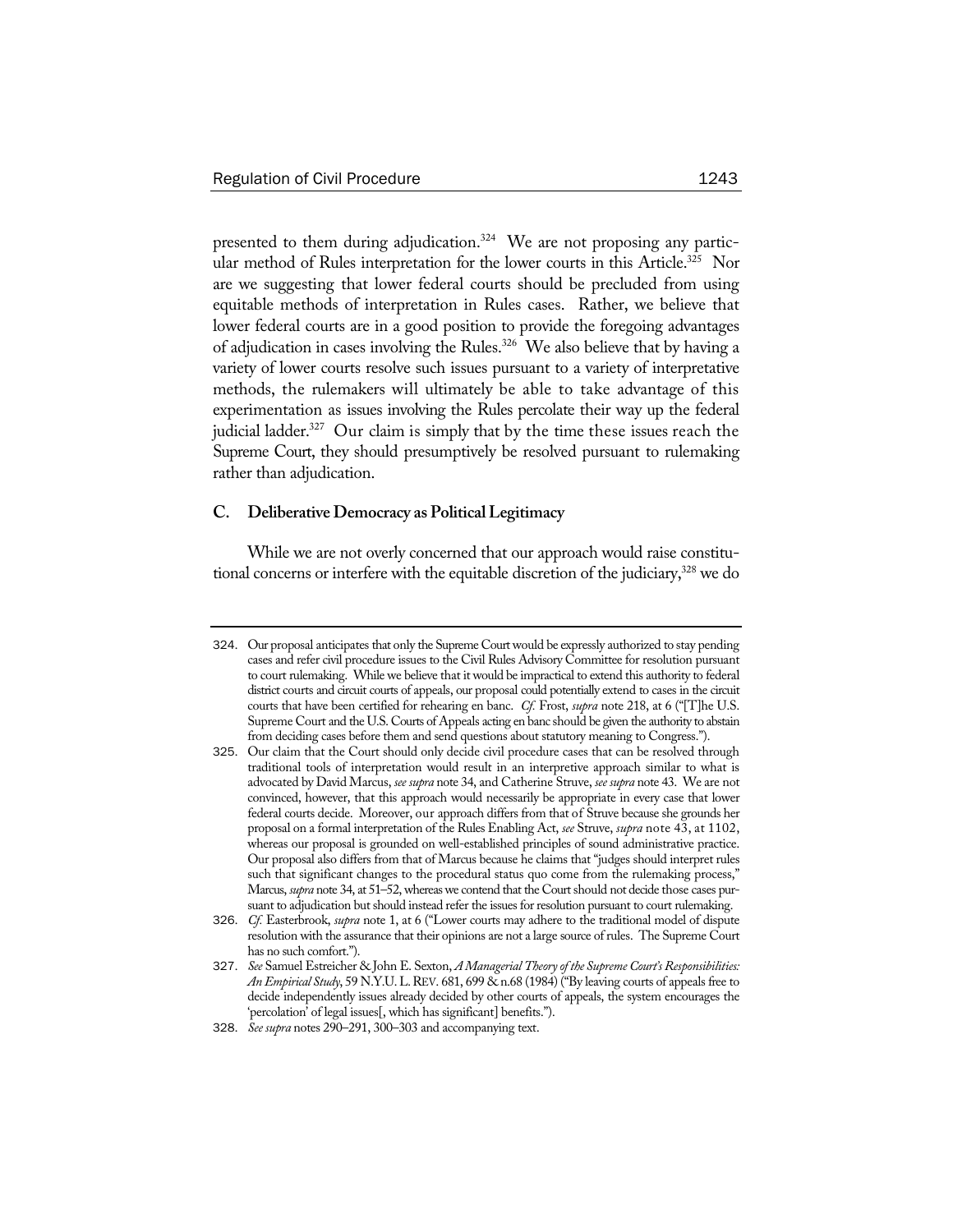find questions concerning the political legitimacy of Supreme Court rulemaking ones worth more elaboration. Our claims that the Court's lawmaking role in the field of civil procedure is analogous to the lawmaking authority of administrative agencies and that the Court should make most of its policy decisions through notice-and-comment rulemaking raise fundamental questions about the legitimacy of the Court's role in this enterprise. After all, one line of conventional wisdom is that the Court comprises independent Justices with life tenure who are politically unaccountable and therefore have no business making policy decisions in a democracy in the first place.<sup>329</sup> Instead of proposing that the Court increase its legislative activity in this field, this view would suggest that we should criticize the Court's "activism" and call for the promulgation of rules of civil procedure by Congress or the President. In short, our call for increased court rulemaking faces a prima facie democratic legitimacy concern.

We do not believe, however, that the implementation of our proposals would undermine the legitimacy of the court rulemaking process. On the contrary, if the Court regularly referred to a notice-and-comment rulemaking procedure those policy questions that cannot be resolved pursuant to traditional tools of statutory interpretation, the democratic legitimacy of its decisionmaking would be significantly enhanced. It is widely recognized in administrative law that notice-and-comment rulemaking provides opportunities for public participation and obligations for decisionmakers to consider a range of different perspectives, which improve the legitimacy of the administrative process.<sup>330</sup> Because we are confident that the salutary functions of notice-and-comment procedures would be served by using the court rulemaking process to make policy decisions in the field of civil procedure, we believe that implementing our proposal would improve the democratic legitimacy of lawmaking in this area, in comparison to the status quo.

<sup>329</sup>. *See* Bressman, *supra* note 93, at 480 ("Post-Bickel, scholars began to distrust not only judicial use of individual rights to invalidate popularly enacted statutes, but *any* policy decision made by unelected officials."); Jonathan T. Molot, *Ambivalence About Formalism*, 93 VA.L.REV. 1, 2 (2007).

<sup>330</sup>. *See* Abramowicz & Colby, *supra* note 19, at 1006 n.210 (quoting Stephen M. Johnson, *The Internet Changes Everything: Revolutionizing Public Participation and Access to Government Information Through the Internet*, 50 ADMIN. L. REV. 277, 289 (1998) ("Public participation is essential to sound agency decisionmaking because . . . it instills a sense of legitimacy in the public for the agency's decisions.")); Jim Rossi, *Participation Run Amok: The Costs of Mass Participation for Deliberative Agency Decisionmaking*, 92 NW. U. L. REV. 173, 187 (1997); *see also* Nina A. Mendelson, *Rulemaking, Democracy, and Torrents of E-Mail*, 79 GEO. WASH. L. REV. 1343, 1343 (2011) (describing commentators' "[b]old claims" regarding the capacity of notice-and-comment rulemaking to promote democracy and legitimize agency policy decisions).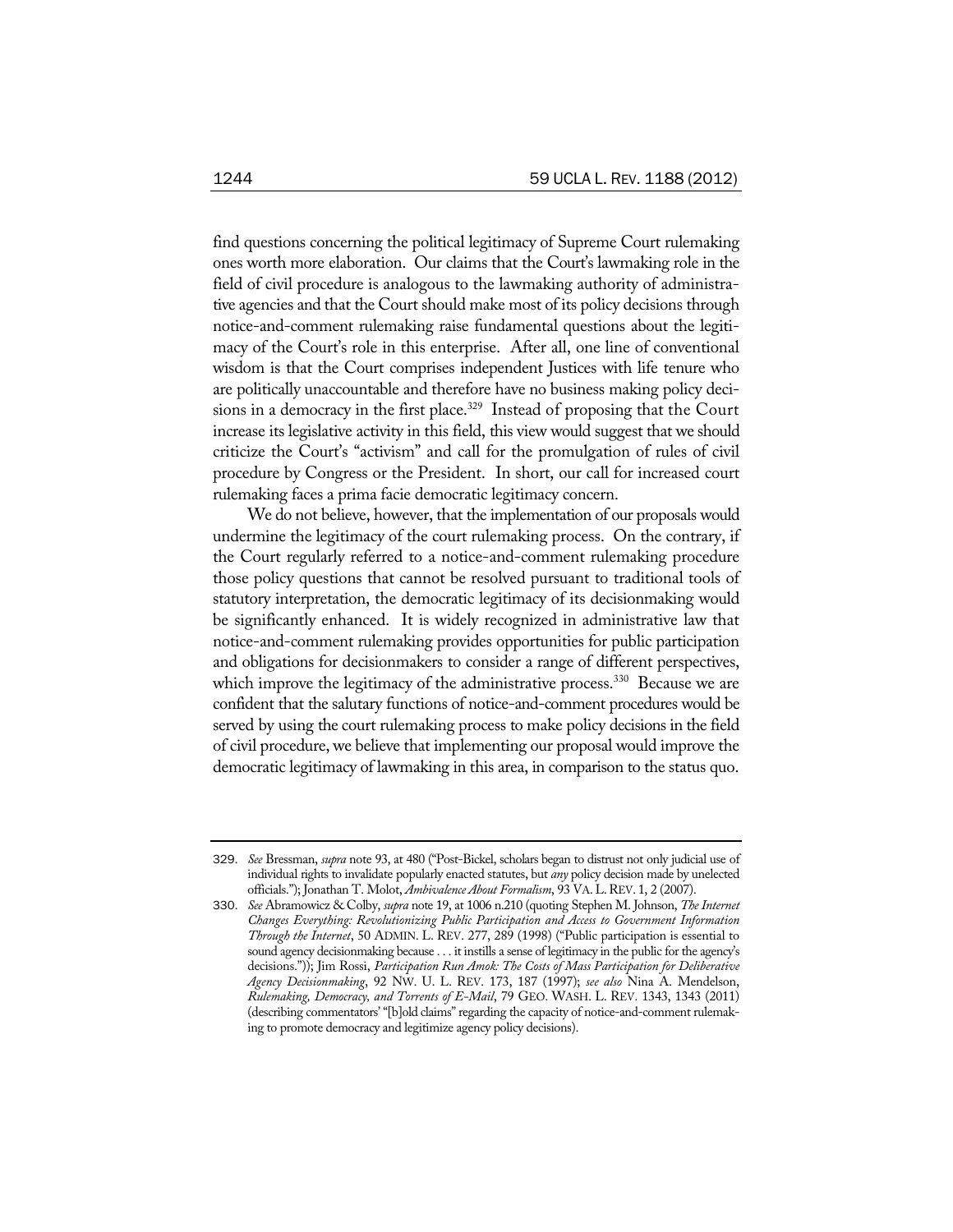Nonetheless, our analysis undoubtedly highlights the broad discretionary authority that Congress has delegated to the Court to make policy in the field of civil procedure. In light of the unelected status of the federal judiciary, this broad delegation of lawmaking authority raises the same fundamental problems of legitimacy that have always posed challenges for the modern regulatory state.<sup>331</sup> Indeed, as we explained above, the intellectual histories of the legitimacy of court rulemaking and of the legitimacy of the modern administrative state have followed parallel trajectories.<sup>332</sup> Indeed, as we explained above, the intellectual histories of the legitimacy of court rulemaking and the legitimacy of the modern administrative state have followed parallel trajectories. It is worthwhile therefore to consider the current thinking about the modern administrative state's legitimacy, and to evaluate the legitimacy of the court rulemaking process pursuant to the prevailing standards.

In this regard, the leading model of legitimacy for the regulatory state at this time is the "political control model" of administrative law.<sup>333</sup> This model focuses on the ability of elected officials to supervise and control the discretionary policy choices of administrative agencies as the basis for democratic legitimacy.<sup>334</sup> The central idea is that if agencies are following the preferences of elected officials who are politically accountable to voters, then agency policy decisions will be democratically legitimate because they will presumably reflect the will of the people and achieve the consent of the governed.<sup>335</sup> The political control model is based on a majoritarian or pluralistic conception of democracy, which reflects "a belief in the hegemony of popular control of all governmental decisions."336 The model also exemplifies an aggregative view of democracy, whereby the primary role of government is merely to ascertain and implement the pre-political

<sup>331</sup>. *See* Walker, *supra* note 15, at 462–63 (recognizing "[t]he vast discretion exercised by the Advisory Committee" and claiming that the court rulemaking process raises the same fundamental legitimacy concerns as broad delegations of lawmaking authority to administrative agencies).

<sup>332</sup>. *See supra* Part I.C.

<sup>333.</sup> *See, e.g.*, Bressman, *supra* note 93, at 485–92; Kathryn A. Watts, *Proposing a Place for Politics in Arbitrary and Capricious Review*, 119 YALE L.J. 2, 35 (2009).

<sup>334.</sup> *See* Watts, *supra* note 333, at 35; *see also* Glen Staszewski, *Political Reasons, Deliberative Democracy, and Administrative Law*, 97 IOWA L.REV. 849, 856–57 (2012) (describing the political control model).

<sup>335</sup>. *See, e.g.*, McNollgast, *The Political Economy of Law*, *in* 2 HANDBOOK OF LAW AND ECONOMICS 1651, 1663 (A. Mitchell Polinsky & Steven Shavel eds., 2007); Matthew C. Stephenson, *Optimal Political Control of the Bureaucracy*, 107 MICH.L.REV. 53, 56–58 (2008).

<sup>336</sup>. Rebecca L. Brown, *Accountability, Liberty, and the Constitution*, 98 COLUM. L. REV. 531, 538 (1998); *see also* Bressman, *supra* note 93, at 478.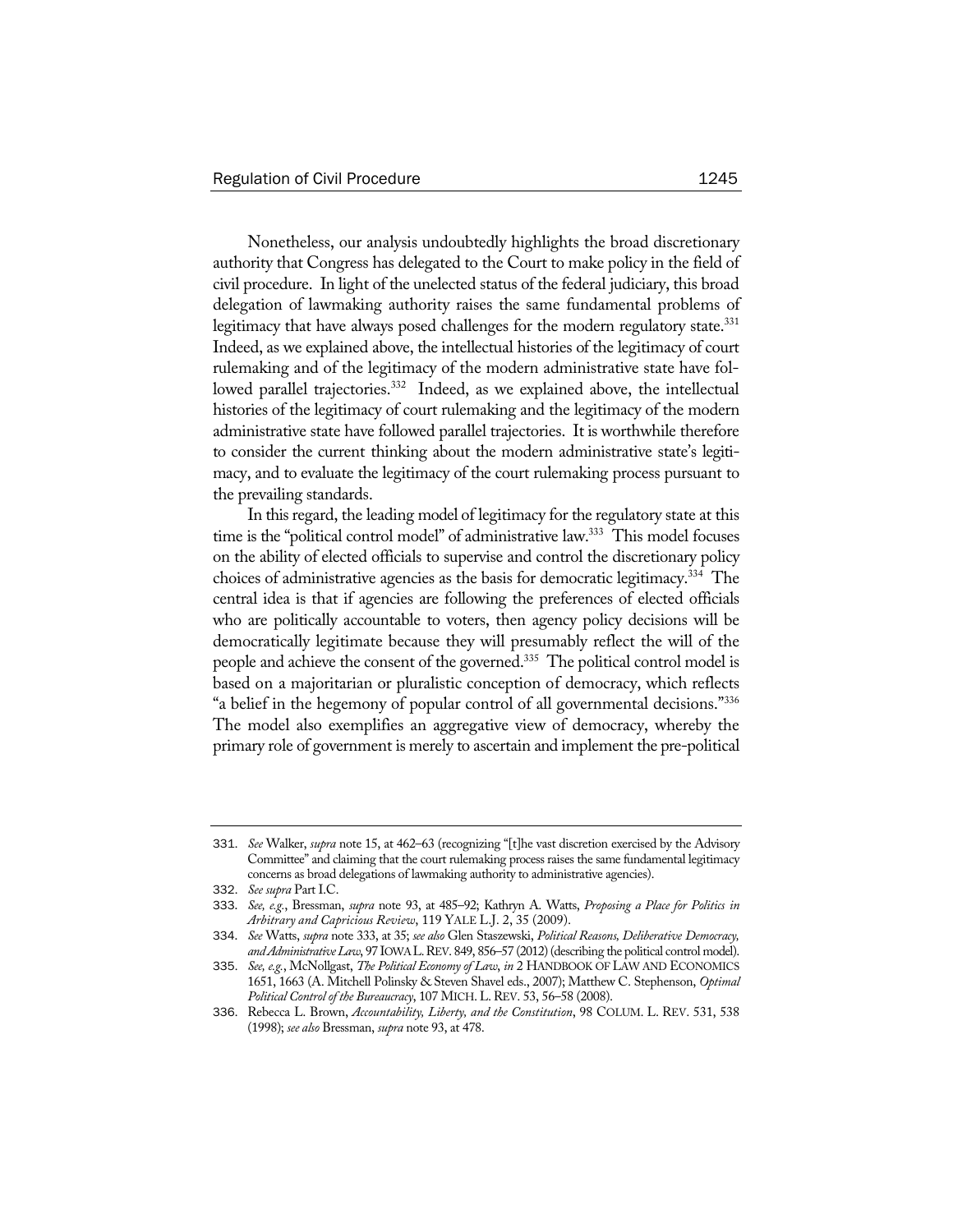preferences of its citizens.<sup>337</sup> It is widely recognized that the premises of the political control model "imply the need for presidential control over bureaucratic policymaking, because the president is the institutional actor most responsive to the preferences of a national majority."338 The dominant theory of legitimacy in administrative law for the past quarter century has therefore been the "presidential control model," a version of the political control model.<sup>339</sup> From this perspective, Congress's delegation of broad policymaking authority to administrative agencies, which would otherwise be difficult to square with the American constitutional structure and principles of democracy, can be legitimized if agency decisions are subject to the control of the Chief Executive who is politically accountable to all of the nation's voters.

The court rulemaking process is a mixed bag from the perspective of the political control model. On the one hand, the court rulemaking process requires the Court to present proposed changes to the Rules to Congress and gives Congress the opportunity to veto any proposed changes that it finds undesirable.340 While some civil procedure scholars have heavily criticized Congress's exercise (or threatened exercise) of its veto authority,<sup>341</sup> the meaningful use of this authority seems desirable and perhaps even necessary to ensure that the Court's decisions are consistent with the preferences of Congress (and theoretically, by extension, the people).<sup>342</sup> If anything, we should be concerned that the procedural hurdles of the legislative process and other transaction costs make it too difficult for members of Congress to veto proposed changes to the rules that a majority of elected representatives do not support.<sup>343</sup> Nonetheless, it is generally easier for Congress to veto a proposed change to the Rules than to override an

<sup>337</sup>. *See* AMY GUTMANN & DENNIS THOMPSON, WHY DELIBERATIVE DEMOCRACY? 13–15 (2004) (distinguishing between aggregative and deliberative conceptions of democracy).

<sup>338</sup>. Stephenson, *supra* note 335, at 59.

<sup>339</sup>. *See* Kagan, *supra* note 96, at 2246 ("We live today in an era of presidential administration.").

<sup>340</sup>. *See* 28 U.S.C. § 2074 (2006).

<sup>341</sup>. *See, e.g.*, Paul D. Carrington, *The New Order in Judicial Rulemaking*, 75 JUDICATURE 161 (1991); Linda S. Mullenix, *Hope Over Experience: Mandatory Informal Discovery and the Politics of Rulemaking*, 69 N.C.L.REV. 795 (1991).

<sup>342</sup>. *But see* Glen Staszewski, *Reason-Giving and Accountability*, 93 MINN. L. REV. 1253, 1265–77 (2009) (claiming that the presumption that elected officials are politically accountable to the voters for their specific policy choices is generally implausible).

<sup>343</sup>. *See* Paul J. Stancil, *Close Enough for Government Work: The Committee Rulemaking Game*, 96 VA. L. REV. 69, 69 (2010) (providing a game-theoretic model, which reveals that participants in the court rulemaking process "are sometimes able to arbitrage congressional transaction costs to obtain results at odds with the results Congress would prefer in a world without transaction costs").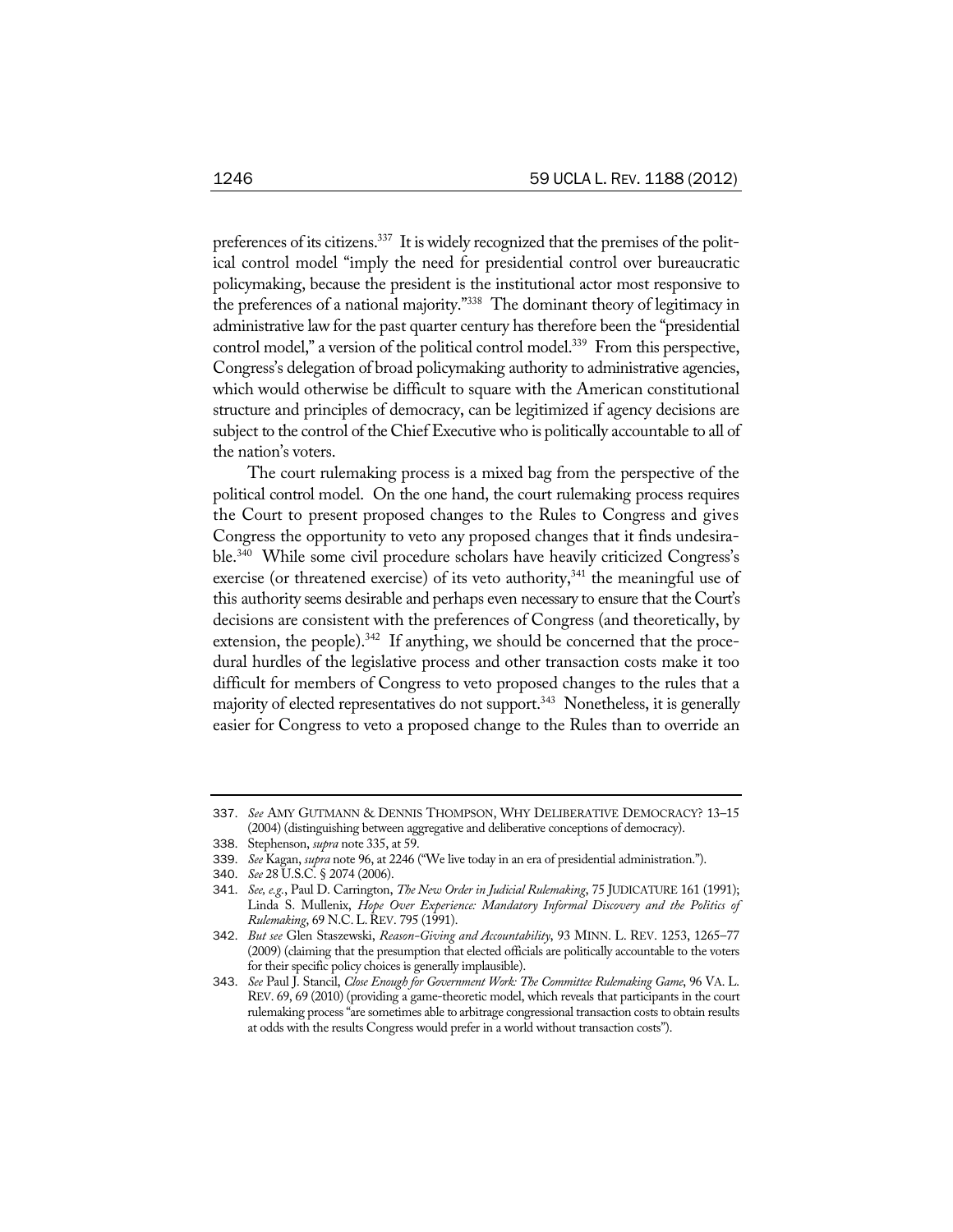unpopular judicial decision, and our proposal to use rulemaking rather than adjudication to make policy decisions in the field of civil procedure would therefore increase the level of political control that is exercised over such decisions. The real problem with the court rulemaking process, from this perspective, is the absence of direct presidential influence or control over the contents of the Rules.<sup>344</sup> We suspect that the President could use the bully pulpit to make some headway in this regard, and there is nothing to prevent the White House from participating in the notice-and-comment rulemaking process. Moreover, the Justice Department is sometimes a very influential participant in court rulemaking.<sup>345</sup> We acknowledge, however, that the court rulemaking process is problematic from the perspective of presidential control theories of democratic legitimacy.

We are not particularly troubled, however, by the absence of presidential control over court rulemaking. Indeed, one of us has previously challenged the validity of this model of legitimacy on the grounds that policymaking in a constitutional democracy is not, and should not try to be, purely majoritarian and that even if we wanted policy decisions to reflect the pre-political preferences of the people, relying on elected officials to control the discretionary choices of agencies could not plausibly be expected to produce this outcome.<sup>346</sup> The leading alternatives to political control theories of administrative legitimacy tend to focus on the importance of reasoned deliberation to a legitimate and normatively attractive conception of democracy.<sup>347</sup> Deliberative models of legitimacy therefore focus on public officials' obligation to engage in reasoned deliberation on which courses of action will promote the public good.<sup>348</sup> Agency officials must engage in a

<sup>344</sup>. *See* Bone, *The Process of Making Process*, *supra* note 16, at 907–08 (recognizing that court rulemaking differs from agency rulemaking, in part, because "court rulemakers are not subject to executive control"); Struve, *supra* note 43, at 1124–25; Walker, *supra* note 15, at 462, 479–84; *see also* Geyh, *supra* note 89, at 1244–45 (acknowledging "certain obvious similarities" between court rulemaking and agency rulemaking but claiming that there are fundamental differences based on the greater political accountability of administrative agencies that results from the sitting President's ability to appoint and remove most agency officials).

<sup>345</sup>. *Cf*. Eileen A. Scallen, *Analyzing "The Politics of [Evidence] Rulemaking*,*"* 53 HASTINGS L.J. 843, 873–74 (2002).

<sup>346</sup>. *See* Staszewski, *supra* note 334, at 2.

<sup>347</sup>. *Id.* at 7–9; *see* HENRY S. RICHARDSON, DEMOCRATIC AUTONOMY (2002); Evan J. Criddle, *Fiduciary Administration: Rethinking Popular Representation in Agency Rulemaking*, 88 TEX.L.REV. 441 (2010).

<sup>348</sup>. *See, e.g.*, Jon Elster, *Deliberation and Constitution Making*, *in* DELIBERATIVE DEMOCRACY 97, 104 (Jon Elster ed., 1998); Dennis F. Thompson, *Deliberative Democratic Theory and Empirical Political Science*, 11 ANN.REV. POL. SCI. 497, 498, 504 (2008); *see also* Staszewski, *supra* note 334, at 8.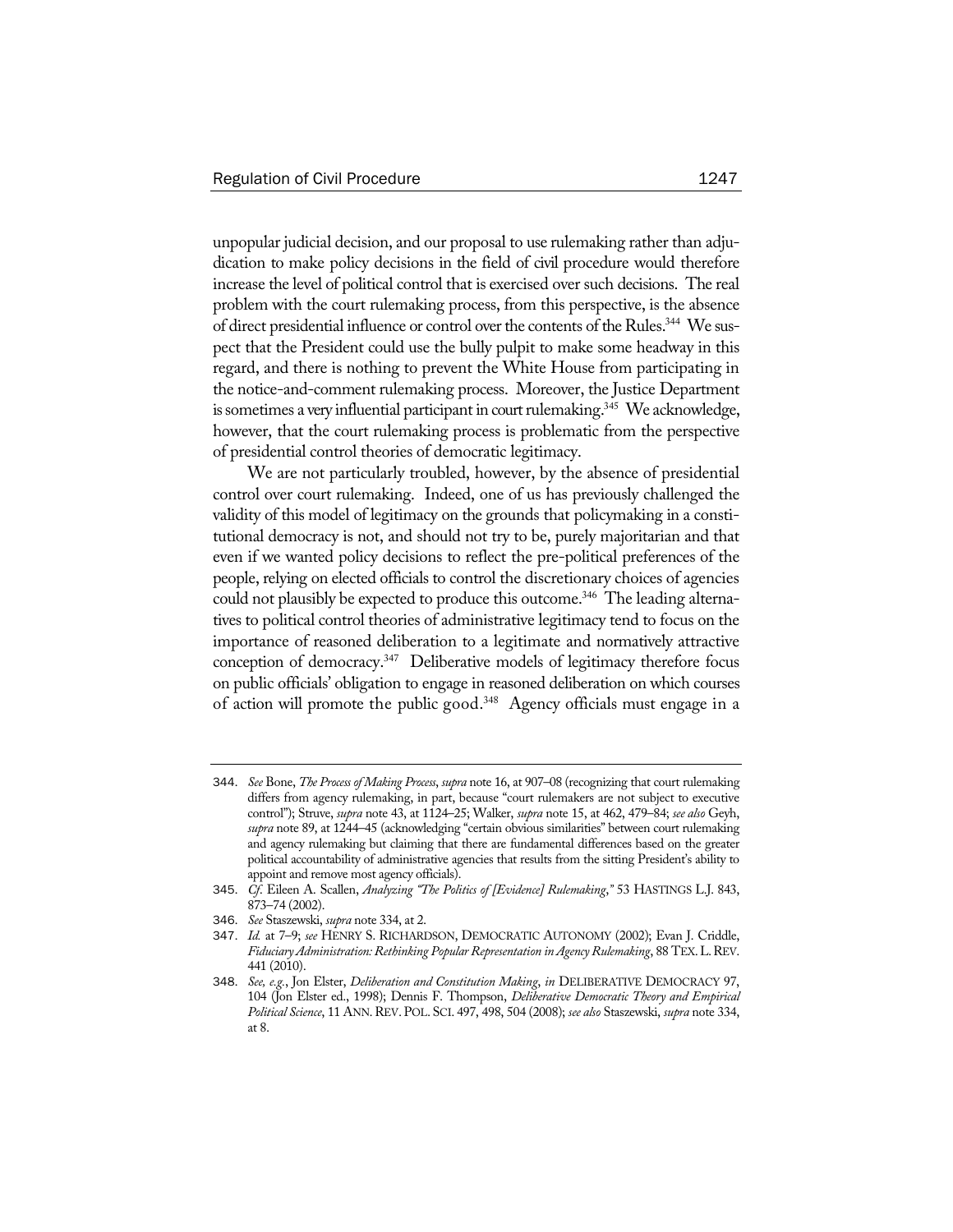decisionmaking process that considers all of the relevant interests and perspectives,<sup>349</sup> and they must provide reasoned explanations for their decisions that free and equal citizens with fundamentally competing perspectives could reasonably accept.<sup>350</sup> Agency decisions adopted pursuant to these criteria are democratically legitimate because each interest and perspective is treated with equal respect and arbitrary decisionmaking is prohibited.<sup>351</sup> A deliberative model of administrative legitimacy is based on broader theories of deliberative democracy, which seek to eliminate arbitrary governmental action and reach the best decisions on the merits in light of the available information and fundamental differences of opinion.<sup>352</sup>

We believe that the court rulemaking process fares relatively well from the perspective of deliberative theories of democratic legitimacy. Administrative law scholars have long recognized that notice-and-comment rulemaking contributes to the legitimacy of policymaking by administrative agencies, largely because it promotes the foregoing principles of deliberative democracy.<sup>353</sup> The notice-and-comment procedures followed by the Advisory Committee as part of the court rulemaking process provide fundamentally the same advantages. First, such procedures perform an informational function by allowing anyone who could be affected by a proposed rule to bring information and potential concerns

<sup>349</sup>. *See* RICHARDSON, *supra* note 347, at 213; Joshua Cohen, *Deliberation and Democratic Legitimacy*, *in* THE GOOD POLITY: NORMATIVE ANALYSIS OF THE STATE 17, 22-23 (Alan Hamlin & Philip Pettit eds., 1989); Bernard Manin, *On Legitimacy and Political Deliberation*, 15 POL. THEORY 338, 359–60 (Elly Stein & Jane Mansbridge trans., 1987).

<sup>350</sup>. For influential discussions of this ideal, see AMY GUTMANN & DENNIS THOMPSON, DEMOCRACY AND DISAGREEMENT 52–94 (1996); Joshua Cohen, *Democracy and Liberty*, *in* DELIBERATIVE DEMOCRACY, *supra* note 348, at 185, 193–98; John Rawls, *The Idea of Public Reason Revisited*, 64 U. CHI.L.REV. 765, 773 (1997).

<sup>351</sup>. *See* Staszewski, *supra* note 342, at 1282–84; Thompson, *supra* note 348, at 502 ("[L]egitimacy[] prescribes the process by which . . . collective decisions can be morally justified to those who are bound by them. It is the key defining element of deliberative democracy.").

<sup>352</sup>. *See, e.g.*, RICHARDSON, *supra* note 347, at 17 (seeking to develop a conception of public reasoning that would "reconcile administrative discretion with democratic control in such a way as to prevent bureaucratic power from being exercised arbitrarily"); *see also* GUTMANN & THOMPSON, *supra* note 350; PHILIP PETTIT, REPUBLICANISM: A THEORY OF FREEDOM AND GOVERNMENT 31–32 (1997); Cohen, *supra* note 350, at 185.

<sup>353</sup>. *See, e.g.*, Mark Seidenfeld, *A Civic Republican Justification for the Bureaucratic State*, 105 HARV. L. REV. 1511, 1560 (1992) ("[T]he paradigmatic process for agency formulation of policy—informal rulemaking—is specifically geared to advance the requirements of civic republican theory."); Sunstein, *supra* note 113, at 59–64 (explaining that judicial innovations have transformed "noticeand-comment rulemaking into something very different from ordinary legislation" and claiming that "[r]eviewing courts are attempting to ensure that the agency has not merely responded to political pressure but that it is instead deliberating in order to identify and implement the public values that should control the controversy").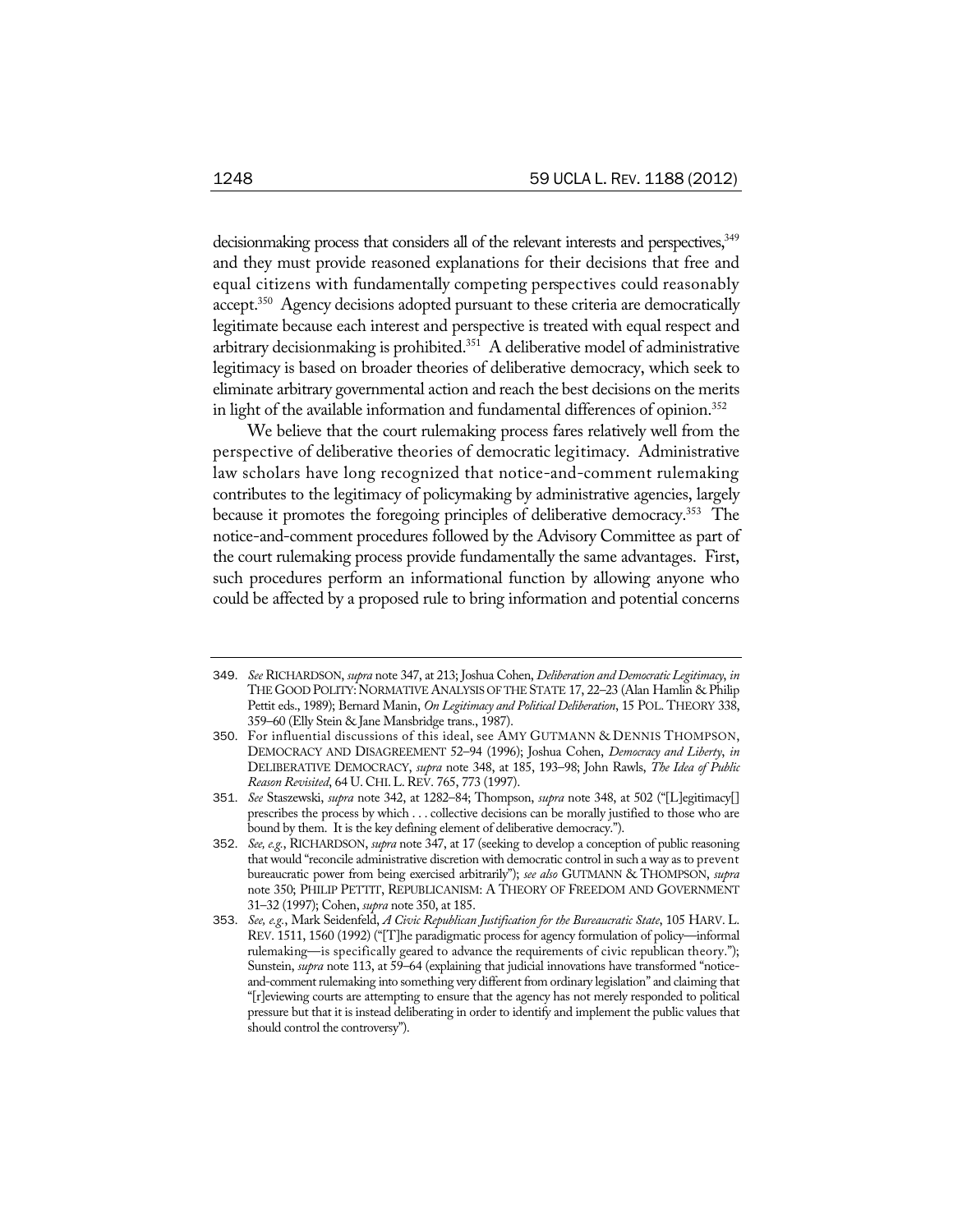to the decisionmakers' attention.<sup>354</sup> Second, those procedures contribute to the legitimacy of policymaking on civil procedure issues by giving affected parties an adequate opportunity to participate in the process and by ensuring that rulemakers have the information necessary to engage in reasoned decisionmaking.<sup>355</sup> Third, this aspect of court rulemaking performs a constraining function by limiting the ability of decisionmakers to act arbitrarily or in a manner that is inconsistent with the law or the public interest.<sup>356</sup>

The primary concern about the legitimacy of court rulemaking from a deliberative perspective is undoubtedly the absence of an enforcement mechanism, such as hard-look judicial review, to prevent the rulemakers from making arbitrary decisions.<sup>357</sup> Although we believe that this is a serious concern, we do not think that it is fatal to the legitimacy of court rulemaking—or our proposal to expand its use—for several reasons. First, our proposed referencing procedure could perform a function analogous to hard-look judicial review in the sense that it would effectively remand ambiguities and other unanticipated problems with the Rules to the rulemaking process for further consideration.<sup>358</sup> Second, the court rulemaking process contains several safeguards that reduce the likelihood of arbitrary decisionmaking, even in the absence of an external enforcement mechanism. For starters, the Advisory Committee is obligated to consider seriously the comments that are submitted in response to proposed Rule changes and to engage in reasoned deliberation during the court rulemaking process.<sup>359</sup> Moreover, the Advisory Committee and the Court are likely to be sensitive to reputational considerations, and the manner in which the court rulemaking process was conducted in any particular case could easily be reviewed and evaluated by interested members of

<sup>354</sup>. *See* Abramowicz & Colby, *supra* note 19, at 1007–09.

<sup>355</sup>. *See id.* at 1009–11.

<sup>356</sup>. *See id.* at 1011–17.

<sup>357</sup>. *See id.* at 1023 ("Any analysis of the cost and efficacy of notice and comment in the judicial arena must consider whether the procedure would include a mechanism, analogous to the hard look doctrine in administrative law, designed to enforce the expectation that judges will consider and respond to illuminating comments."); *see also* Bone, *The Process of Making Process*, *supra* note 16, at 907–08 (recognizing that "court rulemaking differs from agency rulemaking," in part, because "judicial review does not offer the same kind of constraint as it does in the agency context, for successful challenges to federal rules are extremely rare and Supreme Court review relatively cursory"); Struve, *supra* note 43, at 1147–52; Walker, *supra* note 15, at 479.

<sup>358</sup>. *See supra* Part IV.

<sup>359</sup>. *See* Thomas F. Hogan, *The Federal Rules of Practice and Procedure*, U.S. COURTS (Oct. 2011), http://www.uscourts.gov/RulesAndPolicies/FederalRulemaking/RulemakingProcess/SummaryBe nchBar.aspx (describing the use of public comments in the court rulemaking process).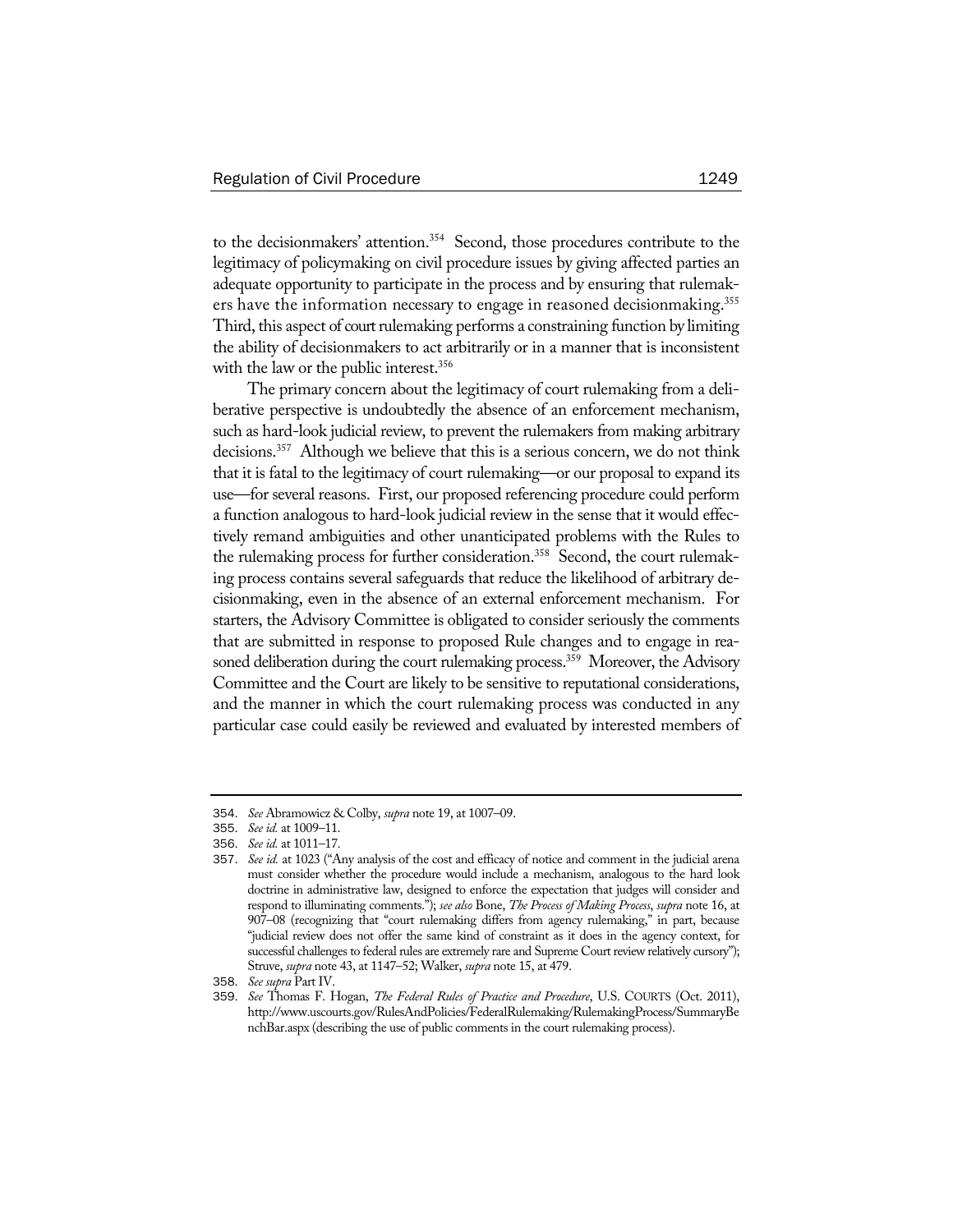the bench, bar, and legal academy.<sup>360</sup> Perhaps most important, a proposed change to the Rules can only be adopted (both under the existing court rulemaking process and under our proposal) pursuant to the agreement of the Advisory Committee and a majority of the Court.<sup>361</sup> While this requirement for consensus arguably distinguishes court rulemaking from other administrative rulemaking processes,  $362$ we think that the obligation for the Advisory Committee and the Court (as well as Congress) to agree on proposed changes to the Rules significantly reduces the risk of arbitrary decisionmaking in this context. The obligation therefore provides an important structural safeguard that improves the legitimacy of the court rulemaking process from the perspective of deliberative democracy, functioning in much the same way as the Constitution's bicameralism and presentment requirements.<sup>363</sup> Finally, it is noteworthy that leading scholars of the legitimacy of the court rulemaking process have embraced a deliberative model of legitimacy that is consistent with many of the principles described above.<sup>364</sup> Similarly, we believe that the Court's promulgation of rules of civil procedure through a noticeand-comment rulemaking process, which adequately considers and responds

<sup>360</sup>. *Cf.* Abramowicz & Colby, *supra* note 19, at 1023–27 (claiming that "the possibility of reputational rather than formal sanctions for ignoring comments suggests that a notice-and-comment system could have a significant benefit in the judicial context even absent any enforcement mechanism," and proposing a systematic means of evaluating the quality of the judiciary's response to the comments submitted in a random sample of cases).

<sup>361</sup>. *See* 28 U.S.C. § 2073(b) (2006).

<sup>362</sup>. *See supra* notes 309–312 and accompanying text.

<sup>363</sup>. *Cf.* Joseph M. Bessette, *Deliberative Democracy: The Majority Principle in Republican Government*, *in* HOW DEMOCRATIC IS THE CONSTITUTION? 102, 109–11 (Robert A. Goldwin & William A. Schambra eds., 1980) (explaining that the American constitutional structure was designed to establish a deliberative democracy); Staszewski, *supra* note 141, at 1018–22 (claiming that a supermajoritarian requirement, such as bicameralism or presentment, can be understood "as a mechanism to facilitate deliberation in an effort to achieve consensus on ways of advancing the common good that take the views of political minorities into account").

<sup>364</sup>. *See* Bone, *The Process of Making Process*, *supra* note 16, at 890, 908 (claiming that "the legitimacy of the court rulemaking process does not derive from public participation or political accountability, but instead from a model of principled deliberation akin to common law reasoning," and recognizing the similarity between his argument and theories of deliberative administration); *see also* Struve, *supra* note 43, at 1140 (recognizing that "the structure of the rulemaking process facilitates informed and deliberative decision making," and that "[r]equiring that changes take place through the rulemaking process—rather than through adjudication—at least increases the chances that amendments will be subjected to a deliberative process and informed by practical knowledge"). Several leading commentators have also suggested that more public-spirited deliberation would improve the court rulemaking process. *See* Burbank, *supra* note 85, at 1742–43; Carrington, *supra* note 341, at 161; Jeffrey W. Stempel, *Halting Devolution or Bleak to the Future: Subrin's New-Old Procedure as a Possible Antidote to Dreyfuss's "Tolstoy Problem*,*"* 46 FLA.L.REV. 57, 60 (1994).